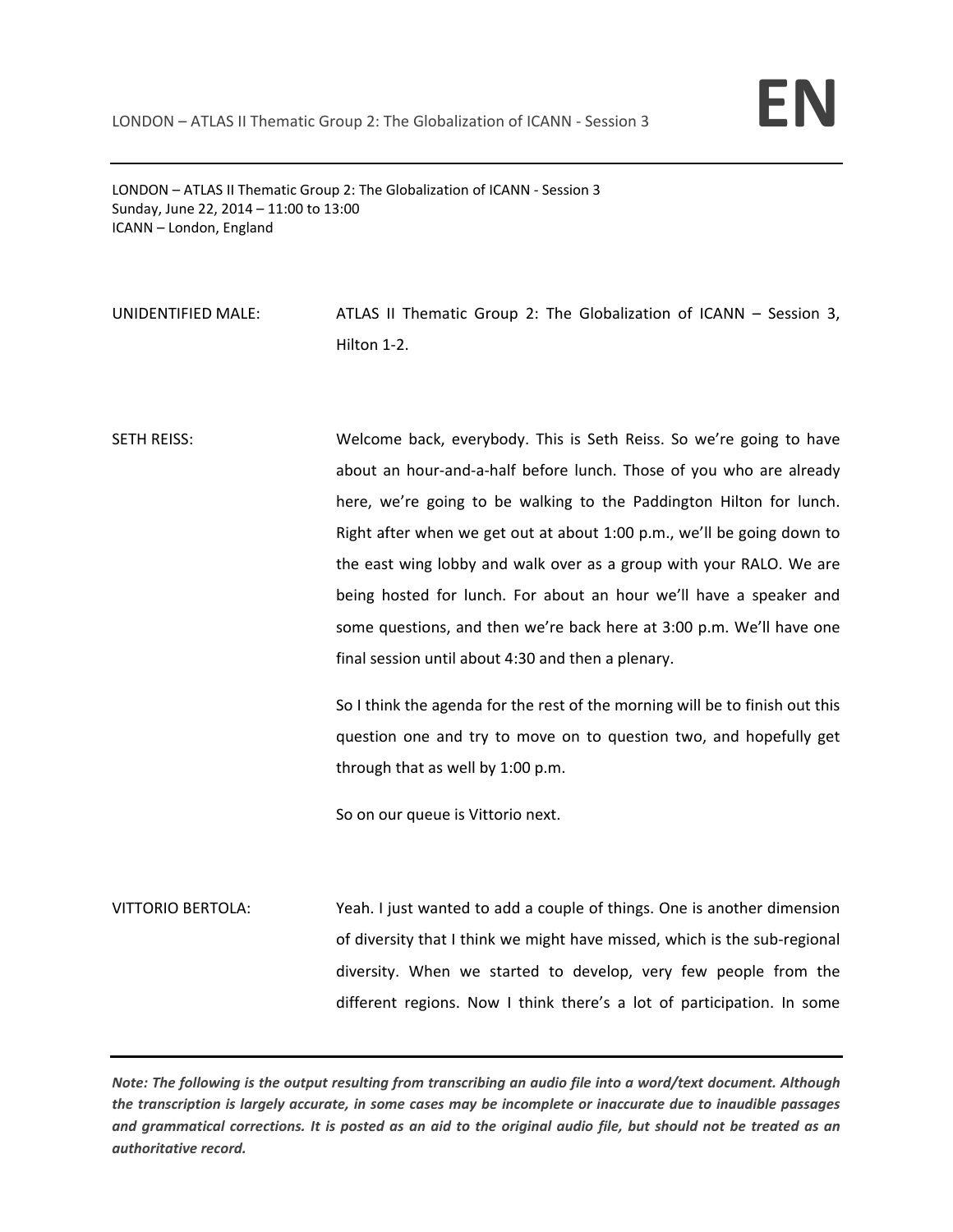cases, especially Asia‐Pacific, it's very hard for a few people to capture all the diversity of their region.

By the way, I remember almost ten years ago, to make this exercise in check, the nationalities of Asia‐Pacific representatives say – I think it was in the GNSO constituencies – and there were six people and they were five from Australia and one from New Zealand.

So I think this is getting better, but still in many regions, there are some parts of the region which are more represented than others. In Europe, for example, it's Western Europe versus Eastern Europe.

Also, I think that there could be some effort to expand the opportunities. When we started, we decided that the ALAC would have been made by 15 people and they seemed like a lot. Maybe today it would be better to add some people. Maybe have some bigger ALAC so that we can bring some diversities with the ALAC table. And maybe the same in other places, but especially in the At-Large, since I think that's the place where most of the diversity comes. So maybe by having maybe four or five people per region in the ALAC there could be a way to bring more viewpoints and bring more diversity into the group.

And then I wanted to comment, and this brings me to comment what Carlton was saying because I think it's a fair point. And by the way, the issue about representatives of the users being volunteers while other constituencies are professionals and have business interests and pay people to participate has been there since the beginning.

And again, when the At‐Large started, the very first years they said, "We will not even fund you to come at the meetings." So after some

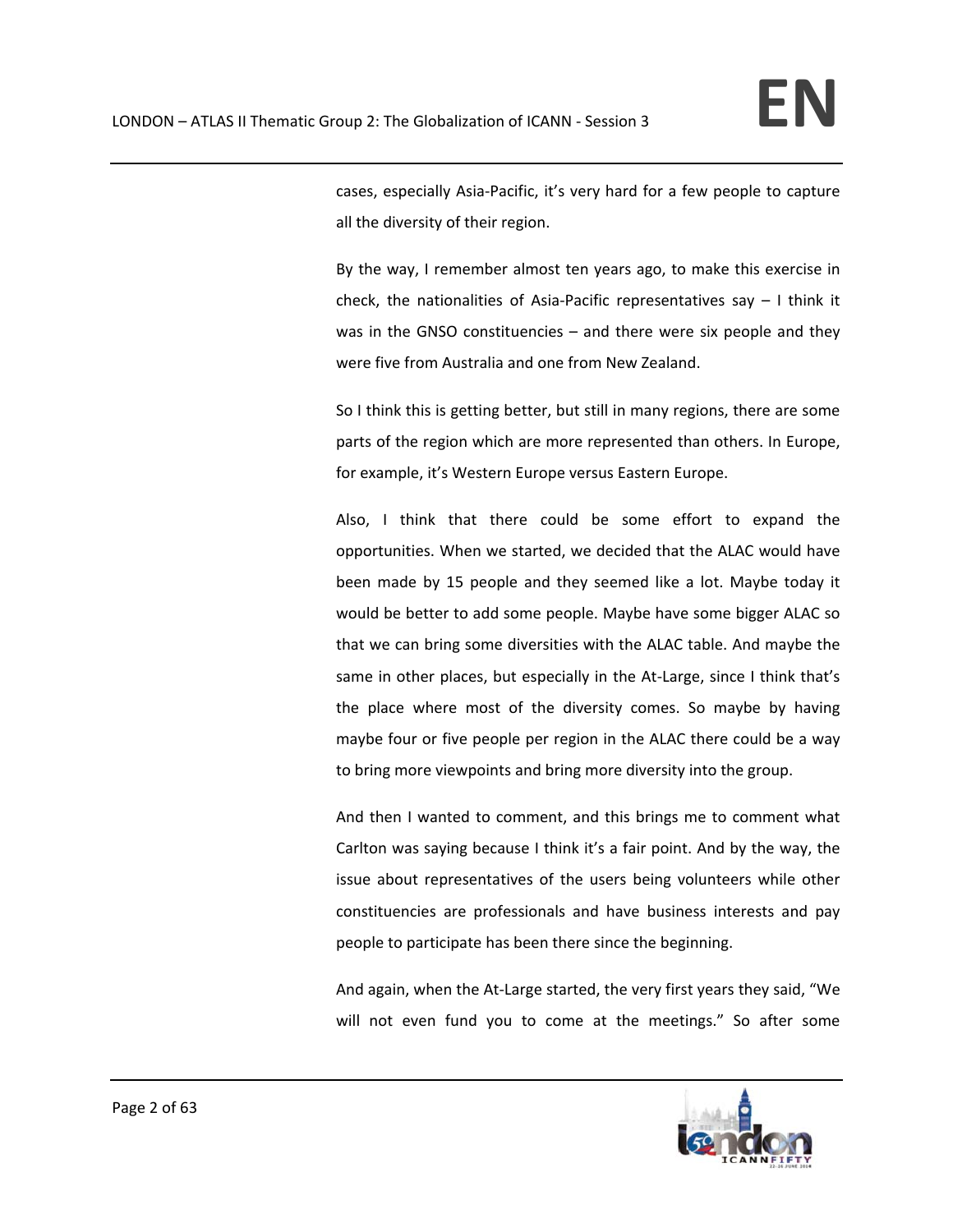struggling, we obtained the ALAC members would be funded to attend one meeting per year. Then we say, okay, but basically we cannot work that way if we cannot even come at ICANN meetings and meet the people and start talking with them.

So after some struggle, we ended up getting funding for all of the meetings in a year. And then after a while, we started to have liaisons and we were told liaisons will not be funded unless they are also ALAC members.

Over time we managed to really conquer more funding and get funds, at least to cover the expenses. So no one was ever paid for attending At‐ Large meetings, but at least we have expenses paid and then we started to have proper staff support and the likes.

In this process, maybe again it's time to think how can you actually promote participation so that people don't have to volunteer their time. Not everyone maybe has to volunteer their time. This is a very difficult issue. This already came up. This comes up every time when people discuss Board compensation, which was something that Carlton also brought up. The issue is that if you start giving people money to be part of the ICANN meeting mechanism and be a Board member or maybe an ALAC member or whatever, then all sorts of bad things could start happening. Basically, trying to get there in whatever way they can just to get the money. So basically that's the basic problem, especially since the amount of money which is maybe not too much for someone living in a developing country where the high cost of living might be a lot for people from other parts of the world.

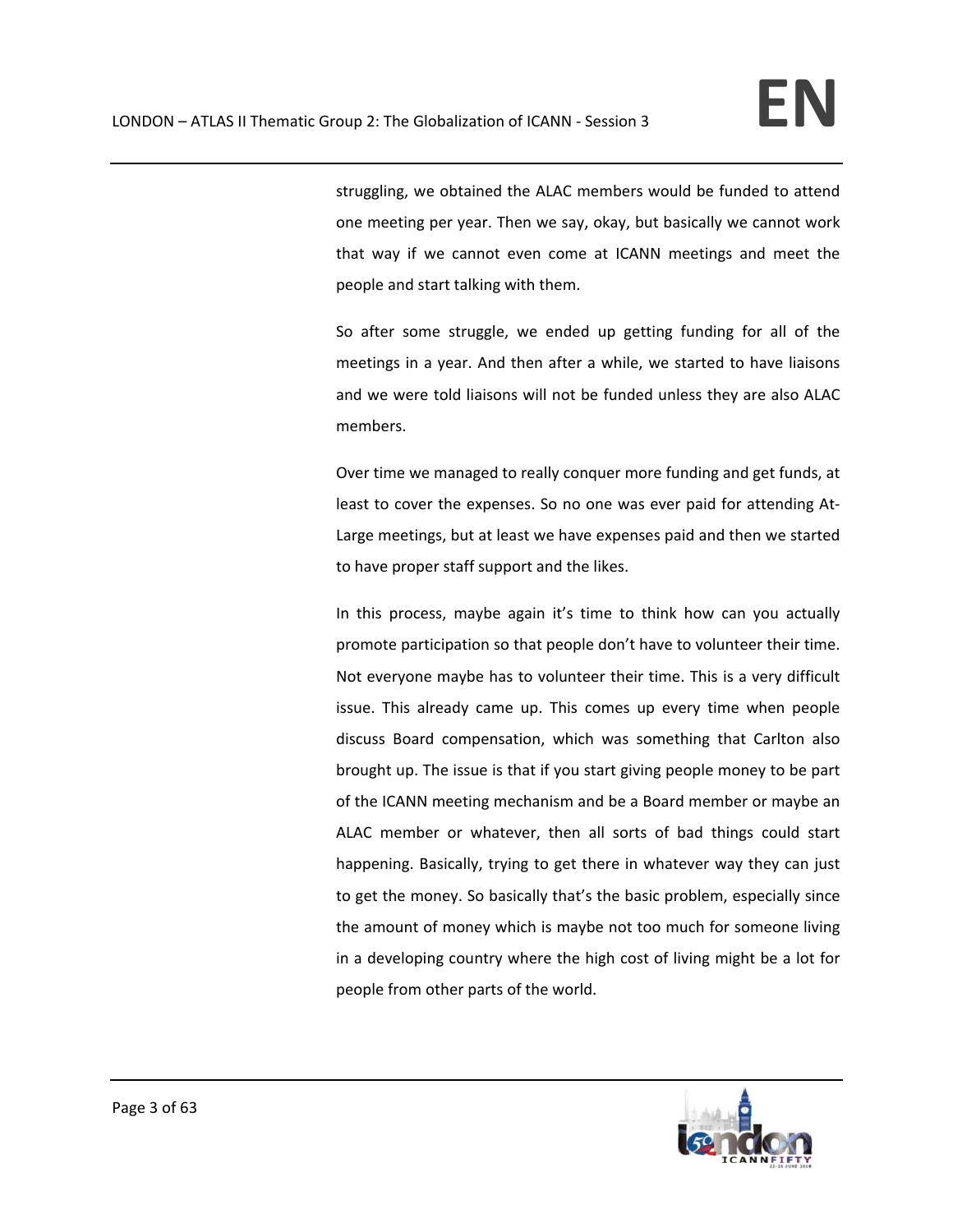Again, you can [inaudible] to all sorts of difficult issues of whether you have to differentiate the compensation. It's complicated. But still, in the end with let's say traditional politics, almost every part of the world came to the conclusion that you have to pay the representatives for them to be able to do their work properly. So just compensate their time and not just pay their expenses.

So I don't have a final opinion on this, but I think this point in time in the development of ICANN it's fair to raise the issue that some constituencies make money out of this, and so can pay people to attend properly and spend a lot of time, where a lot of people at other constituencies cannot pay people to attend.

Maybe there could be even some creative solutions. For example, ICANN could just ask the governments to subsidize civil society participation in ICANN, just to say, because at least for many countries, that will not be a big expense maybe added to general expenses for Internet governance participation by governments.

But then again, you run into the risk that the government gets to pick which civil society [inaudible] again attend ICANN meetings, which again in some countries might be a problem.

I think there needs to be some creative thinking on this, but definitely it's an issue that we should maybe mark and raise for the future. Thank you.

UNIDENTIFIED FEMALE: Hi, I'm [inaudible]. I'm pretty new to these meetings, but I just wanted to react to some of the things that have been said about compensation

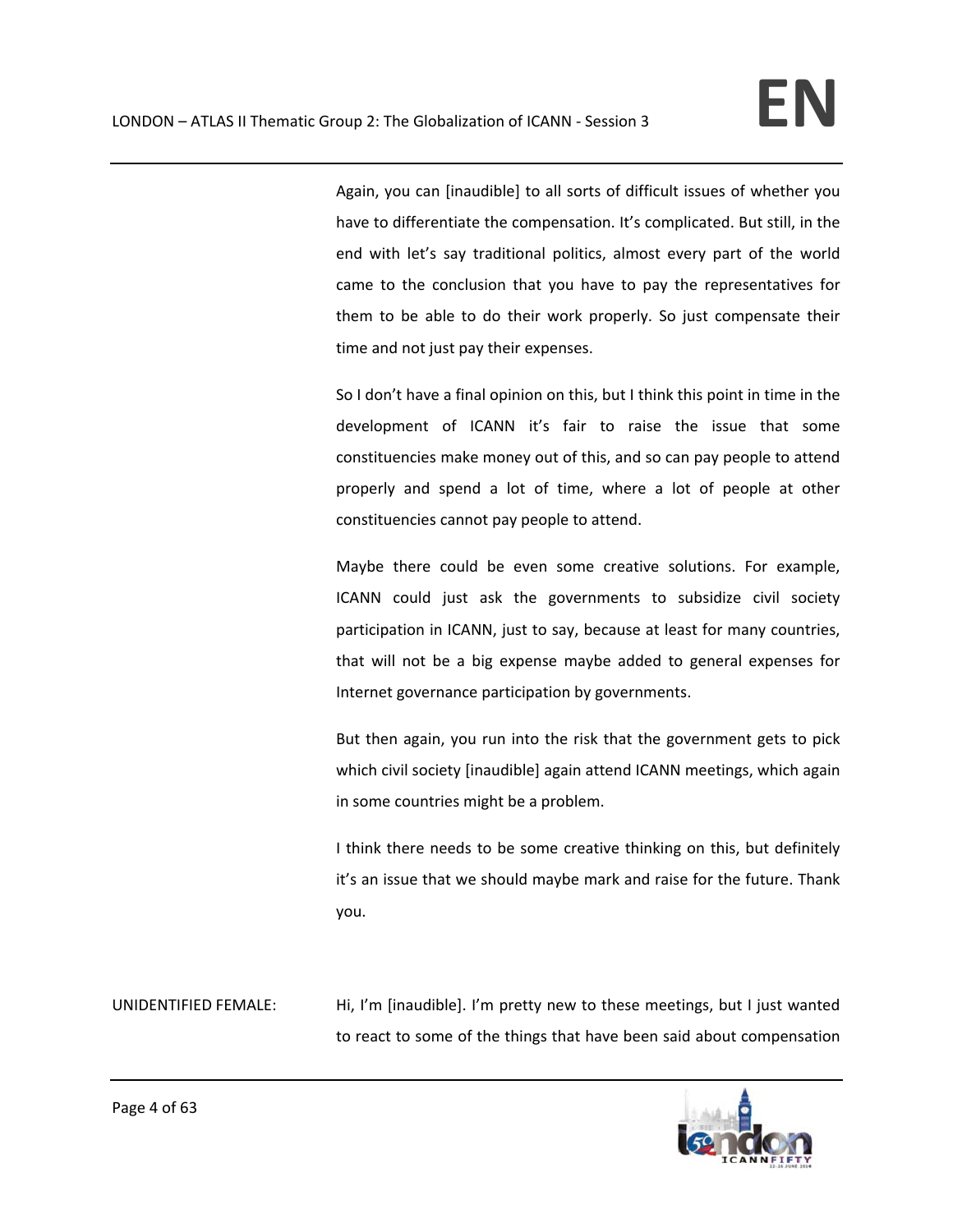and women participation, because I think you can probably tie the two issues together. One of the things that's probably most widely shared across the world is salary and equality between men and women, and also the way household duties and childcare are being shared.

So for women to afford the time and energy to attend and participate to these meetings without compensation, I think it's even more difficult. So the lack of compensation probably does affect women participation, at least to some extent. So to answer your question, yes there are some barriers to that extent.

And for what you were just saying about compensation by governments, I mean you could have participation of governments to enhance participation. Now, whether you tie this to government deciding who they're sending, maybe that's where you can work out some solution to make sure that yes they do sponsor, but they don't necessarily pick the people.

Now, there is another question. I don't know how relevant it is, but it's for sitting in meetings in Singapore at the last ICANN session things that I've picked up. There was this meeting from people from the Asian‐ Pacific region who were discussing among themselves how can we make our voice heard and how can we voice our complaints?

And one of the things that struck me is the cultural codes and culture, what you need to master in order to participate to these meetings. And it's not just languages. It's also the way of addressing people, addressing issues. You need to be not only fluent in English, but you need to be assertive. You need to be able to walk up to people and say, "Well, this is my problem. This is how I need you to help me deal with it."

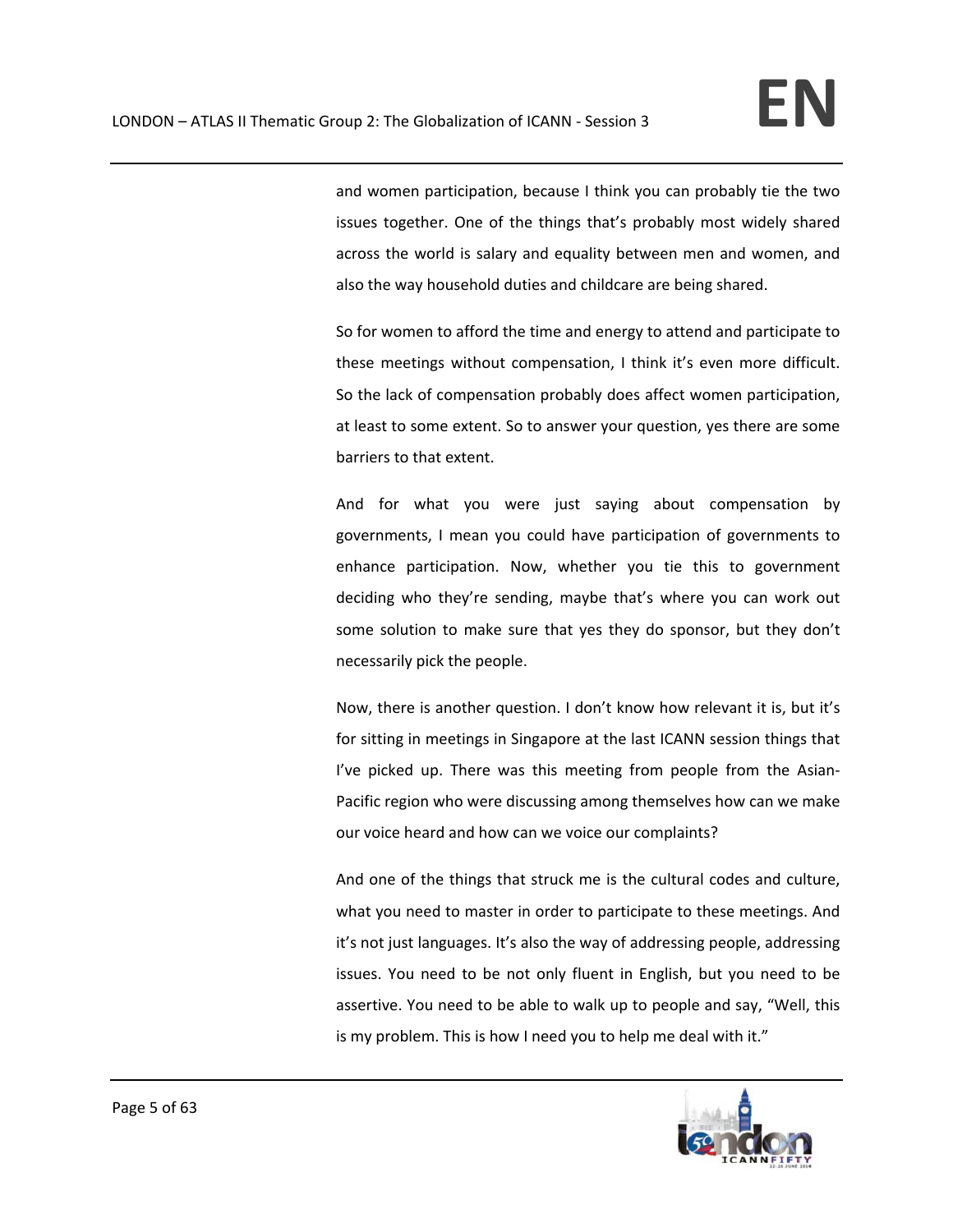And what I picked up from these meetings is that in many Asian countries, this is just not the way you deal with things. Interestingly, in these meetings, the people who were leading the discussions were from Hong Kong or Australia.

So how do you think in terms of adapting culturally also to this part of the world that does not negotiate, maybe doesn't have the same cultural codes and doesn't bid negotiation the same so that they can get their voice heard. I don't know.

SETH REISS: Thank you. One thing that occurred to me is that every region in every country has vigorous dialogues and debates within their legislature. Obviously we're all capable of having the vigorous debate, and then the only question is how to integrate them on a global level.

> [Arnaldo] is next in the queue. We were going to cut it off. I know Garth just put his sign up. Again, since I overlooked him earlier, I'll give him one shot, but then we're going to summarize this issue number one. [Arnaldo]?

[ARNALDO]: So going a little bit back to inclusiveness and things like that, I would like to give you a little bit of context. I attended my first ICANN meeting, I think it was in Costa Rica. Then I realized and I learned about the community.

> I've been working in various things since then, more oriented towards dates, analytics and things like that. So I've been trying to get involved

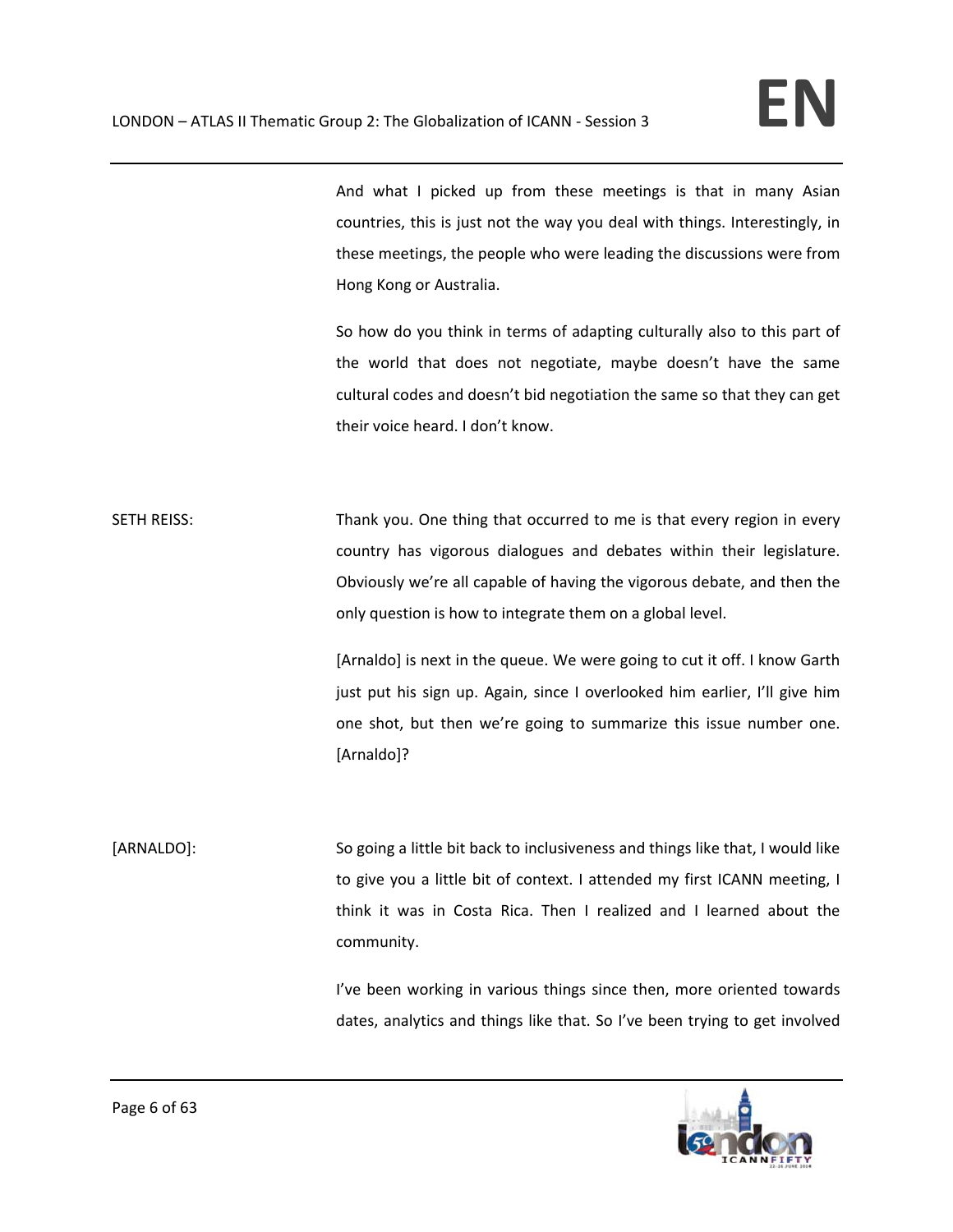with the community. I even was at the OARC meeting last May in Poland presenting some results I found on those data sets.

But even though I've been doing those things, in the more general and policy side of things, I feel myself a little bit excluded, and I was thinking why. Basically, I understand that the community wants to hear the voice of the people. And it's not the community that is preventing me from getting access to the stream of ideas. Perhaps it's just the fact that I don't have a clear overview of what's going on.

I know there are some, for example, public comment debates being posted. Although those pieces of information are very useful, I think Internet is so universal. It's so engrained into what is to be human now that there should be a more visual or universal way of explaining those ideas.

It came to mind as a possible solution Google at some point – I don't know if they still do it – but they had kind of a marketplace of ideas in which employees will write an idea, which of course can be translated, and then people will vote or say things about that idea, but in a very compact and perhaps universal way. The key here maybe is to simplify the language, use simple English. I think Wikipedia has a simple English version.

So use things like that so that everybody can understand what's going on, what is being analyzed at any given time. Maybe those are the thoughts that I have. But a way of interacting online using the Internet that is more based on…

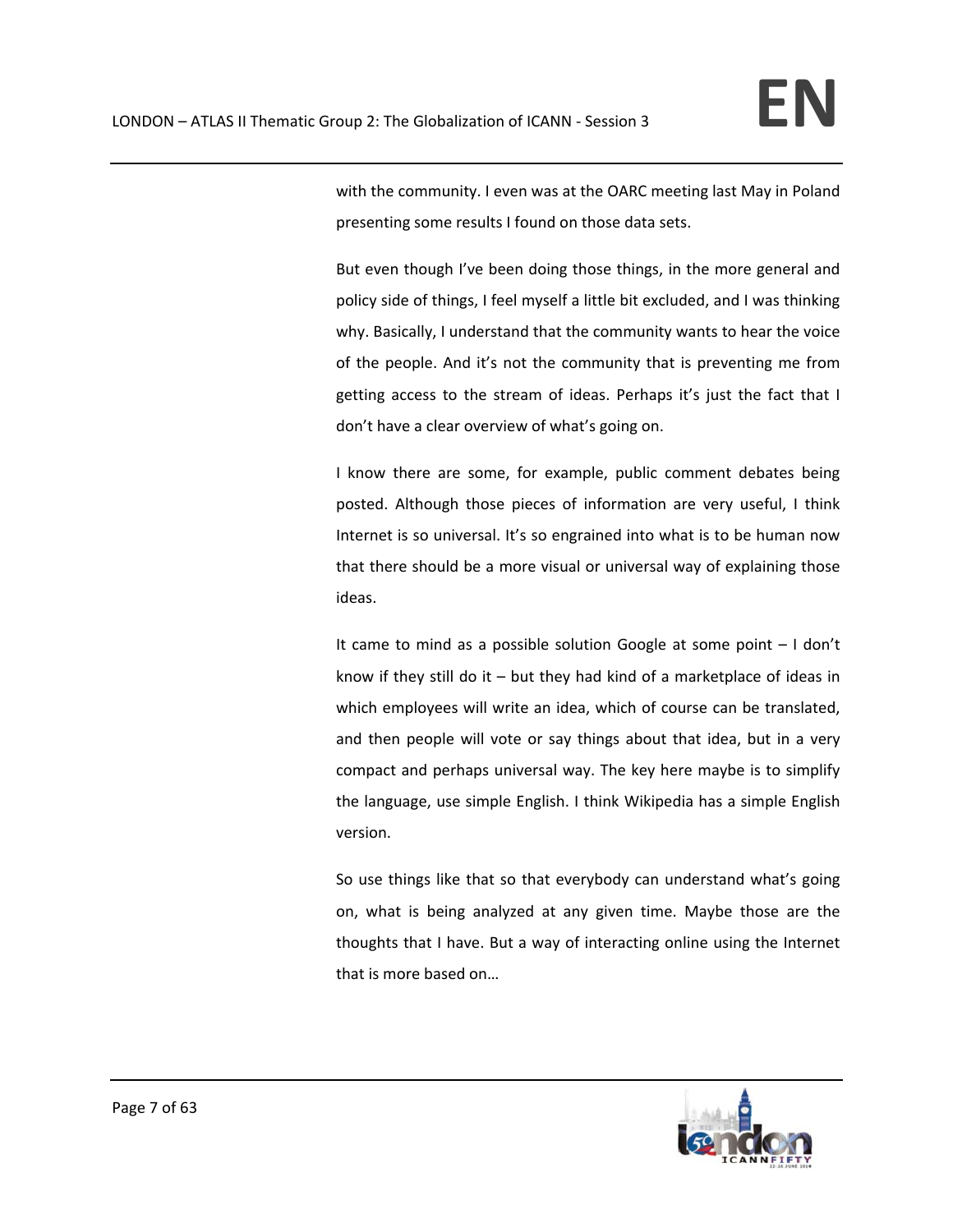I think there are some dictionaries out there that are very visual that try to be universal, independent of any language and I think those ideas should be taken into consideration perhaps.

SETH REISS: Thanks.

UNIDENTIFIED FEMALE: I'm not making that suggestion. I mean, I'm putting this on the table as one of the barriers that I think affect women even more so than other participants. Now we can start a discussion if you'd like.

TIJANI BEN JEMAA: Sorry. I was asking [Frederik] if she means that a woman should be compensated to participate.

CARLTON SAMUELS: What she was saying, she was making a connection between gender and compensation. You could also say that low participation of women in ICANN meetings could also be linked to compensation. The fact that they're not compensated could also depress the numbers. But she was not making a prescriptive as to why. She was just noting that you could link those two things: compensation and gender, and the lack of participation. That's what I got.

GARTH BRUEN: Thank you. I was just coming into the room late and hearing what [Frederik] was saying, realizing that there are a number of problems

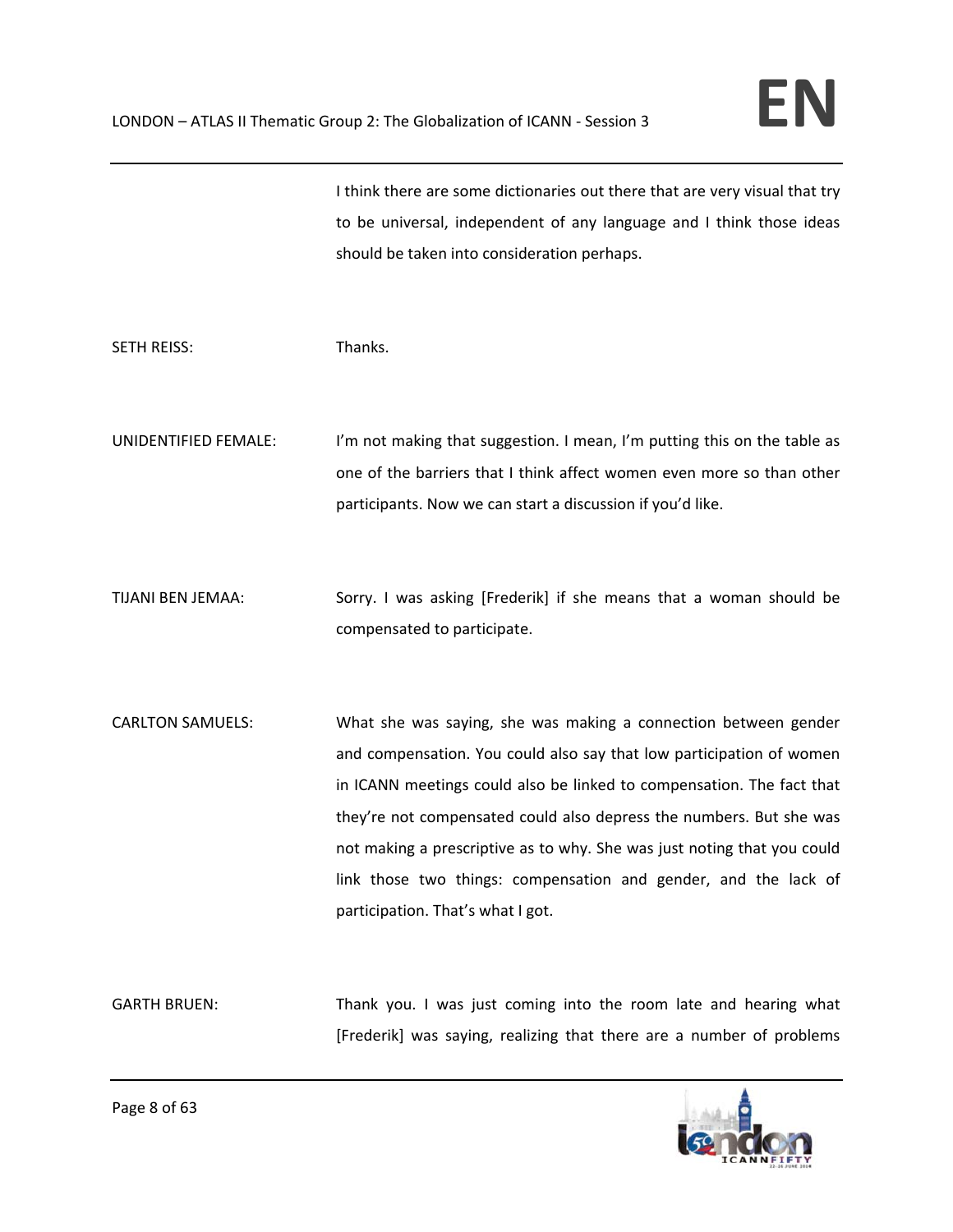culturally with getting people involved. One of the things that I've been very curious about, and I had asked a number of colleagues from Eastern Europe and from Central Asia about this, why don't we have any ALSes from Russia? It's one of the biggest countries in the world.

And the answer I got from all of them universally was that as soon as you become involved from Russia in an international organization, you're immediately suspected of being part of a foreign plot. So it is discouraged within Russia to do such a thing. It's extremely unfortunate. I don't know how we get past that, but I think it's important that we do get past that.

I have to disagree with something that Seth said. Every country has a legislature. Not every country has vigorous debates. Some countries the legislature is just hold up cards to agree, whether or not they agree. So that's another difficulty.

SETH REISS: Thank you. I appreciate you pointing that out. I think Carlton and then Roberto. Roberto. And then we're going to have to close this issue. All right.

ROBERTO GAETANO: Sorry about that, but what you were saying reminded me of one important thing, an issue that I have already pointed out to ALAC in the past.

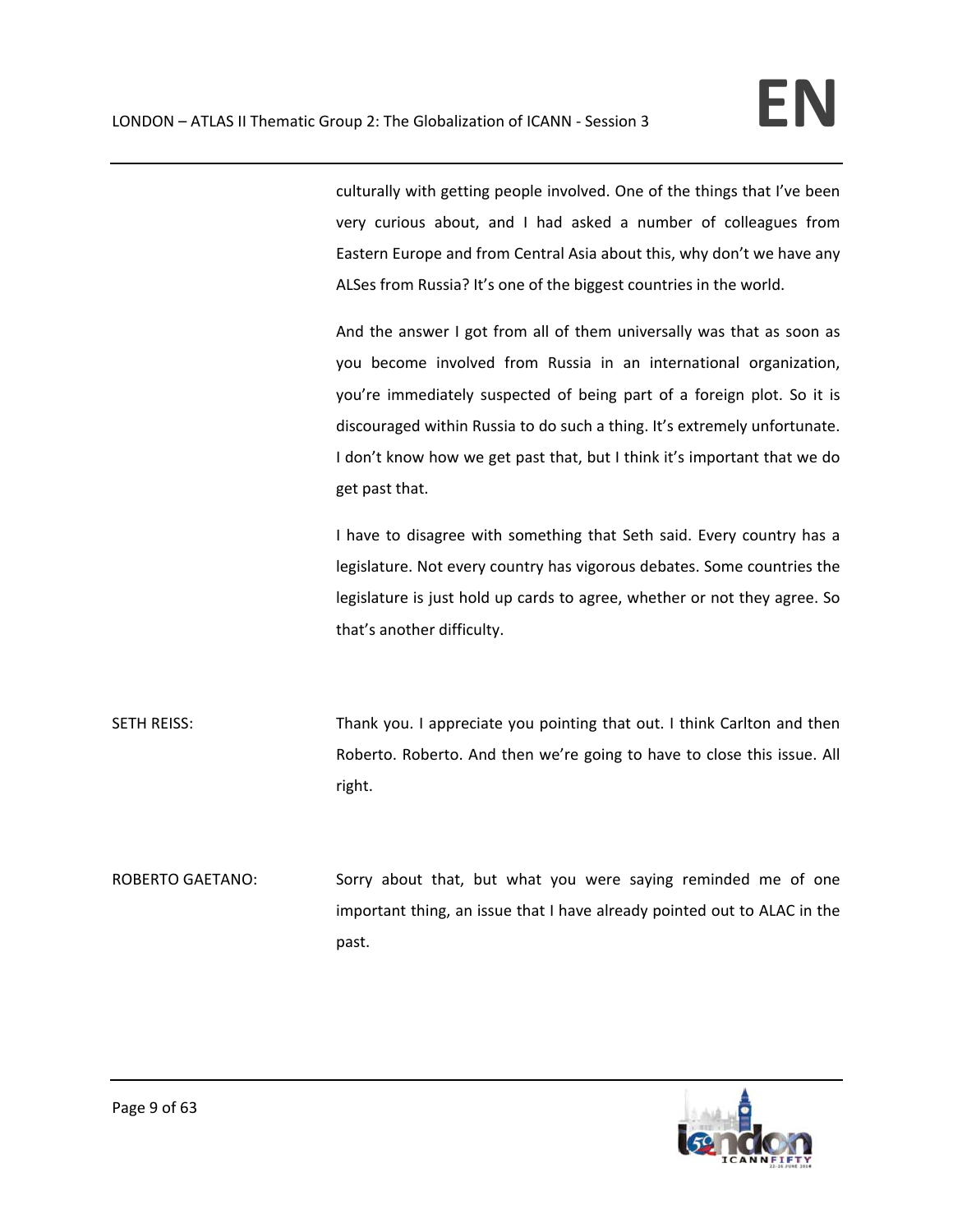If we look at the distribution of At‐Large Structures on the world chart, there is what somebody had pointed to me as to be a blank spot, and that blank spot is Central Asia.

When you are talking about Russia, that reminded me of the fact that the issue is also relevant for the new republics that are coming out from the breakdown of the Soviet Union. We don't have any presence there, except for Ukraine. I think that this is one of the big issues for ICANN for sure, but specifically for ALAC in terms of global representation because that's a significant part of the world and it's a culture, there's a world, that is missing the input in ALAC. And I think that, on the long term, there's something that we need to do about it.

SETH REISS: Thank you. At this point I'm going to invite anybody who has not spoken on question one, and then we're going to cut off debate and Carlton will summarize for us. Go ahead.

UNIDENTIFIED MALE: I think I'm new. This is my first meeting in ICANN, but I see the issue of inclusion and diversity. If I look at it as a newcomer, the ICANN has established the multi-stakeholder model for the engagement of all stakeholders and players in the Internet domain.

> The model is there and I think it's wide enough to include everyone. There are issues that hinders the implementation of the model, which the language, the translation were probably geopolitical. It reflects the visa issues.

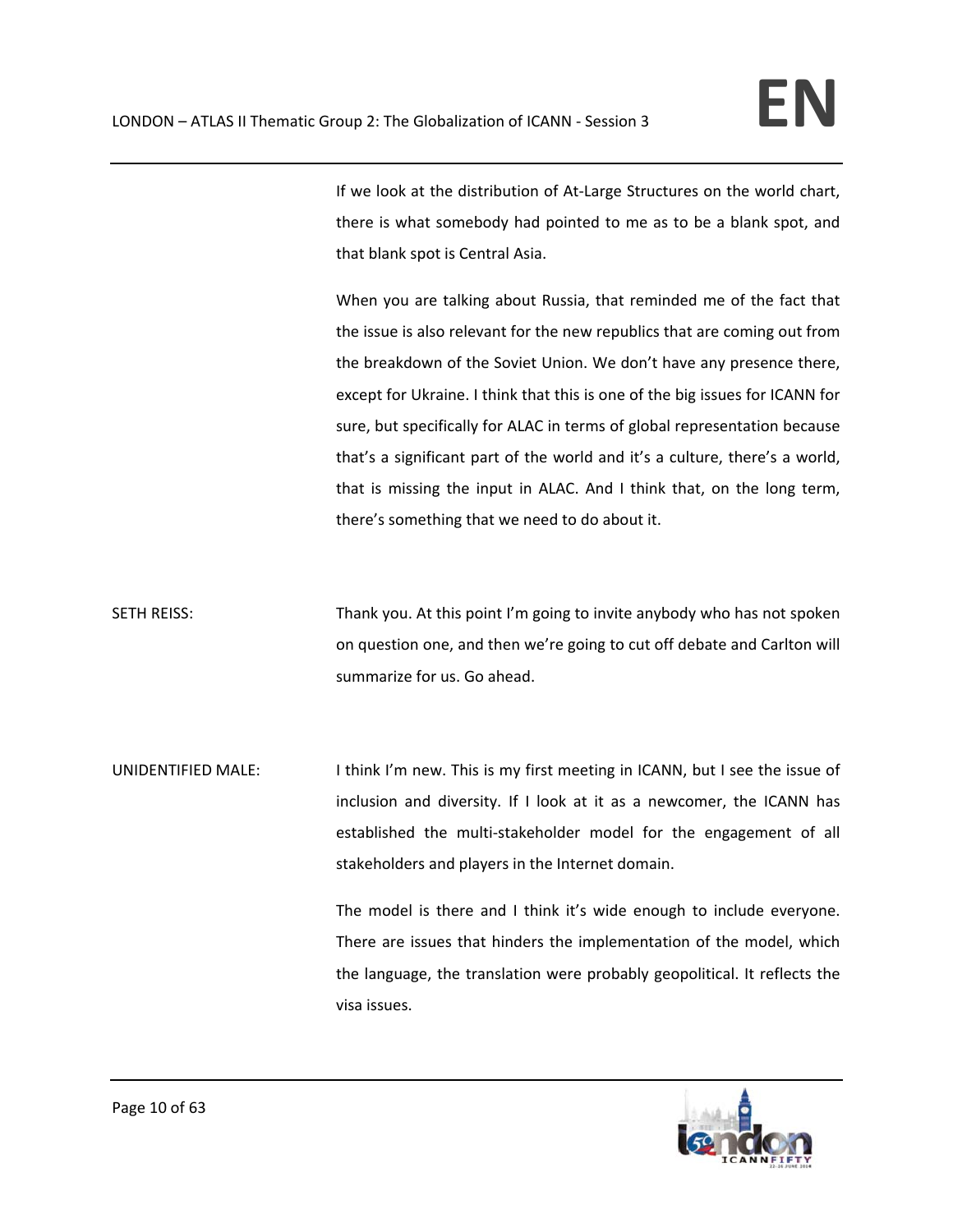These are the major hindrances of maybe accessibility for the disabled persons. These are really issues that can be addressed in the how to be solved to make sure that they're included. But I think the inclusion of women, the inclusion of different types of societies, of minorities, of the linguistics or whatever, this needs a lot of promotion and work from the [ALAC] themselves so the community knows that they have a voice. People do not know that they have a voice that they can share their opinions with ICANN. I think this is the main issue.

The majority of people, they do not know. They see ICANN, this is something. They see ALAC or [inaudible] privileged people who go and attend the meetings. But what do they do?

I'm sure that the majority of the civil society like us, the NGOs, we don't know that we can have a voice and speak and say whatever the needs and what is our point of view, how do we see that improvement happens.

Africa is the same I think. What you have mentioned about the Caribbean, we are still fighting about the accessibility, how the kids can access the computers. Is there Internet or not? Electricity power supplies. We have basic issues that we really look at.

But still, with all these issues, we have a voice and we need to [inaudible], but we don't know this. So I think one of the issues that we need to look at very well is the promotion or the awareness, raising awareness about the rights of the community to express their needs to the ICANN.

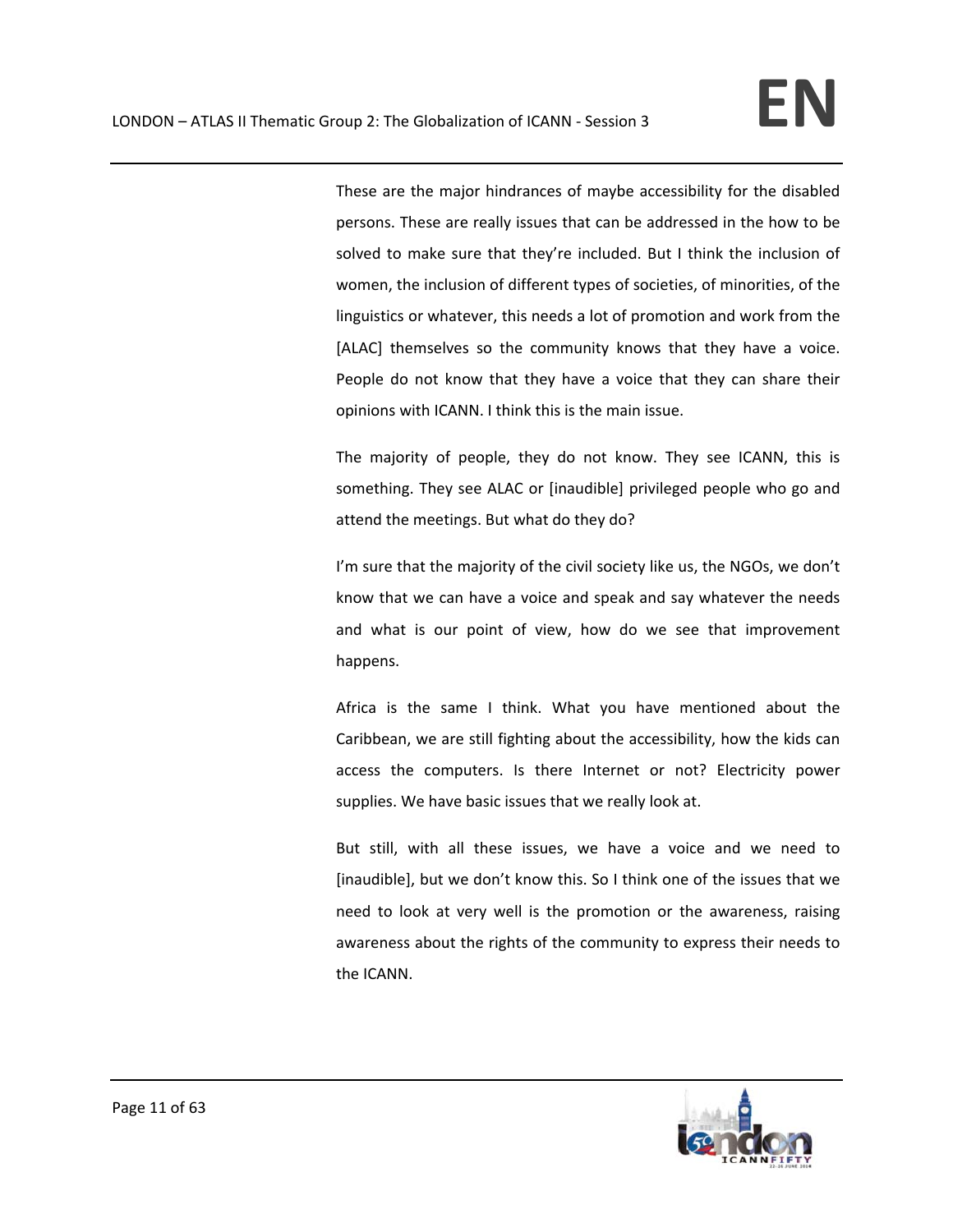SETH REISS: Thank you.

YASUICHI KITAMURA: Thank you. My name is Yasuichi Kitamura from Asia-Pacific At-Large Structure. You mentioned about a lot of things about Asia‐Pacific area, but I'd like to say about Central Asia at this moment. We have some experiences of the connection with Central Asia. As you know, in the case of Central Asia, they have a lot of [problem] about the economy or the [inaudible].

> So first of all, it's very hard to organize a circuit there because of their [inaudible] or some of the world was [inaudible]. So for such reasons, they have [it]. Most of the circuit project was made by the NATO order, the European Union these days. So the European Union started the collaboration with Central Asian countries with the name of the CAREN.

> But at this moment, their circuit structure is still the [star] type. So that is the source area is from the European area to each country or from the [inaudible] to each country. That's it.

> So they [inaudible] single backbone from the European area to the Asian area yet. So for such reasons, actually the academic area still the structure is such like this so that it's very hard to bring some of the ideas from the basic area to the upper. They can't think they can reorganize order, they can make some effect to make the Internet better by their power.

> I think that is one of the reasons why Central Asia is a little bit empty area at this moment. Of course [inaudible] academic area they are starting how to organize their activity to accessing outside. But

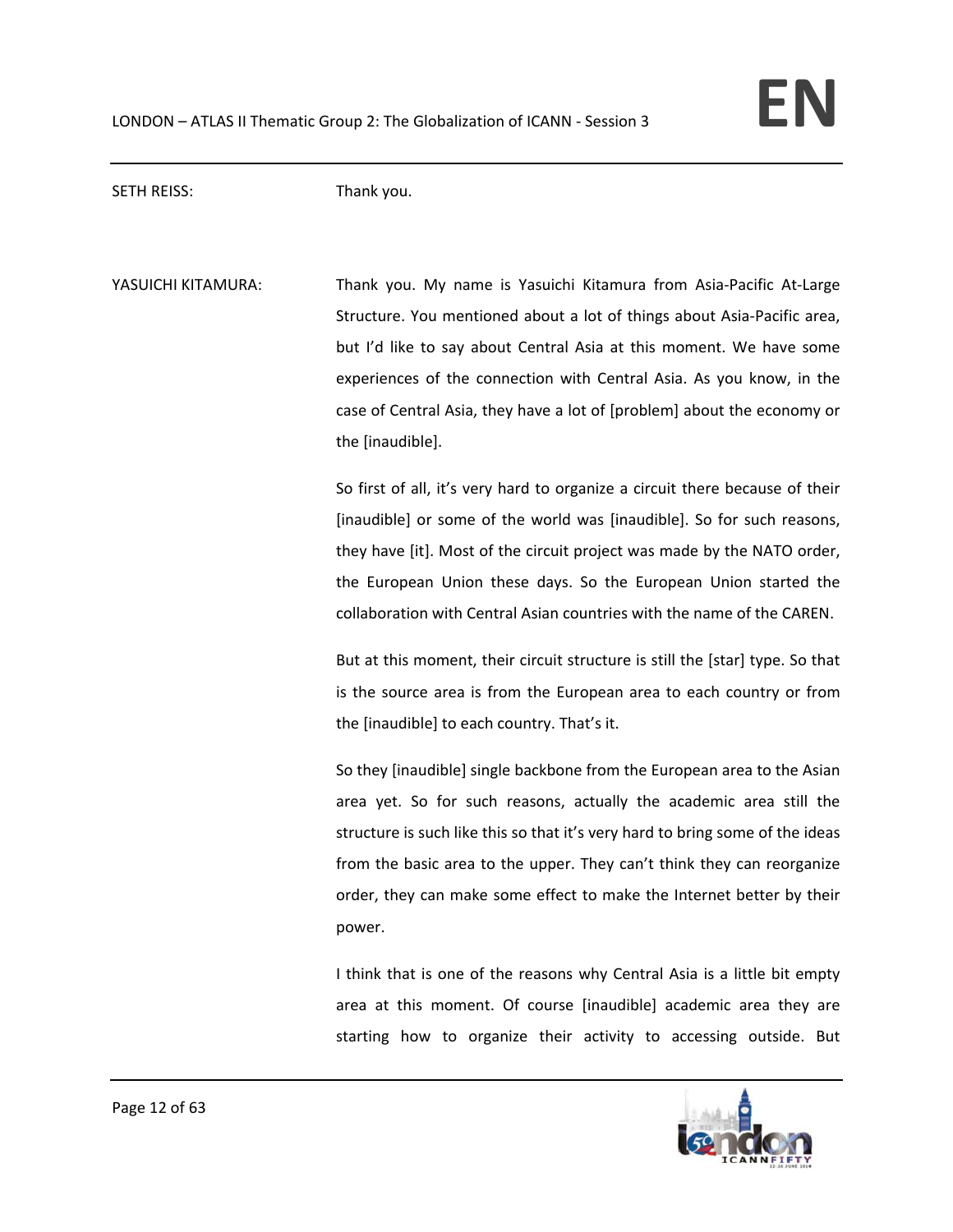unfortunately, they can't do it by themselves. They need some help by the European Union [inaudible] NATO yet.

And also, because of a lot of political reasons. For such reasons. If we keep promoting that the Internet can govern by ourselves so we can build some At‐Large Structure there. But if we don't do that, it do take  $long - three years$  or five years  $-$  to start thinking of the At-Large Structure.

UNIDENTIFIED MALE: …inclusion and diversity. The conversation started out by asking if they were biased to participation and we recognized that there were certain barriers. There were structural barriers in terms of language and access, and it went into quite detail about what was happening in terms of language.

> I think the general consensus is that while we have made some progress with respect to interpretation and translation, there were still some issues around interpretation. It was felt that for interpretation, the live transcription offered a lot of possibilities that were [now] exploited and maybe could be, especially for other groups or disadvantaged groups like disabled groups and so on.

> There was a question in two areas about the translation. The first one recognized was that what is emerging is not fit for purpose, sometimes because of machine translation. So there was a plea that maybe more human translators are needed.

> Tijani mentioned that those translators could actually be sourced from the community. That was a major point. The question of documents,

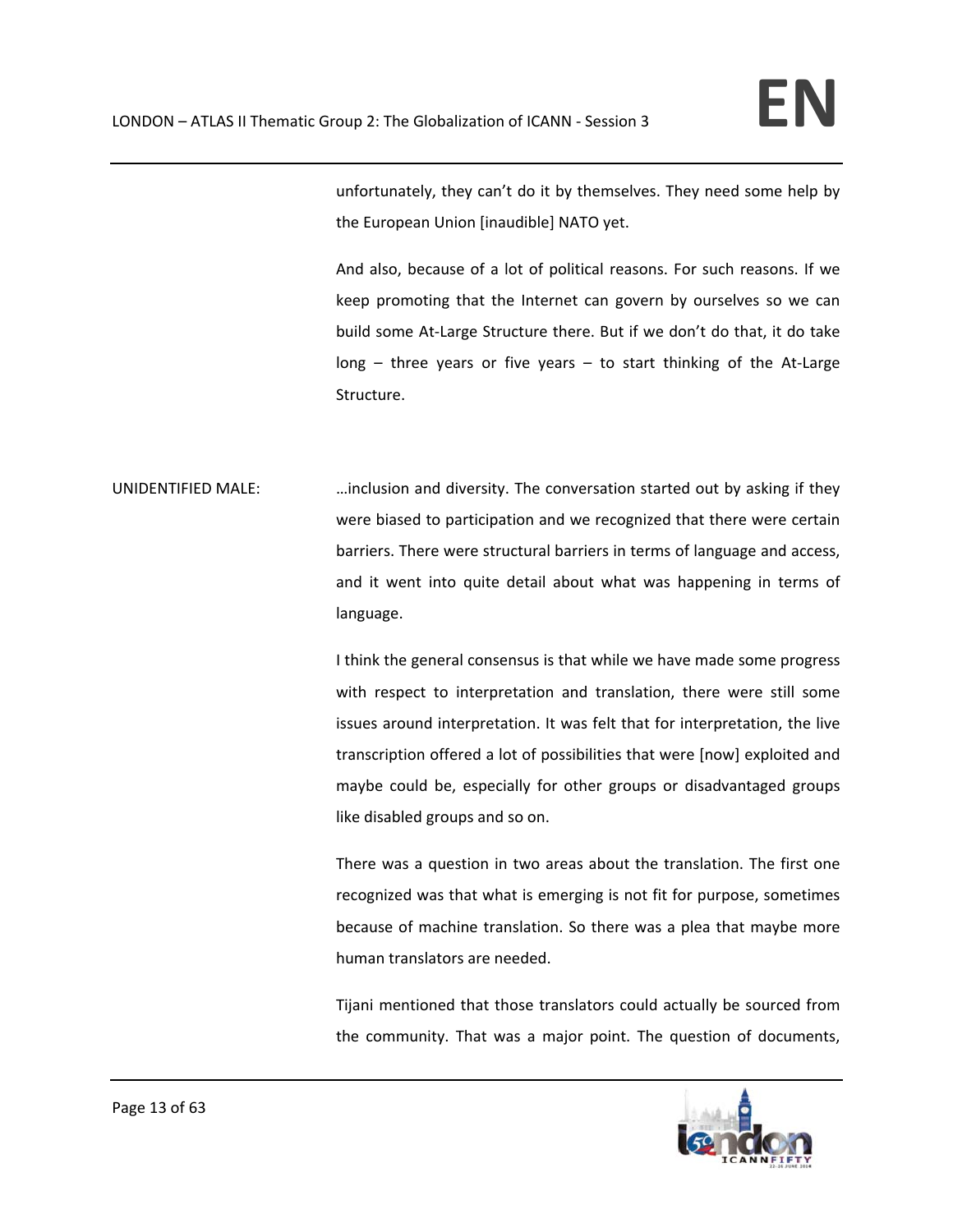even with the translation policy we have [inaudible] of having translation into the UN languages, the fact that most documents in English was produced first and then the other languages came afterwards is a problem, because what you had was uneven in terms of knowledge and information transit. So they thought there was a policy adjustment that needed to happen to make that work.

Disability is understood to be a global problem. It was global neutral, as that was a word that was used. Disability was global neutral. So the idea is that whatever we do for disability, response is across the board.

Some solutions associate with that was, for example, again about the transcription and how live transcription really is useful in terms of the meeting. Garth made the point that oftentimes we can't sit here – and Neil also made the point very strongly and stridently, that we can't sit here determining what is good for the communities that are disadvantaged when they're not in place to tell us what that is. And Garth made some points about having those people, attempting to have them bring into meetings and it's been pushed back on. Neil made the point very clear that he thought gender was a problem and maybe what we need to do is to take a stand as to how we include gender parity in terms of meetings.

There was a question about making a distinction between engagement in the meeting process and then in the work group people where most of the policy development occurred. We acknowledged that there were some structural problems there. Most of the work groups, almost all the work groups, are done in English and they were structured to favor – in times to favor – the north and European time zones and that probably is

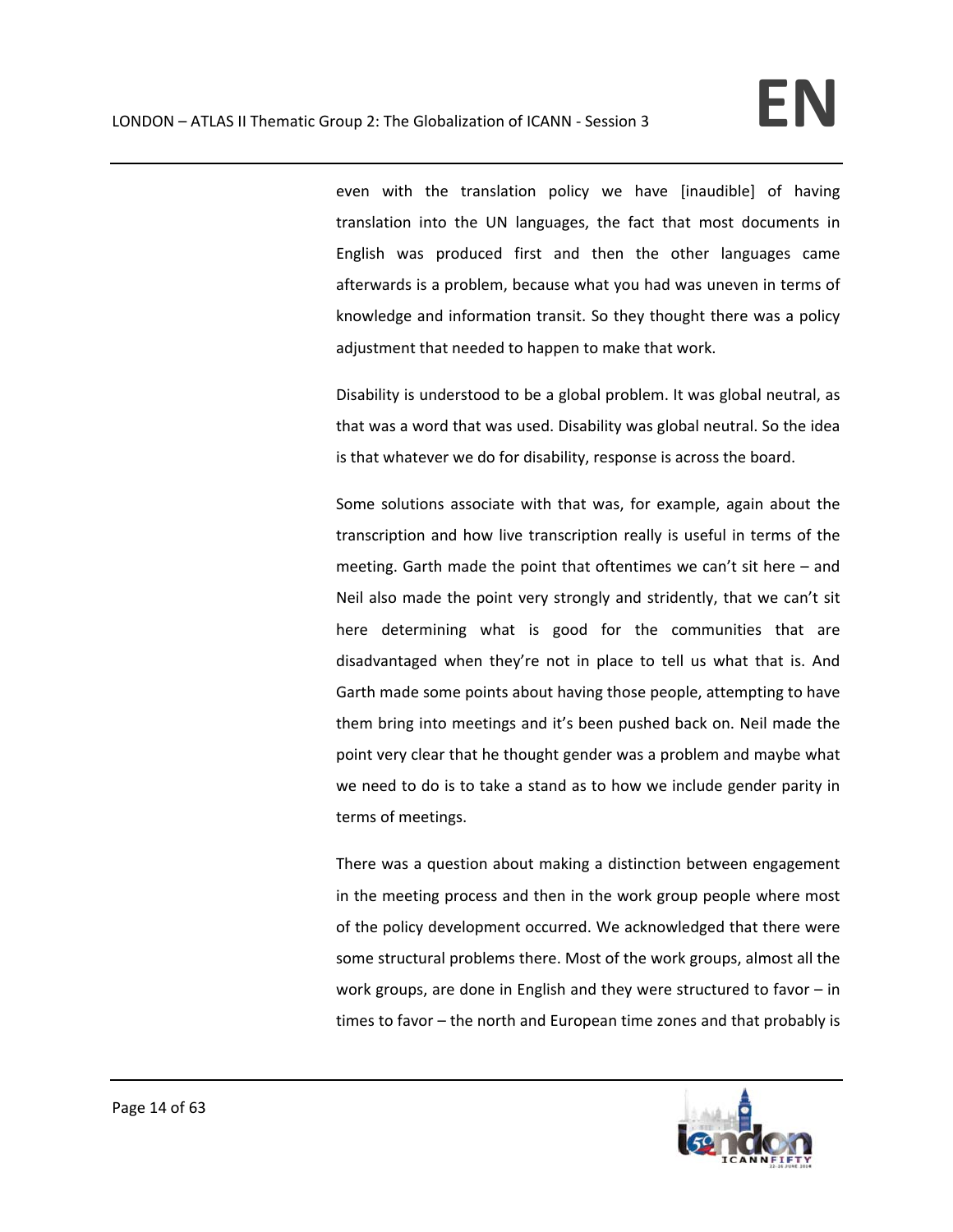one way that we could begin to look to see how we get more participation in work groups, the fact that work groups were not – they didn't have language support is another are that we might begin to look to see how we might improve that.

We also mentioned one of the structural problems about work groups and most of the people who volunteer [are paid to] volunteer. That is an issue that needs to be addressed.

The disability and participation, problems of language and so on. The human translators is one thing, but also there was a question of getting to the meetings and the issue was about visas and how some areas of the world were disadvantaged with respect to accepting visas, and one of the ways that Tijani thought that you could address this was to be more choosy about where you have meetings. He also made the case that greater engagement at ICANN in the meeting scheduling could also help the problem, and he made the note of the IGF. He even put the caveat on it and said, sure, people will say it's an inter‐governmental organization and maybe working within governments, etc.

But his point was that you're not asking  $-$  it makes no sense asking government to change their process and procedures. What you have to do is engage it effectively and engage early. That is the point he was making with respect to that.

Roberto drilled down on the organizational culture of ICANN that needed some work. He said that if we focus on policy development to be more effective and more global, then we would probably end up with a stronger participation in the work groups. So he thinks that it's the organizational culture that need some work in ICANN.

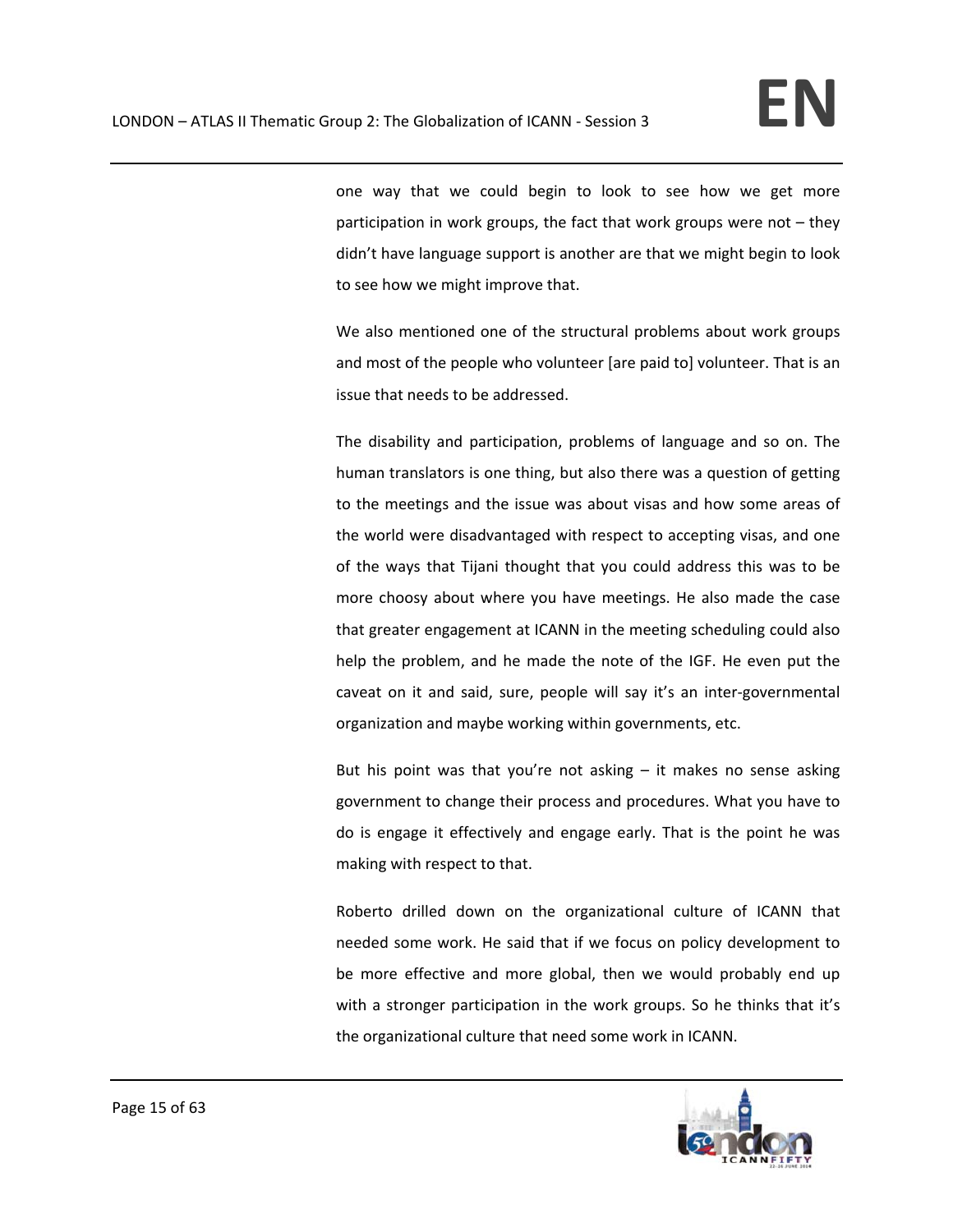There was a long discussion about the role of access and capacity for participation. Lance started off by telling the distinction between where we were in the Caribbean and in Africa in terms of access, the IT side of it. Amir made the point as well where he was in West Africa that we were trying to get people to use the technology, and this is where we're building capacity for access now, and what has happened is probably Europe and North America has gone through that phase. The differences between participation, where we are on the continuum of having access to the technologies and so on and being able to use the technologies is one explanation for the differences in participation.

We are working in some areas of the world just to get people capable of using the technologies and having access where those kinds of issues have long been solved in the areas where there's higher participation.

Several issues came up with regards to gender. It came back before. [Fredrika] mentioned that there might actually be a connection in participation between gender and compensation, the fact that if you look at women who by and large bear the brunt of the responsibilities with child rearing and so on in the domestic space, lots of their time is taken up. It is a real investment of time to put that down to become involved in these things, and maybe if there was some element of compensation, it might…

And the idea is if I can substitute me doing these things in the domestic space and have some time, then maybe I participate some more. That was the point she was making. It's not that you were going to hand money for somebody to participate, but to say that there is substitution. If there's substitution, then there's time.

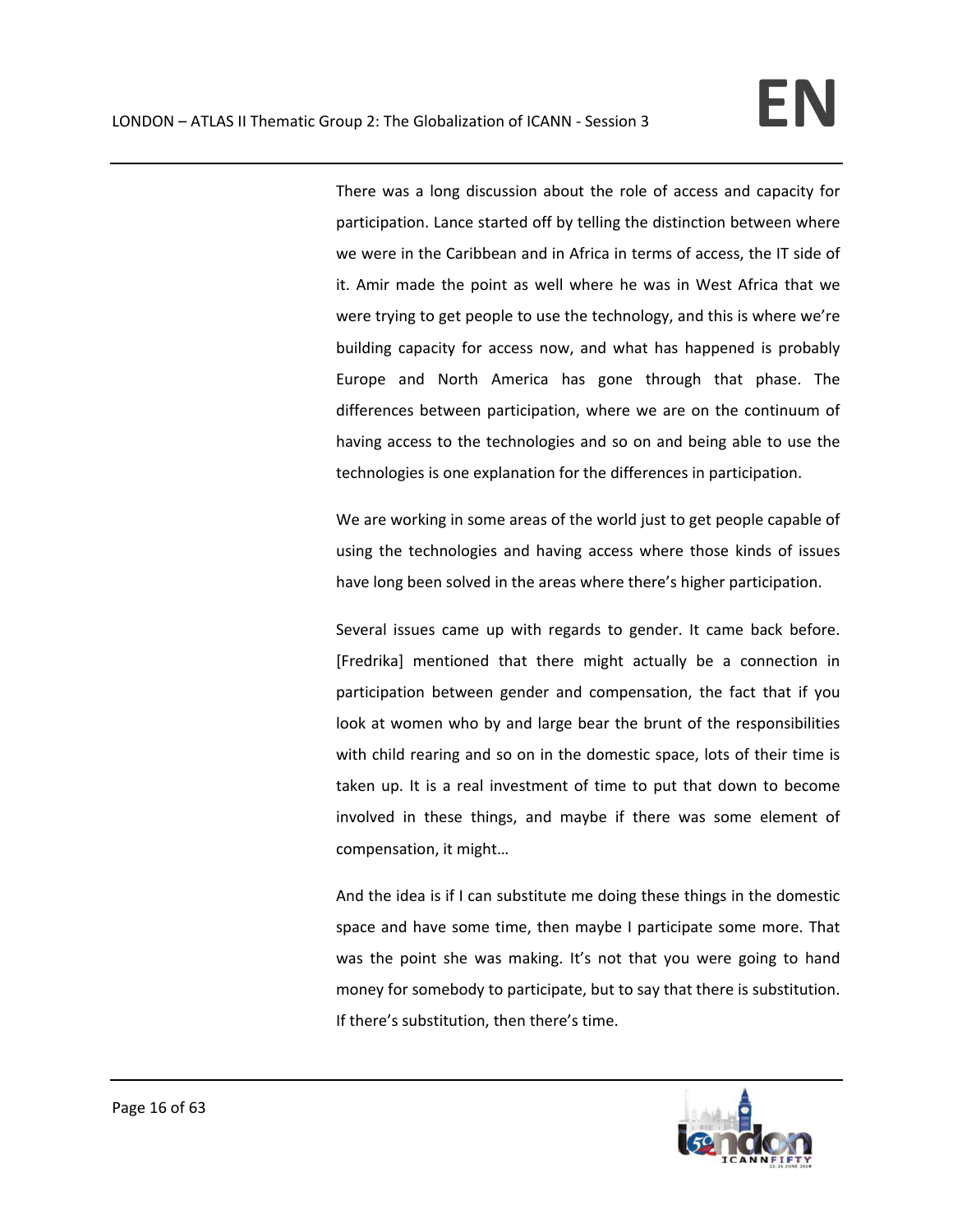Vittorio drilled on a little bit on the diversity and talked about sub‐ regional diversity and what kind of mechanisms could be put in place to ensure that there's more sub-regional diversity, and he made specific mention of what is happening in the Asia‐Pacific. Even if you look at the date that we now have, you can see that there's more participation from Australia and New Zealand as opposed to other areas of the Asia‐ Pacific region and maybe we need to have a look at that.

Some persons thought that yes there is, but there's also some cultural barriers or the moods of participation sometimes affect how some cultures approach it. So for example, in some cultures, being critical in the public is not something that you do, standing up at the mic and making noise is not something that is normal for the culture. So the moods, the modalities, of participation might actually be a barrier to participation in some areas, and that was made very clear.

[Arnaldo], again putting back on the capacity and awareness, the role of the issue. [Paul] also made the same point, that awareness of ICANN and what is happening could also be a part of the reason why there is less participation from the developing economies, because we're just working on helping people to be aware of ICANN and what it's doing.

[Arnaldo] made the point that while he's here, for example, it certainly is a very complex situation. Just understanding how the bits fit together and where you are located in that is an issue. So he figures that what we want to do is probably have a simpler way of communicating these issues. I noticed that while he didn't quite actually develop the idea, he was making mention of the fact that everybody's is visual. Visual communication is more readily accessible to people all over the world,

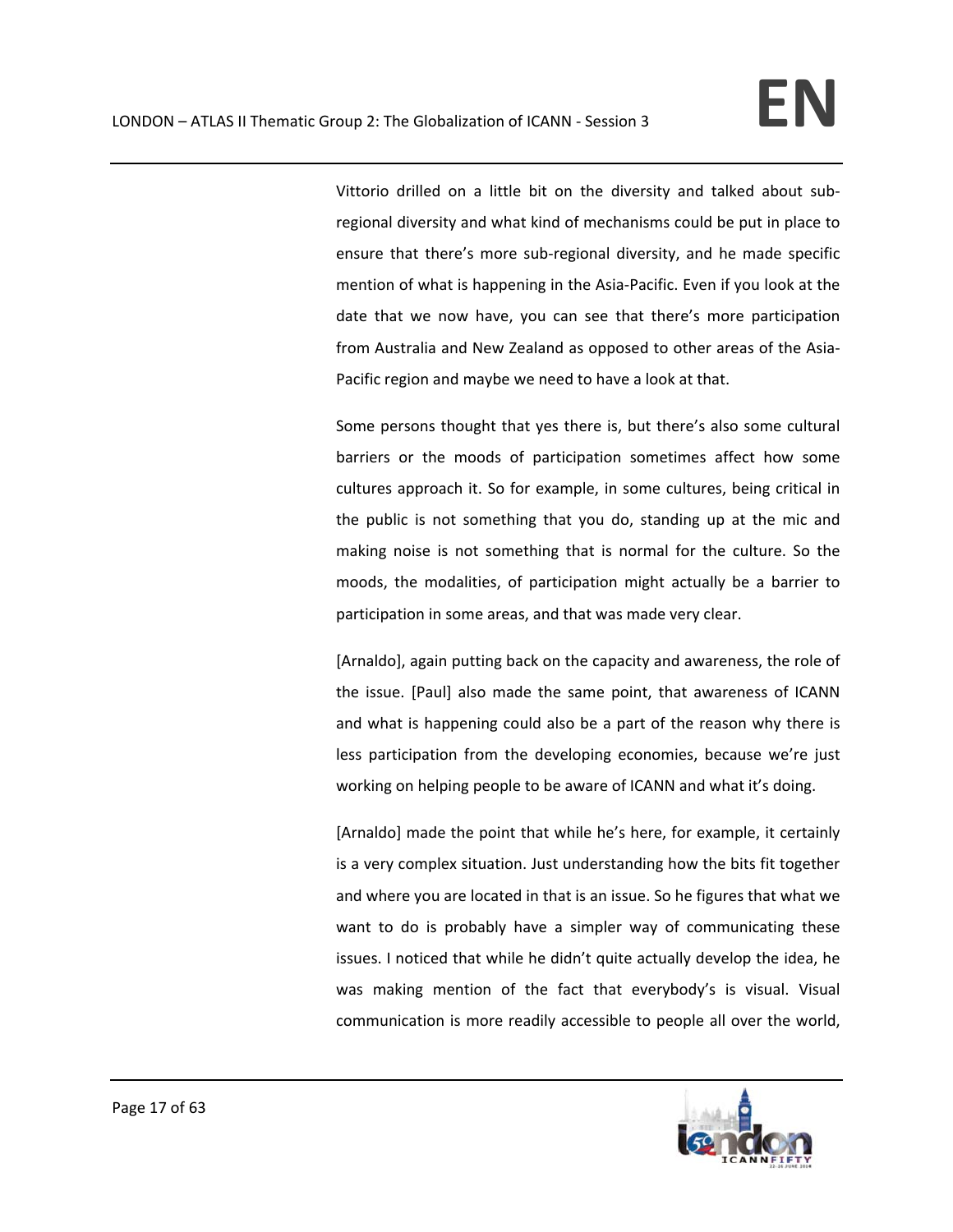so maybe what we want to do is to find a way to make more of these ideas, make more of this information visual. That's my understanding of what you were saying.

So he thinks that if we change the communication model and make it more visual, then we would probably reach further into the communities and have more people being aware, and out of awareness it will drive participation. That's my understanding of what you were saying.

Blank spots in the global scene for participation was brought up. Special mention was made of what was happening in Central Asia. There was an explanation given that most of Central Asia, there's telecommunications infrastructure and the people is a part of the problem. Not just the capacity in the people, but the telecommunications infrastructure. Some information was given on what's happening with outside agencies trying to help with the telecommunications infrastructure and creating the communities.

Yasuichi made some point of research, CAREN research and education networks being a part of that motion where they are building infrastructure and they are also building the communities and trying to get them to communicate and collaborate between more.

And what I get from that is that once you have that in place, then part of that could also – in the academic environment at least, you could bring them in because now you have them communicating and you can communicate from the outside to them using that infrastructure and those networks. That's my understanding of what you were saying.

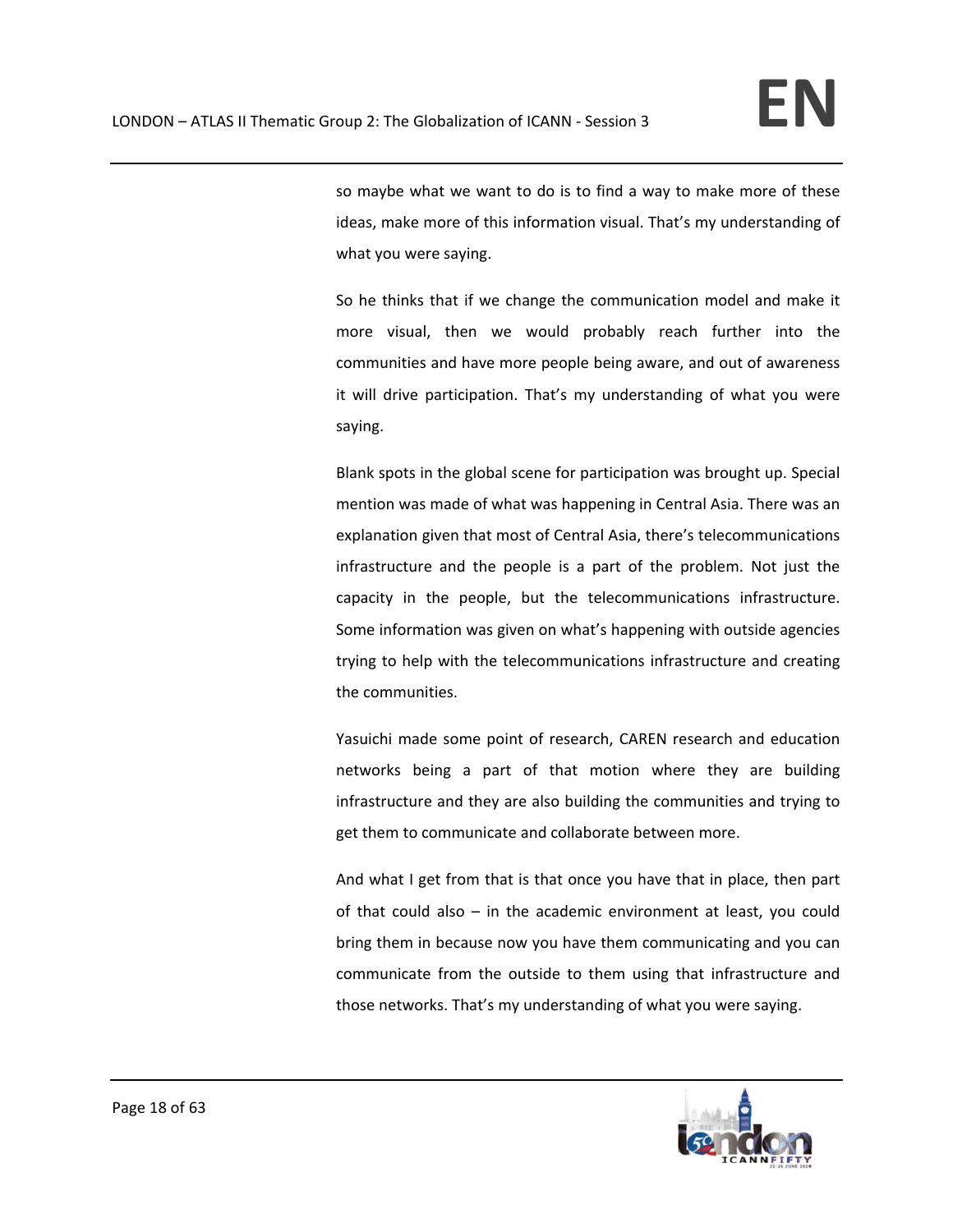All and all, we recognize that inclusion and diversity are big issues. We recognize that there are some structural issues that can be addressed. We recognize the role of the infrastructure, of the networks. We recognize the cultural barriers. We recognize the gender barriers. We recognize the awareness and capacity building requirements that need to enable more participation. That's it.

SETH REISS: Thank you, Carlton. So now we can move on, but we're going to skip issue two because we've covered some of those in issue one and also because we're going to run out of time. We want to make sure we get to issues four and five.

So starting with issue four, accountability.

UNIDENTIFIED MALE: Can we scroll up so we can read it?

SETH REISS: Sylvia? Accountability. Are the accountability mechanisms to be addressed in a different thread globally fair? Will all the different global stakeholder groups have the same power to enforce? Checks and balances in ICANN's behavior.

> I don't know if we have somebody – are we lucky enough to have somebody who may have participated in the ATRT? No? That was the plan.

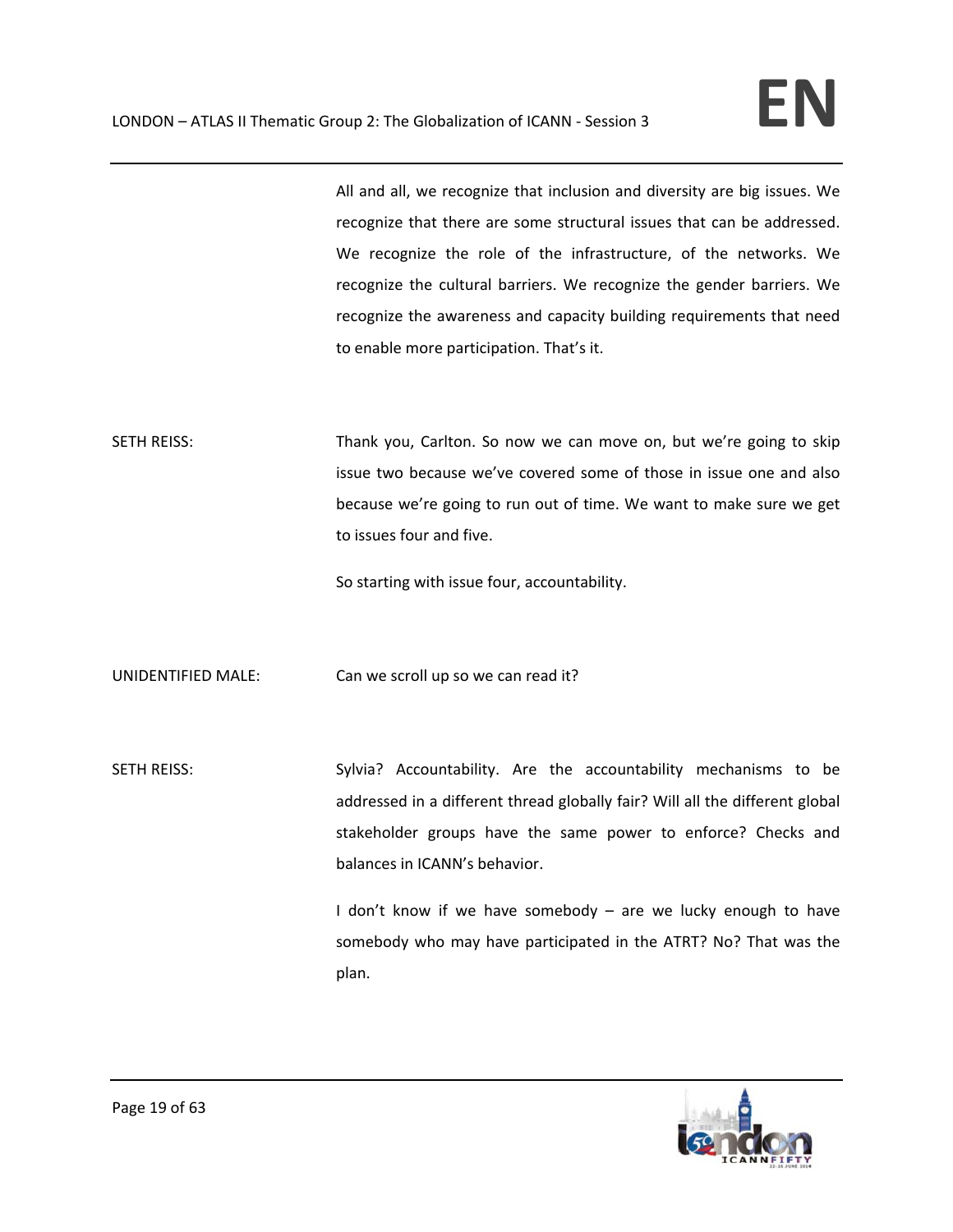| UNIDENTIFIED MALE: | I think that was the plan. Somebody from the ATRT would have been<br>here.                                                                                                                                                                                                                                                                                                |
|--------------------|---------------------------------------------------------------------------------------------------------------------------------------------------------------------------------------------------------------------------------------------------------------------------------------------------------------------------------------------------------------------------|
| UNIDENTIFIED MALE: | Carlton was on the EWG. What's that?                                                                                                                                                                                                                                                                                                                                      |
| UNIDENTIFIED MALE: | EWG just deal with one thing.                                                                                                                                                                                                                                                                                                                                             |
| UNIDENTIFIED MALE: | It's still important.                                                                                                                                                                                                                                                                                                                                                     |
| SETH REISS:        | I'll throw it out to anybody, though. Who wants to start the discussion<br>on this issue? Milton? It would be best to begin by identifying the<br>accountability mechanisms, then you can answer the question whether<br>they're globally fair or not. And that may be a bit of a challenge. What<br>actually are the accountability mechanisms that ICANN has right now? |
| UNIDENTIFIED MALE: | Who is speaking?                                                                                                                                                                                                                                                                                                                                                          |
| [MILTON MUELLER]:  | Milton Mueller. Syracuse University, Internet Governance Project, and<br>the Non-Commercial Stakeholder Group.                                                                                                                                                                                                                                                            |

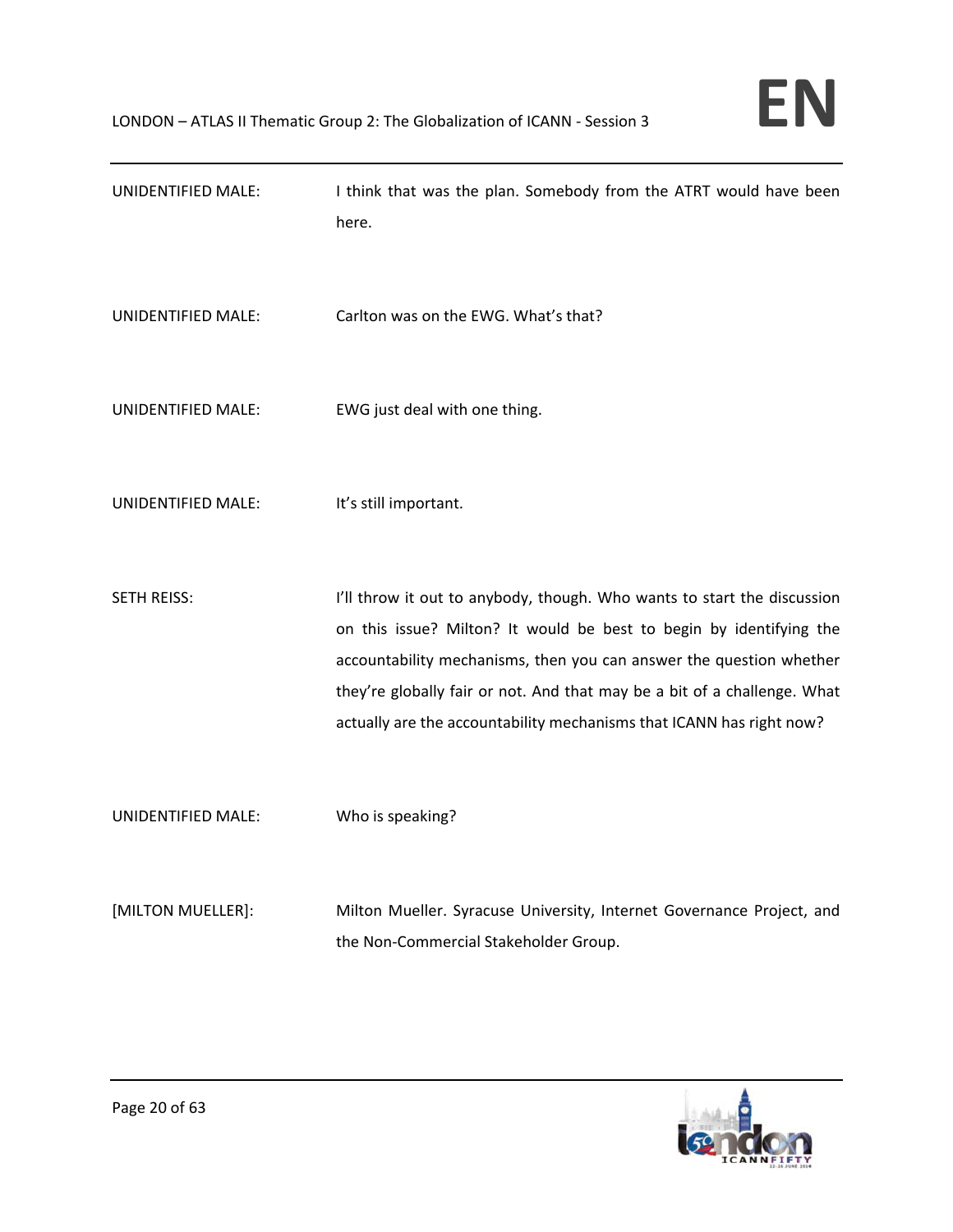[SETH REISS]: I know that a lot of this was covered in the ATRT report that Rinalia referred to. Roberto, can you talk about some of the mechanisms?

ROBERTO GAETANO: Actually, I was not part of the ATRT-2 report. I was not necessarily following up on Milton's comment. I just wanted to make the point as one of the tasks of the subject matter expert is to define what we are talking about, and I would like to make sure that we focus the discussion not on whether the accountability mechanisms are good or not good in order to provide proper accountability, but whether those accountability mechanisms are fair in the global sense. In other words, if the moment that we have established accountability mechanisms, if every type of stakeholder can have equal opportunity to influence those mechanisms, but also to be part of the community that the accountability mechanisms refer to.

> Just to make an example to explain, we have currently some accountability mechanisms that are based by the – for instance, DAOC and the counterpart is the U.S. government. That is clearly unbalanced in the global sense because the question is the accountability mechanism should have as a counterpart the U.S. government or somebody else.

> I don't know if I understand it. I'm very confusing when I'm hearing to myself, but what I want to say is not the accountability mechanism per se that we are discussing, but the way this covers in an equal way all the stakeholders. And that's basically the same thing that we say also in point two, my interpretation of point two as well.

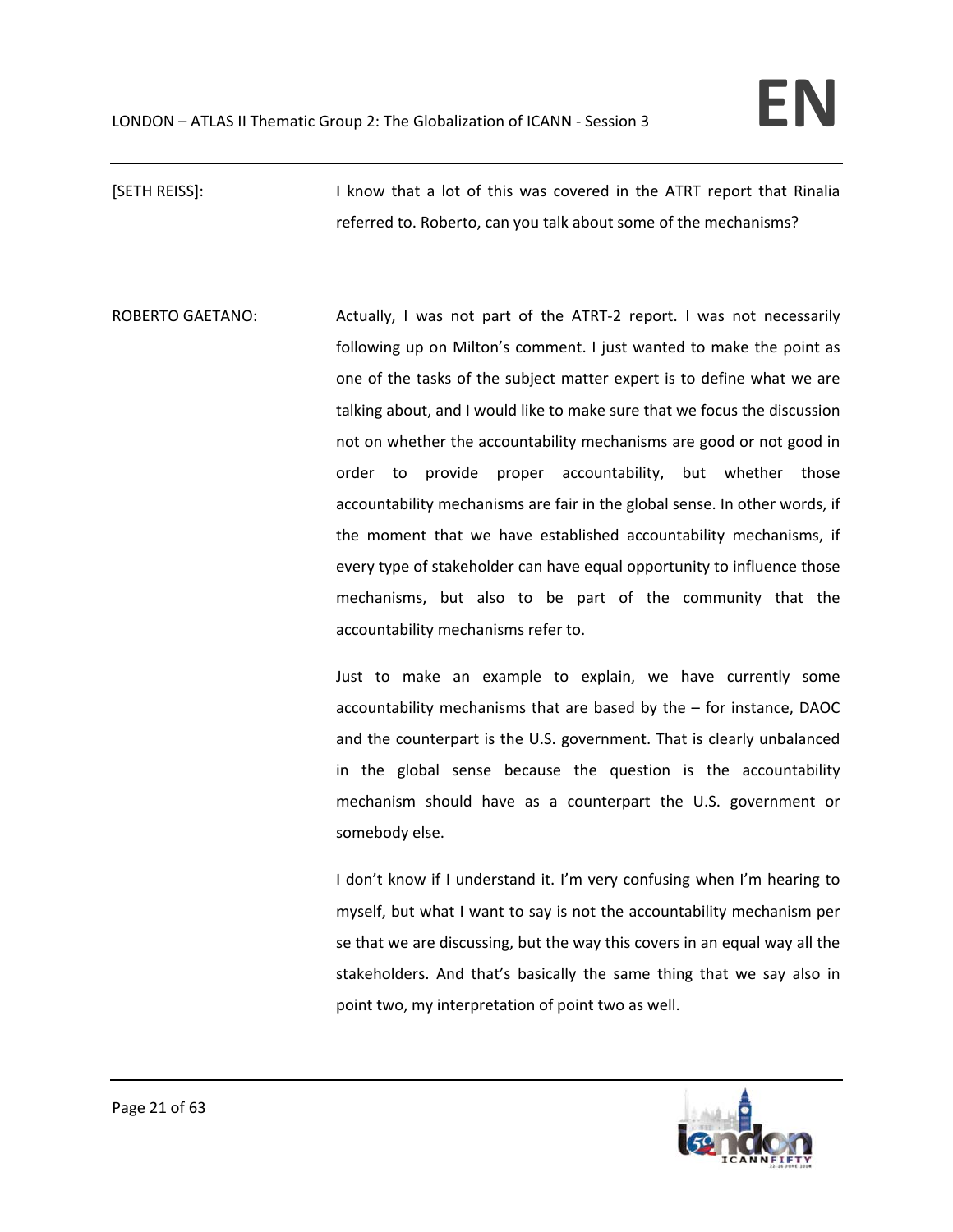In terms of to define what the accountability mechanisms are now and what is proposed by ATRT-2 I'm not the best person to detail that, but if nobody else. Maybe Milton. You are pretty well‐placed. Actually, we're fortunate that you came in at exactly that moment.

SETH REISS: We were hoping you'd walk in the door just when you did. Can you help us a little bit? What I heard Roberto say is that the ALT is one example of how accountability is not global because of the ALC. For those of you who don't know it's a contract between the U.S. government and ICANN. So obviously that's not global. That's unilateral. So maybe, Milton, can you tell us a little bit more about the other mechanisms, so rather than discussing the mechanisms, we'll discuss the global impact of those mechanisms.

MILTON MUELLER: Affirmation of Commitments. To use acronyms, the Affirmation of Commitments is the AOC. Well, to assess the global fairness or equality of access to these accountability mechanisms, you have to identify them. So the most important form of accountability ICANN faces is really the IANA contract, and that is obviously unilaterally subject to the U.S. Department of Commerce. The Commerce department is politically much more influenced by U.S. business stakeholders than anybody else, so it's fairly obvious that this primary form of accountability is not globally equal and that's why we're having this discussion about the IANA transition.

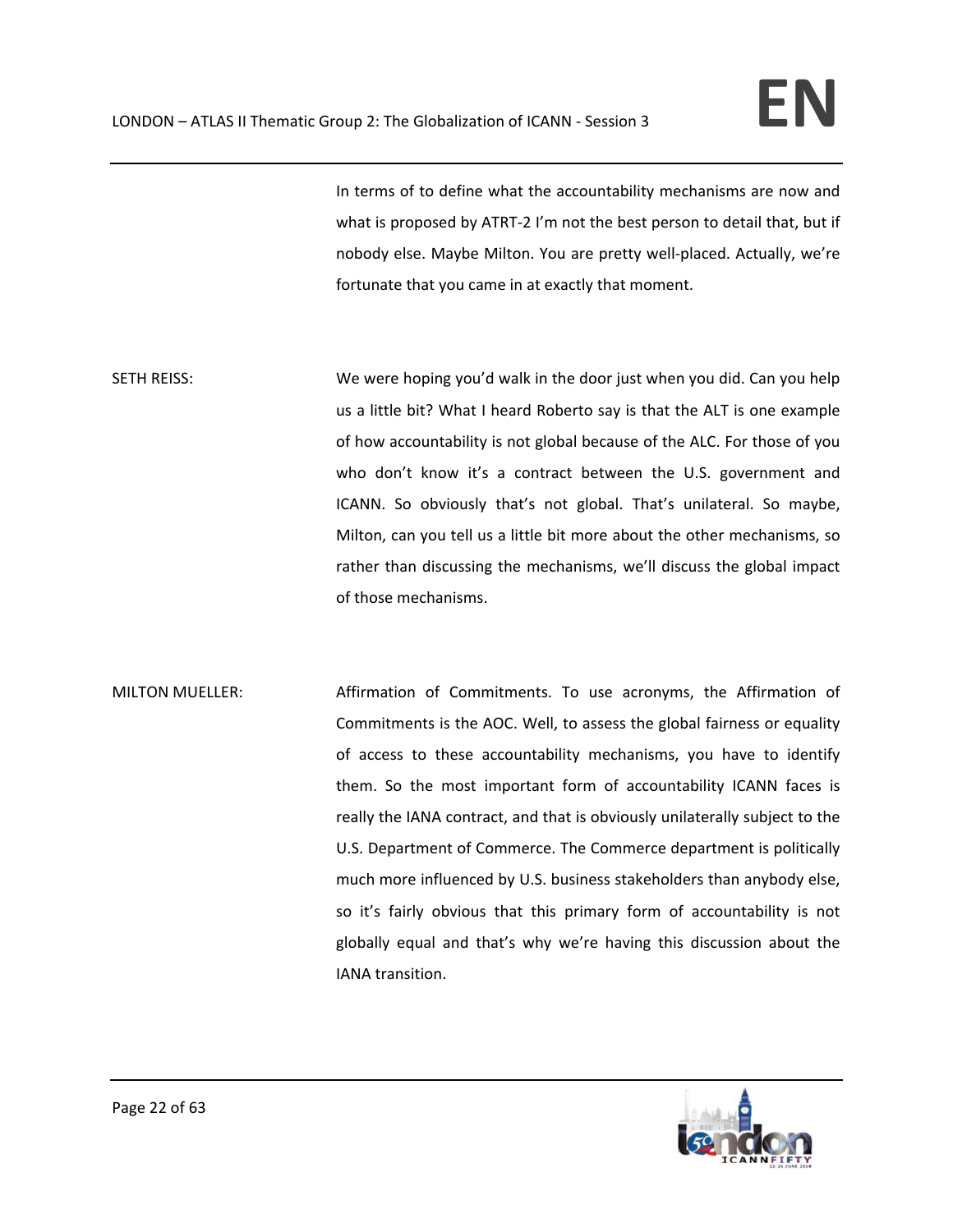The other form of accountability is actually California law. I guess in principle it would be possible for anybody in the world who reads English to understand California law and to utilize it. But again, there seems to be a bit of a geographic bias there.

The Affirmation of Commitments is probably the least bias of these three mechanisms. Not that I support that particularly as a form of accountability. I think it's pretty weak. But really it sets out a set of principles that ICANN makes, which are not necessarily U.S. centric.

For example, it affirms the U.S. government's commitment to the importance of global Internet users being able to use the Internet in their local languages and character sets. It makes ICANN commit to a transparent and accountable budgeting processes, fact-based policy development and so on and so forth.

It requires ICANN to remain headquartered in the United States of America with offices around the world to meet the needs of a global community. The basic principles of the affirmation are good things like preserving security, stability, resiliency, accountability and transparency in the interest of global Internet users, promoting competition, consumer trust, consumer choice.

But again, all the Affirmation does from an accountability standpoint is create these review teams which then tell ICANN how it's doing and then issue non‐binding recommendations for how ICANN can change its behavior. So again, as an accountability mechanism, the problem with the Affirmation is not so much its inequality, because GAC and other people on the review team had drawn from the broader ICANN

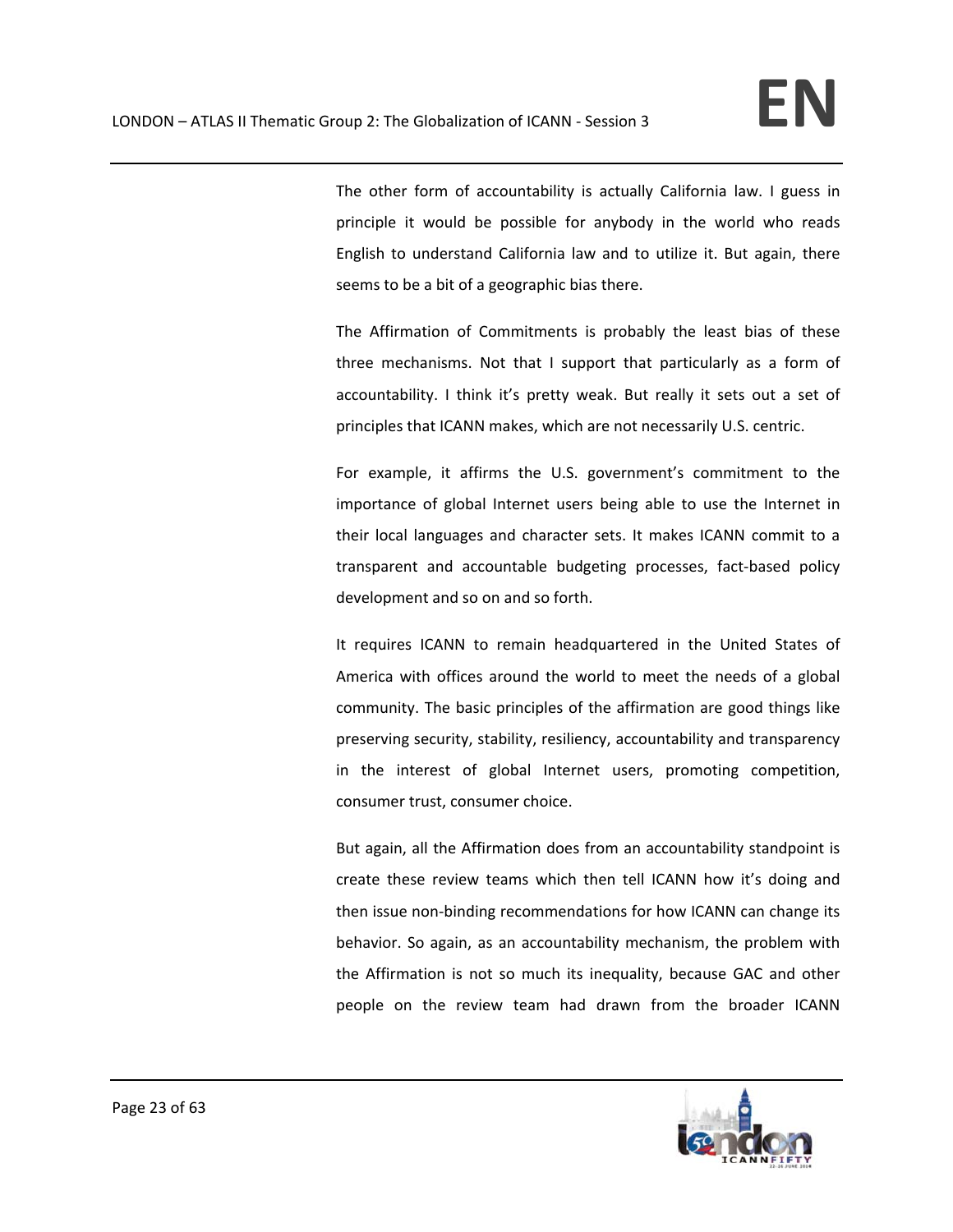community, but the weakness of the accountability leverage that you have.

- SETH REISS: Other comments? I thought we'd use this because it will maybe help us summarize.
- MILTON MUELLER: Well, I forgot one mechanism the independent review process (IRP). That is an economic barrier more than it is a geographically‐biased barrier. I think the dot-africa people just use the IRP successfully, so it's some indication that it can be used by people outside the U.S., and the only other person to use it successfully was the xxx ICM registry.
- SETH REISS: Could you summarize that for us? [inaudible]
- MILTON MUELLER: The Independent Review Process, what that basically says if ICANN violates some kind of procedural requirement in making a decision or it breaks its principles, that you can challenge it and you have three international arbitrators, one of whom is chosen by the challenger, one by ICANN and a third is agreed upon by the two. Then you have basically a quasi‐judicial proceeding in which people try to convince these three judges that they're right and ICANN defends its decision.

SETH REISS: Other accountability mechanisms? Roberto?

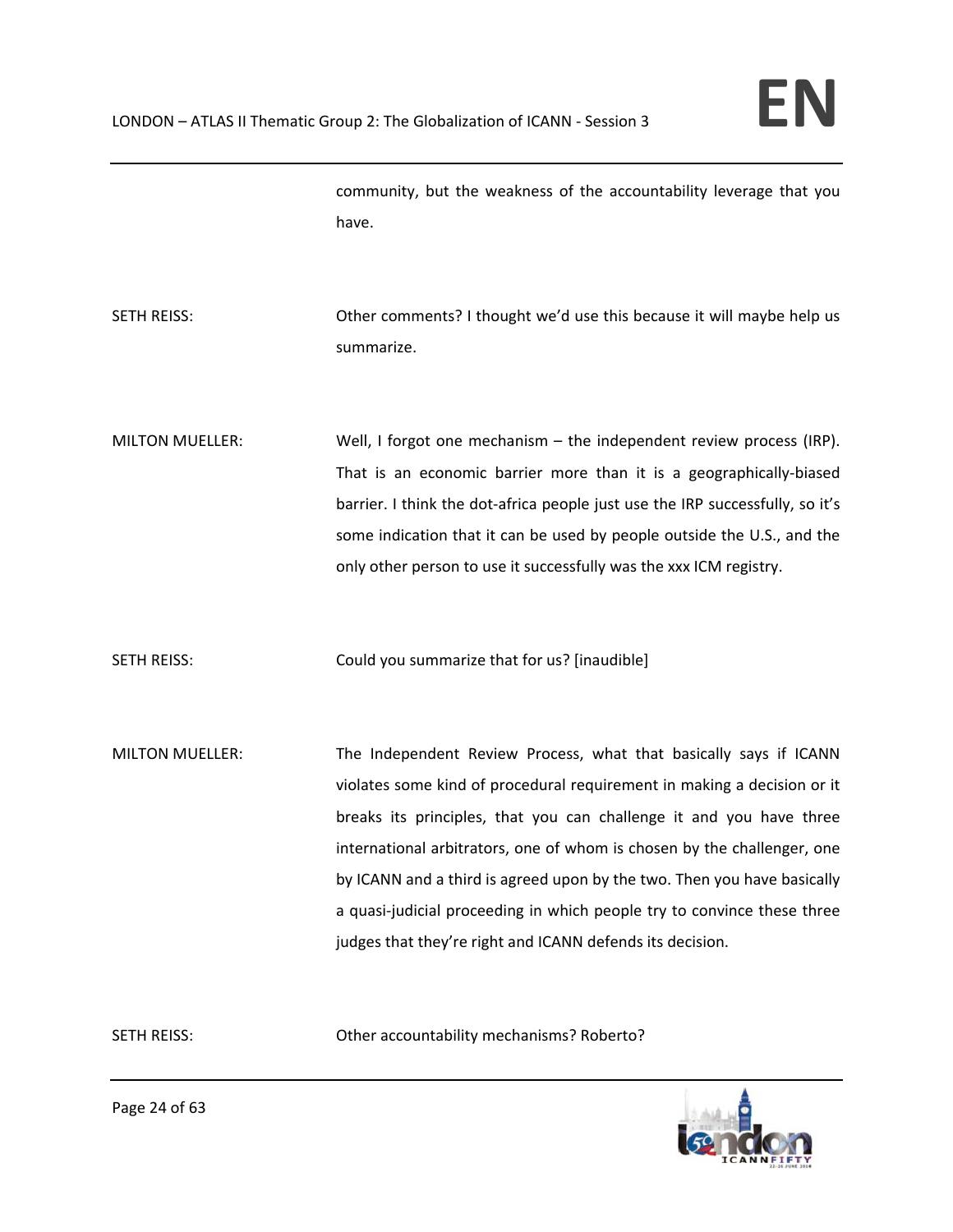| <b>ROBERTO GAETANO:</b> | It's more requests [inaudible] Affirmation. Would we consider the<br>ombudsman as part of the accountability mechanisms or not?                                     |
|-------------------------|---------------------------------------------------------------------------------------------------------------------------------------------------------------------|
| <b>MILTON MUELLER:</b>  | Are you asking me specifically?                                                                                                                                     |
| <b>ROBERTO GAETANO:</b> | No, I'm not asking you specifically. Generally, maybe the red and green<br>card. Do we consider this a mechanism that we have to include in the<br>analysis or not? |
| <b>GARTH BRUEN:</b>     | There's also the document disclosure policy.                                                                                                                        |
| SETH REISS:             | Can you tell us about that?                                                                                                                                         |
| <b>GARTH BRUEN:</b>     | Yeah. It's a request that any user can submit to ICANN to release<br>different documents that may not be public, may not already be public.                         |
| <b>SETH REISS:</b>      | Any other mechanisms?                                                                                                                                               |

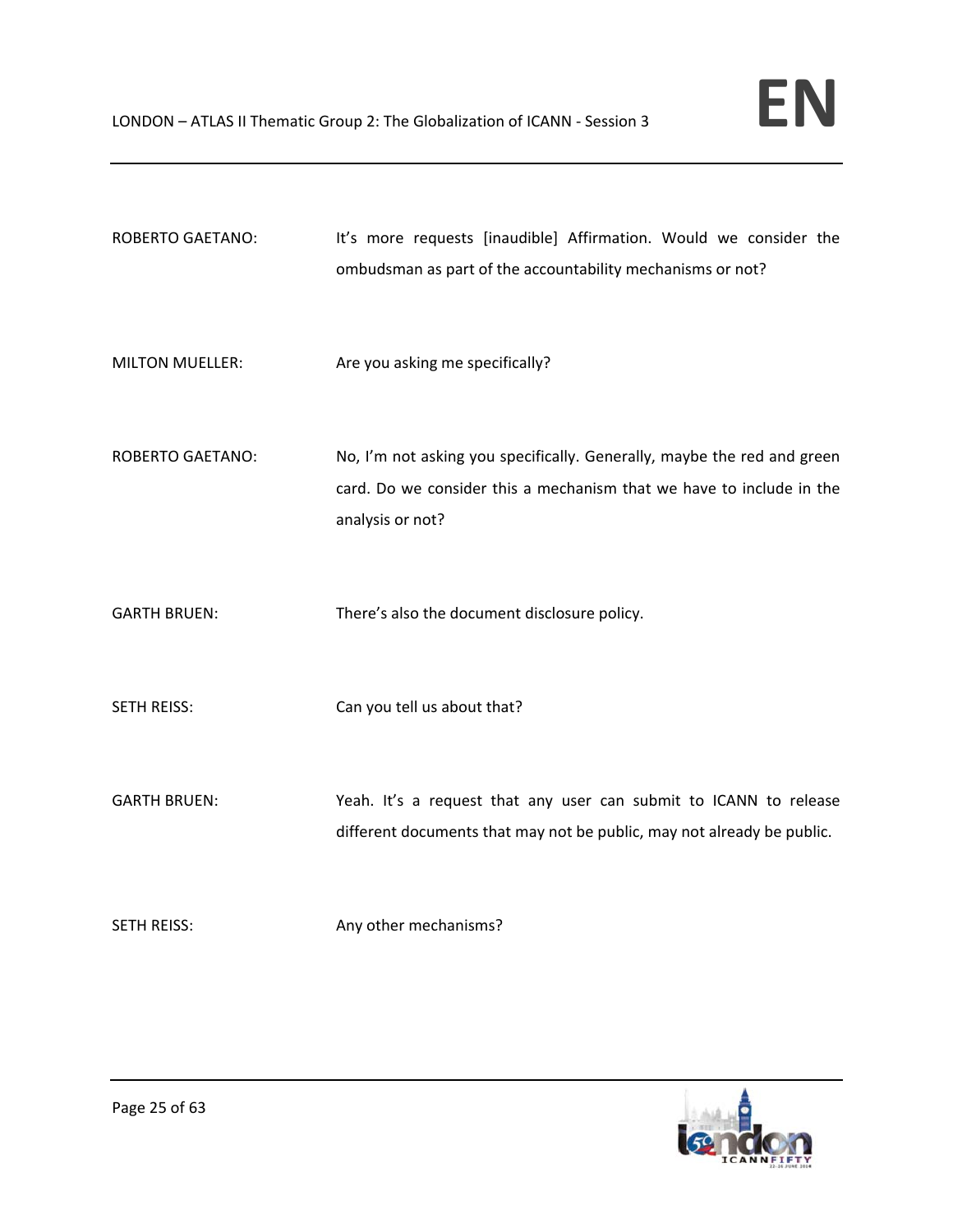ROBERTO GAETANO: I wonder whether we should go into identifying what are the biases in these. Milton has already pointed out, but what are the biases on this that affect the globalization or the lack of globalization of those? So in other words, is there anything in those mechanisms that we need

to point out as a problem that is working against the global participation?

SETH REISS: Garth?

GARTH BRUEN: I can provide an example, and this goes back to the language issue of course. I was informed about a Tamil‐speaking community group that had no members that spoke English, and they had their domain name hijacked because they did not understand certain transfer procedures. Somebody tricked them and their domain name got stolen.

> They didn't even know where to start with any kind of complaint process or who to speak to. I only found out about the situation because another person whose first language was not English and whose first language was not Tamil got this information from them and was able to get it to me. So you've got multiple parties passing this information up. ICANN's completely unaware of it. This community group doesn't know how to communicate with them, and ICANN doesn't know how to communicate with the Tamils.

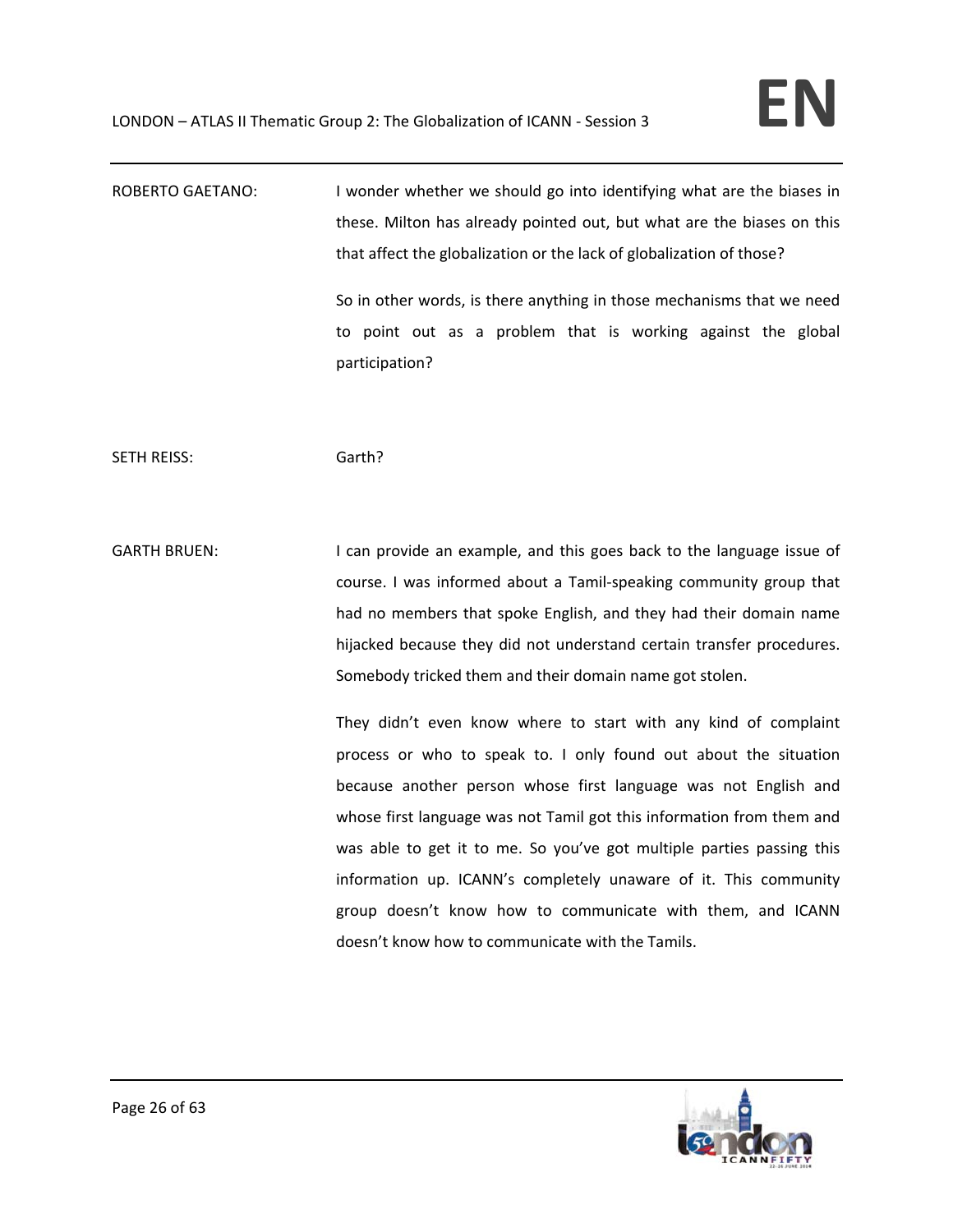# SETH REISS: Other comments? I'm sorry. IANA transition. Milton, if that's successful, will that partially address some of the accountability issues?

MILTON MUELLER: Milton Mueller, Syracuse University. Yes, if the IANA transition is done right, that will be a huge change in ICANN's accountability relationships. A huge change. It will basically be a test of whether we can actually create an autonomous global multi‐stakeholder institution that is not beholden to a particular government or to an inter‐governmental agency. If it's not accountable to the U.S. government or to an international treaty written through an inter‐governmental process, then what is it accountable to? So that's the question that we have to be able to answer going forward in the next year or so. That will indeed have major repercussions for both accountability and the globalization of ICANN.

SETH REISS: Roberto?

ROBERTO GAETANO: I promise this is my last comment on this subject and I will let the others speak. I'm speaking because I'm referring to a comment that Rinalia made to me yesterday after the closure of the meeting pointing out that when we talk about globalization, we have two different scenarios, depending on how the IANA transition ends up, whether there's a full transition. We have one scenario of globalization. And whether at a certain point in time U.S. government holds back on this commitment that they have taken in March, we have a different scenario that will

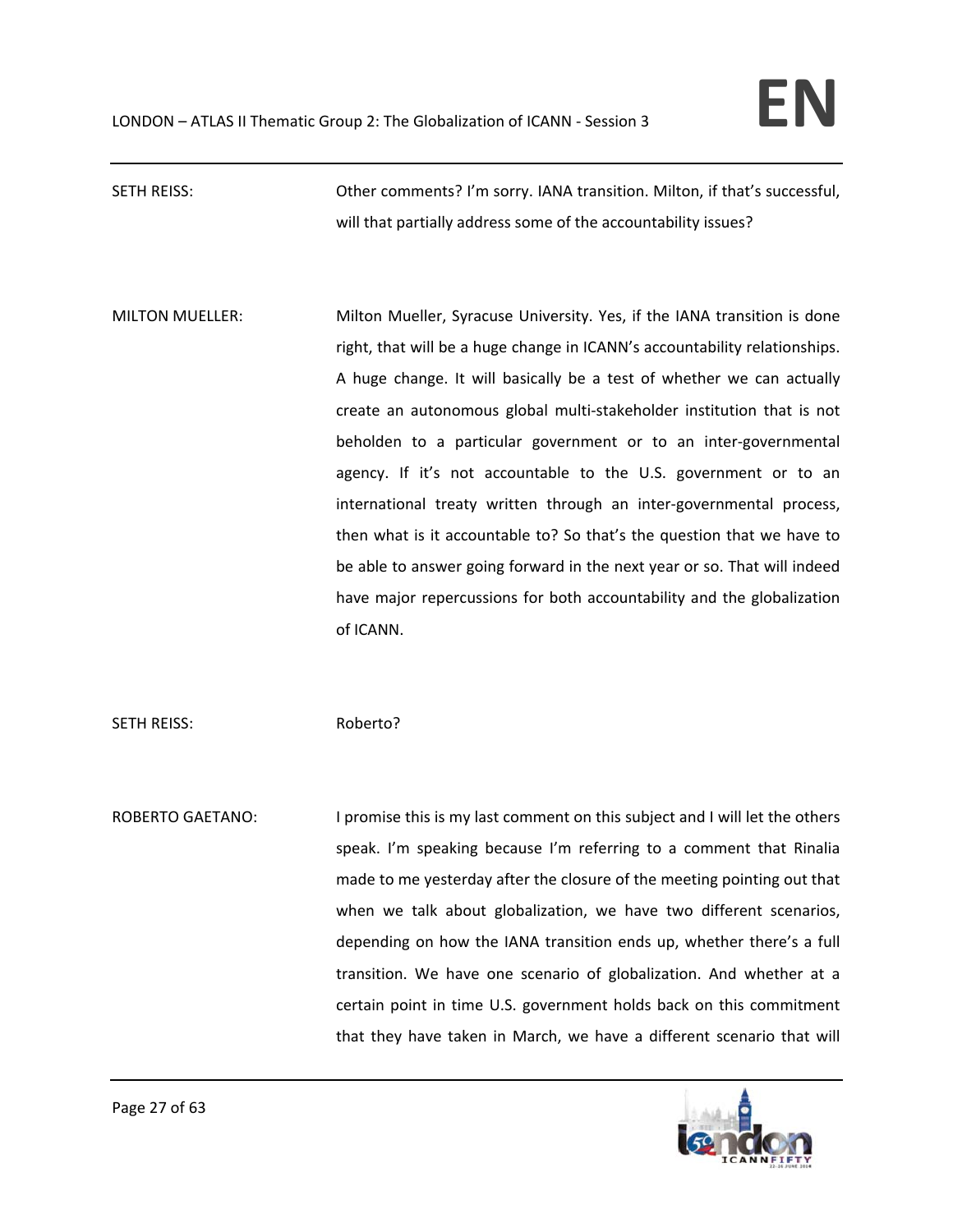|                    | affect the globalization of ICANN and the ability of ICANN to improve in<br>its globalization.                                                                                                                                                                                                                                                                                                                                                                                                                          |
|--------------------|-------------------------------------------------------------------------------------------------------------------------------------------------------------------------------------------------------------------------------------------------------------------------------------------------------------------------------------------------------------------------------------------------------------------------------------------------------------------------------------------------------------------------|
|                    | I would really look forward to hear from the people who have not<br>spoken yet and I'll shut up.                                                                                                                                                                                                                                                                                                                                                                                                                        |
| SETH REISS:        | Other comments? Alan, you look ready.                                                                                                                                                                                                                                                                                                                                                                                                                                                                                   |
| <b>ALAN LEVIN:</b> | Sorry I'm late. I can tell you a little bit about the man on my right if you<br>want me to. I don't know anything about the man on my left. But really,<br>I would rather give you a comment and stay on topic.                                                                                                                                                                                                                                                                                                         |
| <b>SETH REISS:</b> | Tell us about yourself first. Who are you? At the very beginning, we<br>each introduced ourselves and explained why we selected the Thematic<br>Group 2. So you can do that briefly and then address what we're talking<br>about today.                                                                                                                                                                                                                                                                                 |
| <b>ALAN LEVIN:</b> | I think I was selected for Thematic Group 2. I don't remember choosing<br>it. Maybe I should say what I feel. My name's Alan Levin. I'm from ISOC<br>South Africa, one of the founding ALSes and AFRALO members. I'm<br>really an old boy. You have to try and see that everything's on track.<br>So one of the things that I understand about accountability is that it<br>goes together with responsibility and transparency. When you have all<br>of these three in an open basis, they kind of work very, very well |

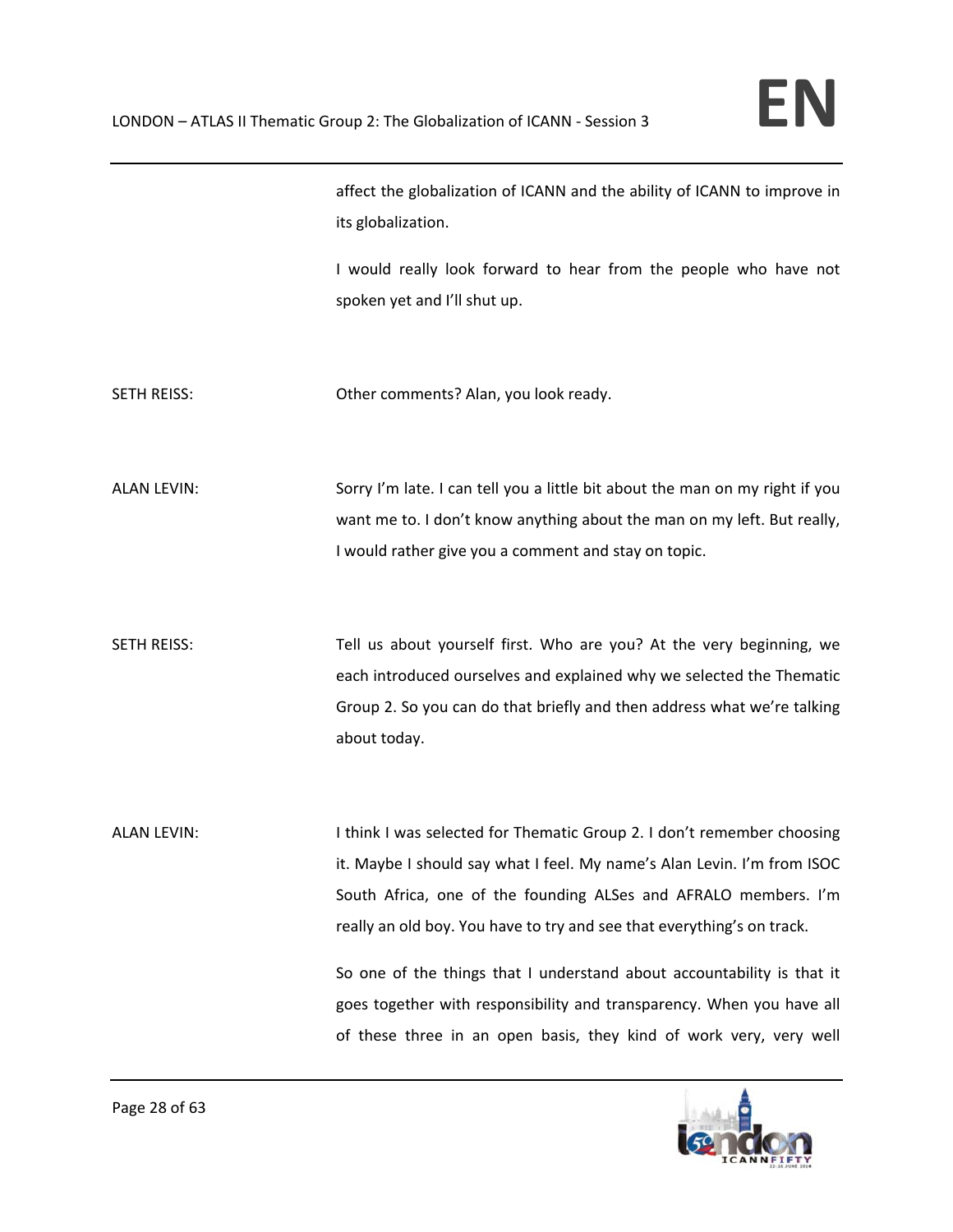together. In order to be held accountable, you have to be responsible. So maybe the U.S. government was accountable for the IANA up until now, so they were the ones that were responsible for the IANA.

If they're no longer going to be responsible for the IANA, we are. And we are the ones that need to be held accountable for you. If we're being held accountable for the IANA, then we require full transparency about how the IANA works. That's my understanding between the link between accountability, responsibility, and transparency.

I mean, all my feelings about ICANN and these areas is that transparency is central in order to ensure accountability and responsibility. Now, we've got the responsibility for Internet governance. I've no doubt about that. That's what I mentioned yesterday. I think that the Internet is global and I think that we as ICANN are responsible. And one of these moves is to move IANA out of the U.S. government control. That makes us responsible for that.

But I think if we're going to be accountable, we need to have full transparency of all the stuff that goes on in ICANN. It really just begs the question, the default position for any information, contracts, research, market intelligence should be open, public. The default should be closed. Maybe that's the only concern that I have about the incorporation in the U.S. is that there's certain laws that they fall back on that give them excuses to keep stuff closed and not open and not public.

So for me I think the main point that should come out of the session is that we beg, as At‐Large, for full transparency. And if they're going to keep documents, contracts, research, anything private, there should be

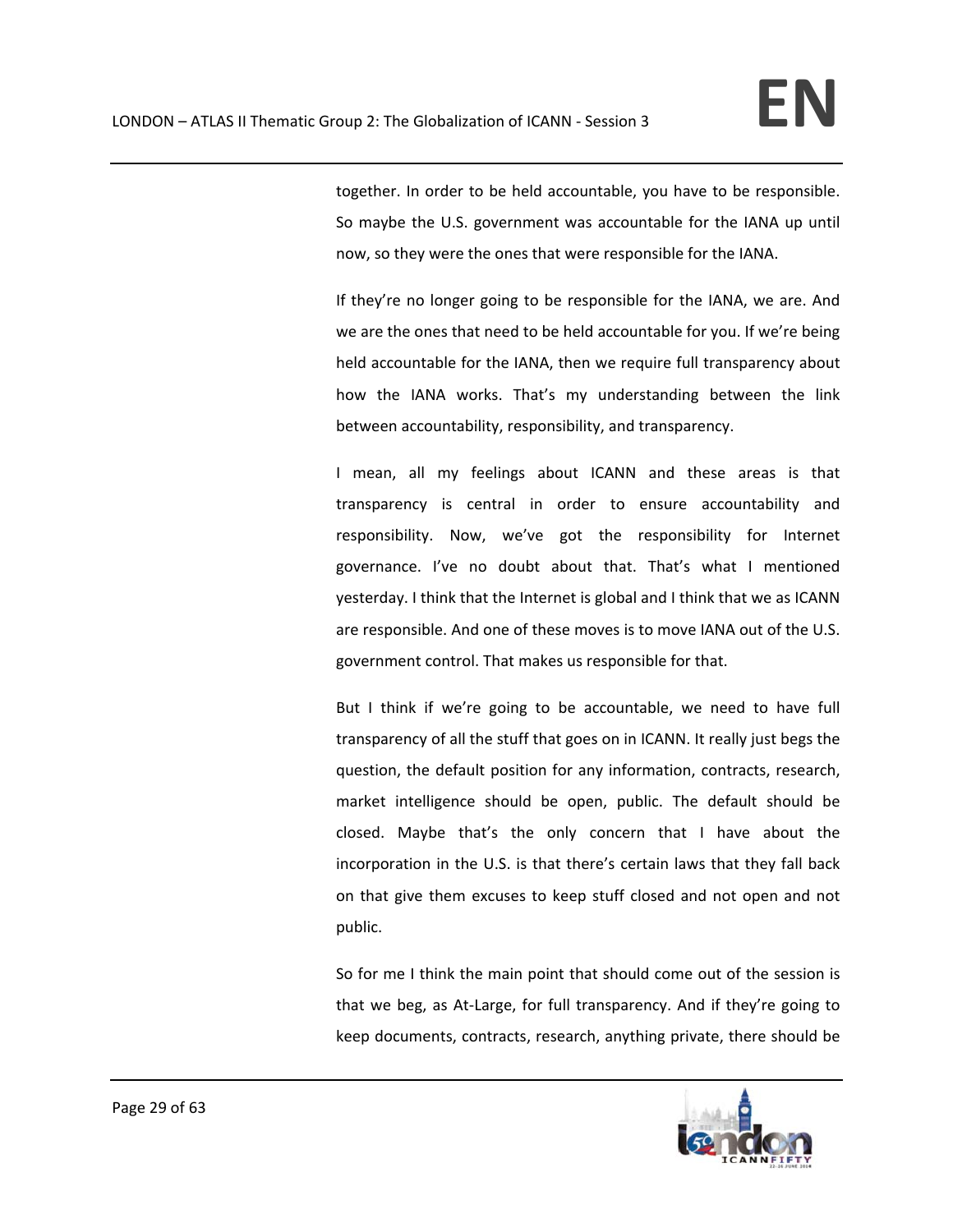a reason for that – and an honest reason that's in all of our interests and doesn't disable us for being accountable for the different ICANN functions.

SETH REISS: So California law – I'm sorry? Carlton? I appreciate it. Everybody should speak before I do. Don't let me overlook anybody. California law, it doesn't favor Californians in the sense that anybody who wants to hold ICANN accountable no matter where they're from has equal access to use the California law.

> On the other hand, as Alan pointed out, there are certain aspects of California law that may prevent ICANN from being as accountable as it may otherwise be. Transparency being one and maybe Neil and Vittorio will tell us about some more. Neil?

NEIL SCHWARTZMAN: I'll see if I can figure out what you're going to say. Well, for one, America doesn't have a privacy law. They have a patchwork of crappy privacy laws that are at the state level, but there is no prevailing privacy law. So there's that.

> Secondly, the onerous barrier to taking legal action in California means you have to hire a very expensive California lawyer, and that is absolutely fundamental because you need somebody called to the bar in California to do anything to deal with California law.

> I'll go on to say that in, for example, Canada and particularly  $-$  in Canada, there are barriers to suing people that are actually

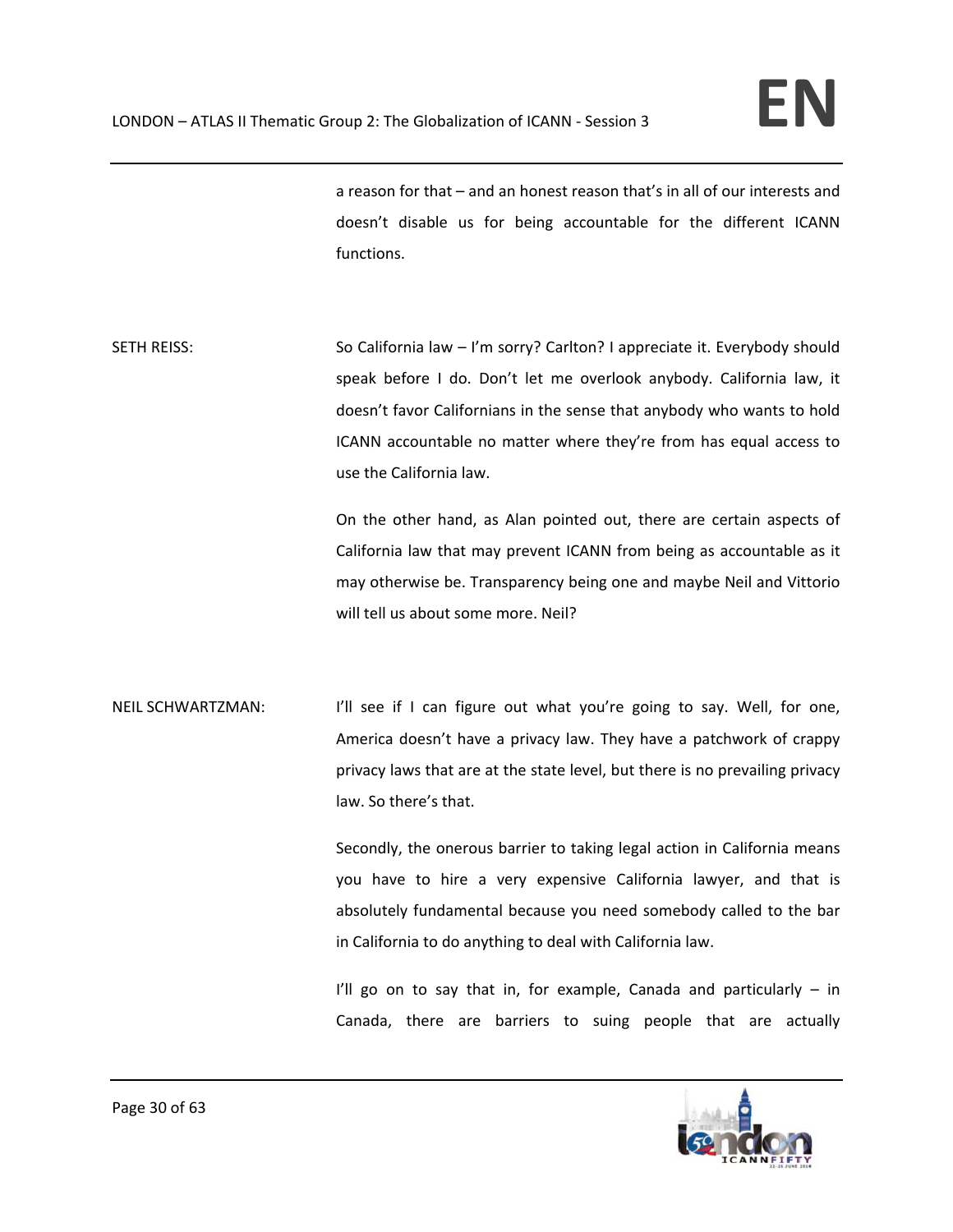advantageous in that loser pays. So if you want to launch some stupid lawsuit against a company, if you file you have to actually put up some money in advance to cover the legal costs. America is an incredibly litigious environment and not one that's particularly – doesn't lend itself readily to ongoing international global activities, shall we say.

But we heard yesterday and are alluding to today to an evolution of the organization to something that's much more international, and when we look at where other trade associations are located, IANA is in Montreal. We know of any number that are in Brussels in Zurich and so on and so forth. So there should be some consideration as to why those other trade associations are actually located where they are. They obviously have some insight into the legal regime that surrounds their circumstance, and certainly ICANN stands out obviously from a historical standpoint, but from a current standpoint, and they stand out interestingly as, "Yeah, let's stay in California" for legal jurisdiction reasons. That's an interesting decision. So there may be some room for evolution. And I'll leave it to Vittorio.

SETH RAISS: I I'll comment first. Yesterday there was a suggestion that ICANN be incorporated in several jurisdictions so that its contracts would comply with laws of several jurisdictions. This raises an interesting issue of if it was incorporated in several jurisdictions, where would it then be sued? Vittorio?

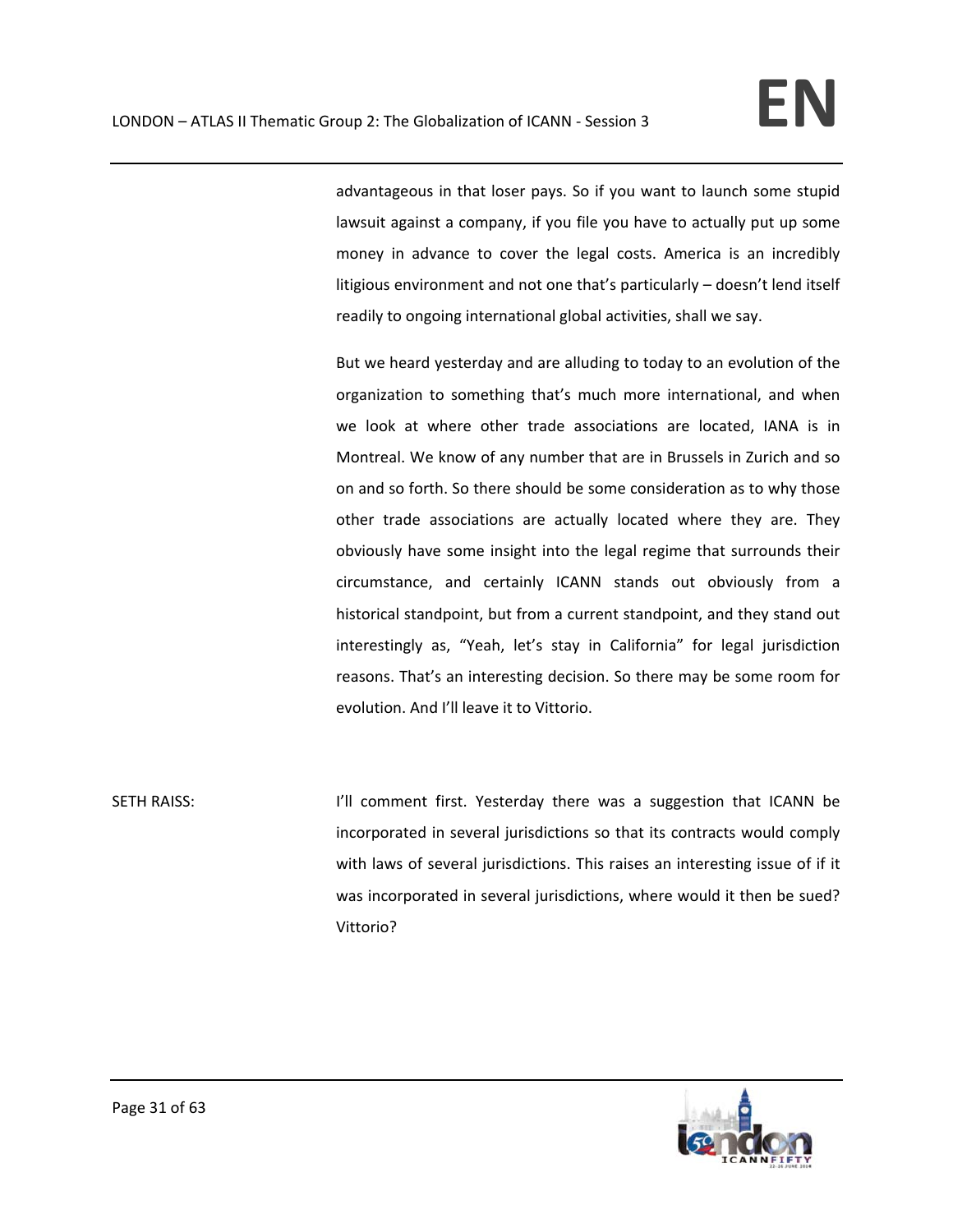VITTORIO BERTOLA: I really wanted to challenge you statement that California law is not discriminating to non‐Californians, but most of the arguments were the same that Neil already made. In fact, its [inaudible] southern law and southern jurisdiction can be used even by foreign people, at least in most parts of the world, but there are practical barriers. I mean, whatever the jurisdiction is, that will never happen or it will only be possible for people who have a lot of money and knows a lot of knowledge. Because in other parts of the world, they would not evenly understand how the American legal system works.

> This is, by the way, a common problem. We have the same issue in Italy. The state often does not abide by the rights of the cities, and people and politicians who administer this [data] don't care because it costs 3,000 Euros just to challenge in the first degree of law that the [inaudible] – most citizens don't have the money to do that. That's a common problem area.

> And I'd say that the bottom line could be that you should not rely on whatever jurisdiction ICANN is, and [inaudible] as a mechanism or accountability.

> At most, it can be accountability in the wrong direction in the sense that it could make the local government and the local institutions more able to keep ICANN accountable to themselves only, and [inaudible] to people from the rest of the world.

> There should definitely be some thinking as to where ICANN is incorporated. I think this is another issue that keeps coming regularly every few years at ICANN.

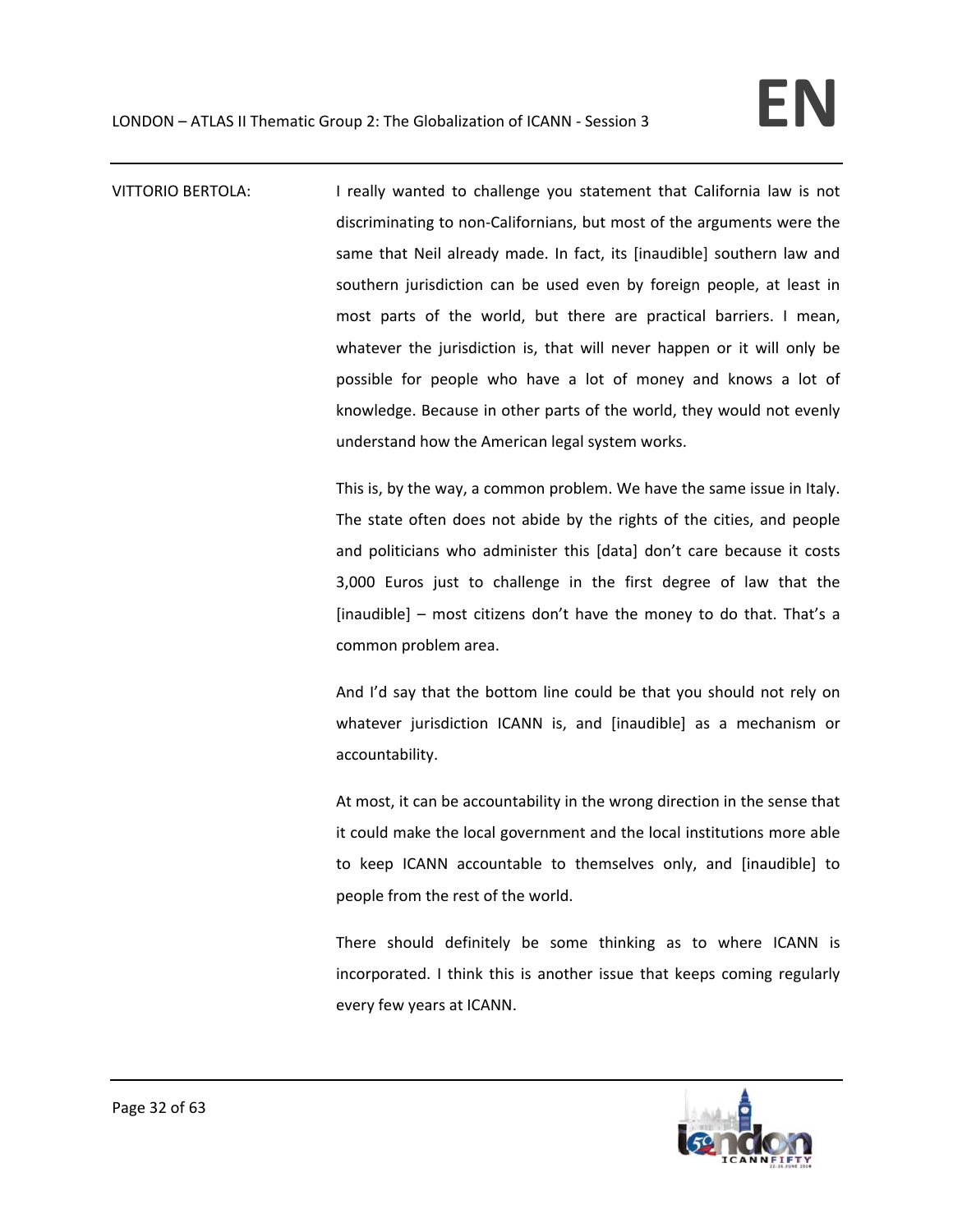It's interesting also to think of the possibility of having several ICANNs – I mean, incorporating in different parts of the world, which in fact is how multinational corporations often work. Also because often they are actually required by local laws to have a subsidiary company incorporated in the local country.

This would actually allow, for example, European registrars to sign contracts with a European counterpart, which would then be a subsidiary of the global ICANN.

So maybe in a certain way it could be a way to address the issue of different local laws applying, and the issue of being fair to contracting parties with ICANN, wherever they come from. But again, it would be an additional degree of complexity, so maybe there's better ways to do that.

In the end, I think the point we should be making is that local law is not a way to keep ICANN accountable. It will always be there because ICANN will always be incorporating in at least one place, but you should not use that as the main mechanism of accountability. We should rather think other mechanisms that can be used fairly from people from all the parts of the world.

SETH REISS: Thank you. Anybody else want to speak to this point? Let's go back to the AOCs. It was pointed out that that's not global because it's unilateral with the U.S. government, even though the substance or the content of the AOCs may be global in their scope.

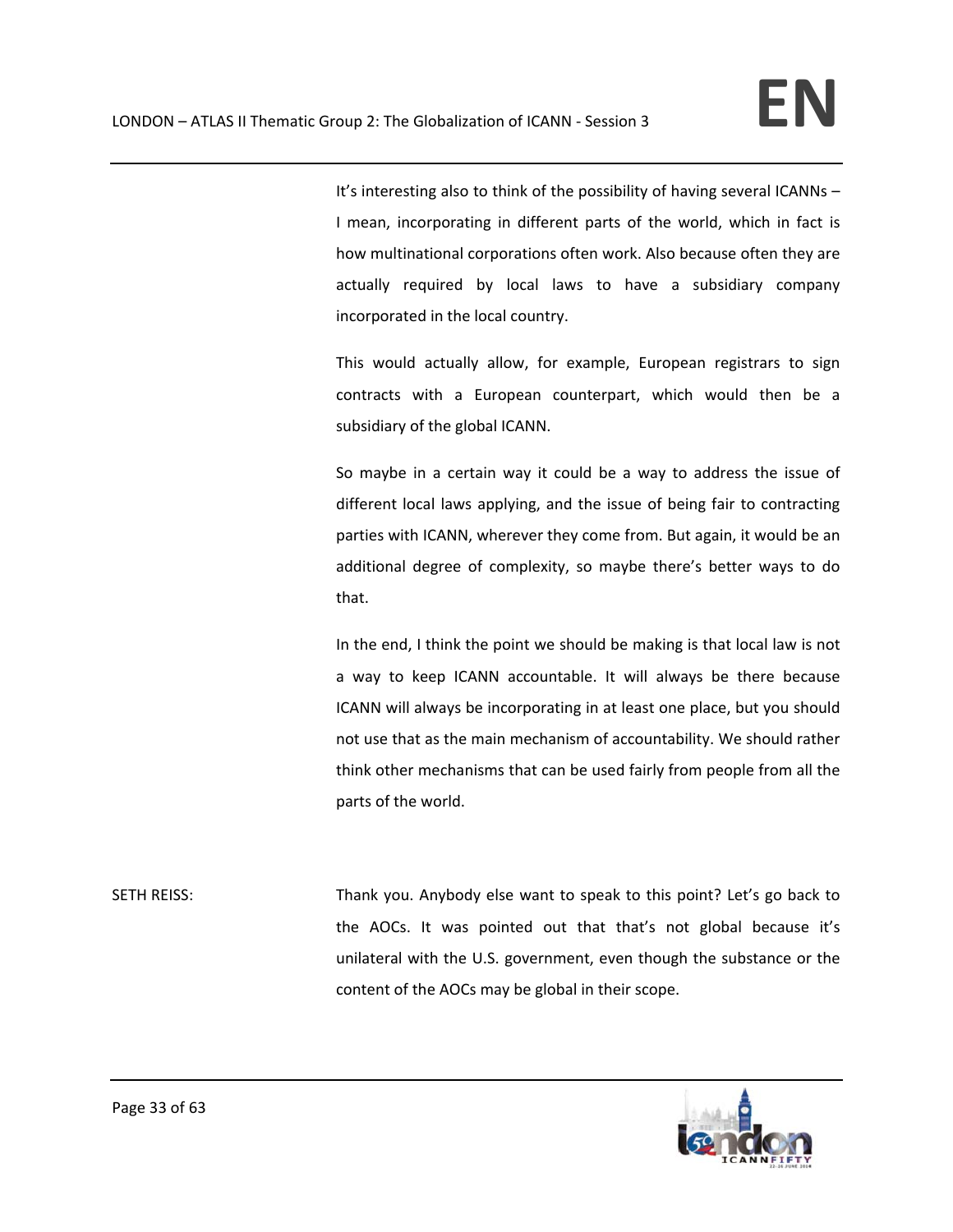Let me ask this. What is the future of the AOCs? Are they documents – contracts – that expire? We talked about the transition, the IANA transition. What about the AOCs? Is that a document that may expire one day or does it go on forever? Milton?

- MILTON MUELLER: Yeah. The Affirmation of Commitments can be I think terminated in 120 days. Let's see. Agreement will come effective…agreements tend to be longstanding but may be amended at any time by mutual consent of the parties. Any party may terminate this affirmation by providing 120 days written notice to the other party. Garth?
- GARH BRUEN: I have a conundrum in my mind about the AOC because it's an agreement because ICANN and the Department of Commerce, and since the Department of Commerce is releasing ICANN from its obligations, I don't understand how the document continues to be valid. Maybe somebody could explain it.

SETH REISS: Roberto?

ROBERTO GAETANO: Actually, the reason why the Affirmation of Commitments was manufactured was as a step in the transition towards the goal that has been since the beginning of ICANN to lose their ties with the U.S. government.

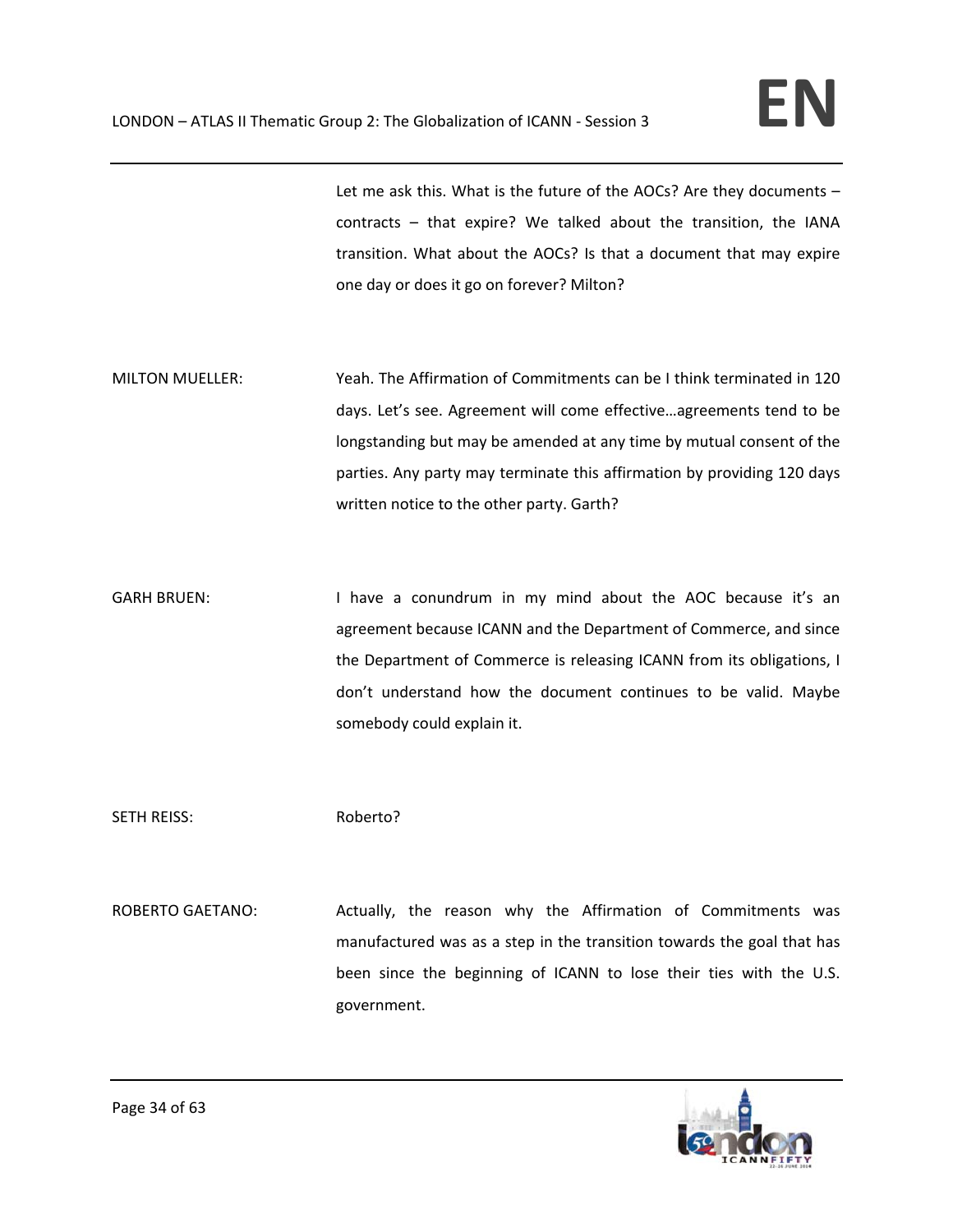So I don't see the problem in the sense that the Affirmation of Commitments – the role was to establish some accountability mechanism and make ICANN go forward in this direction so that it could give some assurance to the U.S. government that it was somehow safer to loosen those ties.

I wouldn't worry about the expiration of the Affirmation of Commitments because that's going to be superseded by the process that has been put in place in March that is going even faster towards changing the relationship, let's say, in this way – change the relationship between ICANN and the U.S. government.

SETH REISS: Tijani?

TIJANI BEN JEMAA: Roberto, the U.S. government announcement was about the IANA function transition only. So it is not clear about the AOC. That's why I cannot say that it is automatic as you are saying now.

ROBERTO GAETANO: Yeah, I agree. It's not automatic. The point is that whether we like it or not, the crucial point is the IANA function. This is where everything is turning around. Sometimes, as we say in Italian, we talk to the mother‐ in‐laws so that the daughter‐in‐law realizes. We are talking about a lot of things but the key issue here is the IANA function and the control of the root, because that's the only element of pressure.

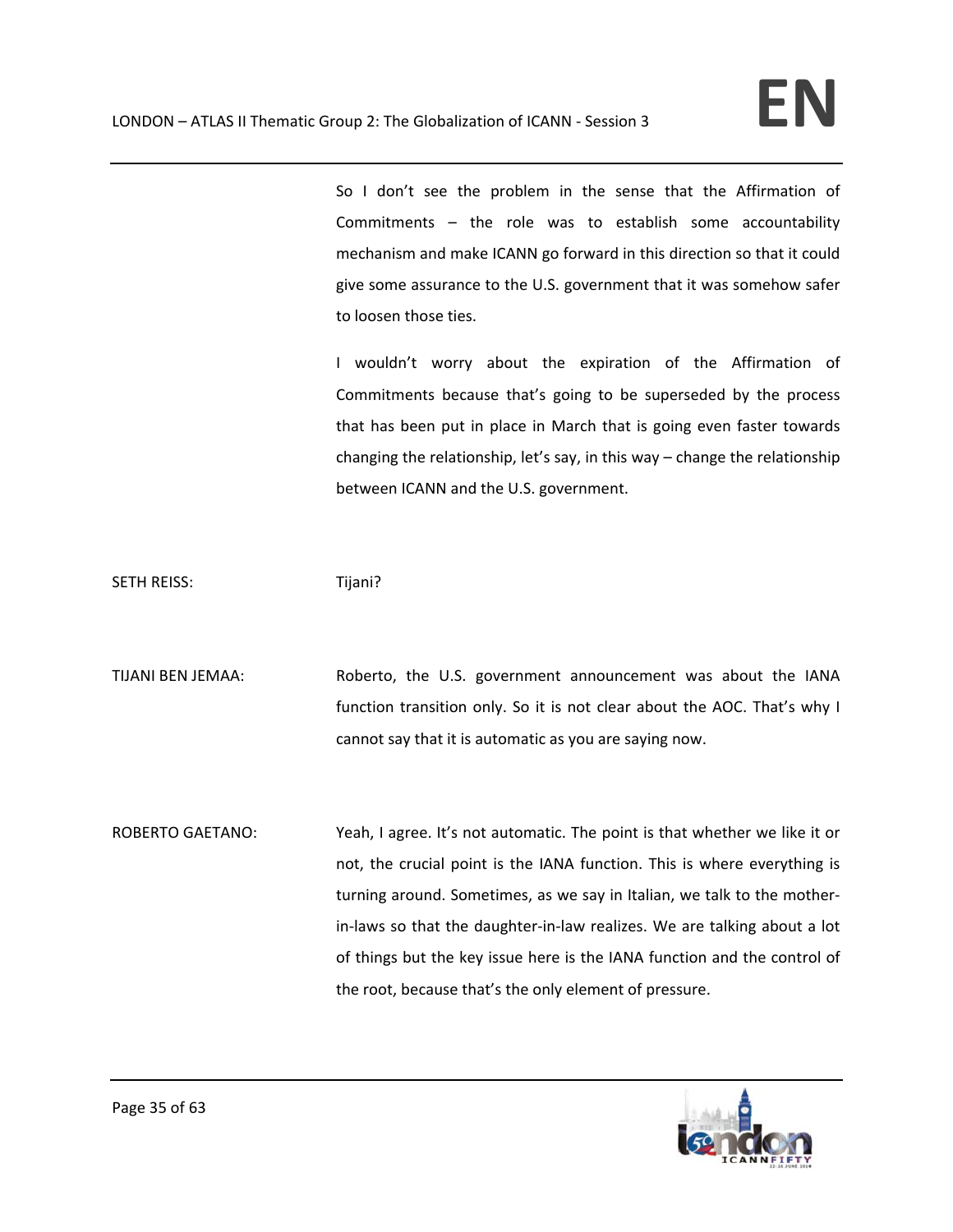So everything will depend on this, and this was also the sense of the comment that Rinalia made yesterday, that if this transition goes on in one way or the other, that will change completely the scenario. But formally, you are perfectly right.

- SETH REISS: So if this transition takes place and the AOCs are not renewed, does that mean that we need a multi-lateral AOC to ensure accountability when the transition is complete? And how do we ensure that that new mechanism is globally fair? Milton?
- MILTON MUELLER: Again, the Affirmation of Commitments is kind of a weird substitute for what would normally be done by an international law. In other words, you want to have certain binding constraints or rules on what ICANN is and what it does that can then be imposed on it or enforced upon it.

So yes, once you get rid of the IANA contract and a special relationship between ICANN and the U.S. Department of Commerce, then you need some other kind of accountability relationship. And the question becomes what are the rules or constraints that you impose upon ICANN? Where do they come from and how are they actionable? Who can sue or do things?

Some people in talking about this transition have said, well, let's require ICANN to put the Affirmation into its bylaws. I'm not sure that's a good idea or not, but it's something that's been proposed. And others have talked more about – for example, I've talked about structurally separating the IANA function from ICANN's policy-making function as an

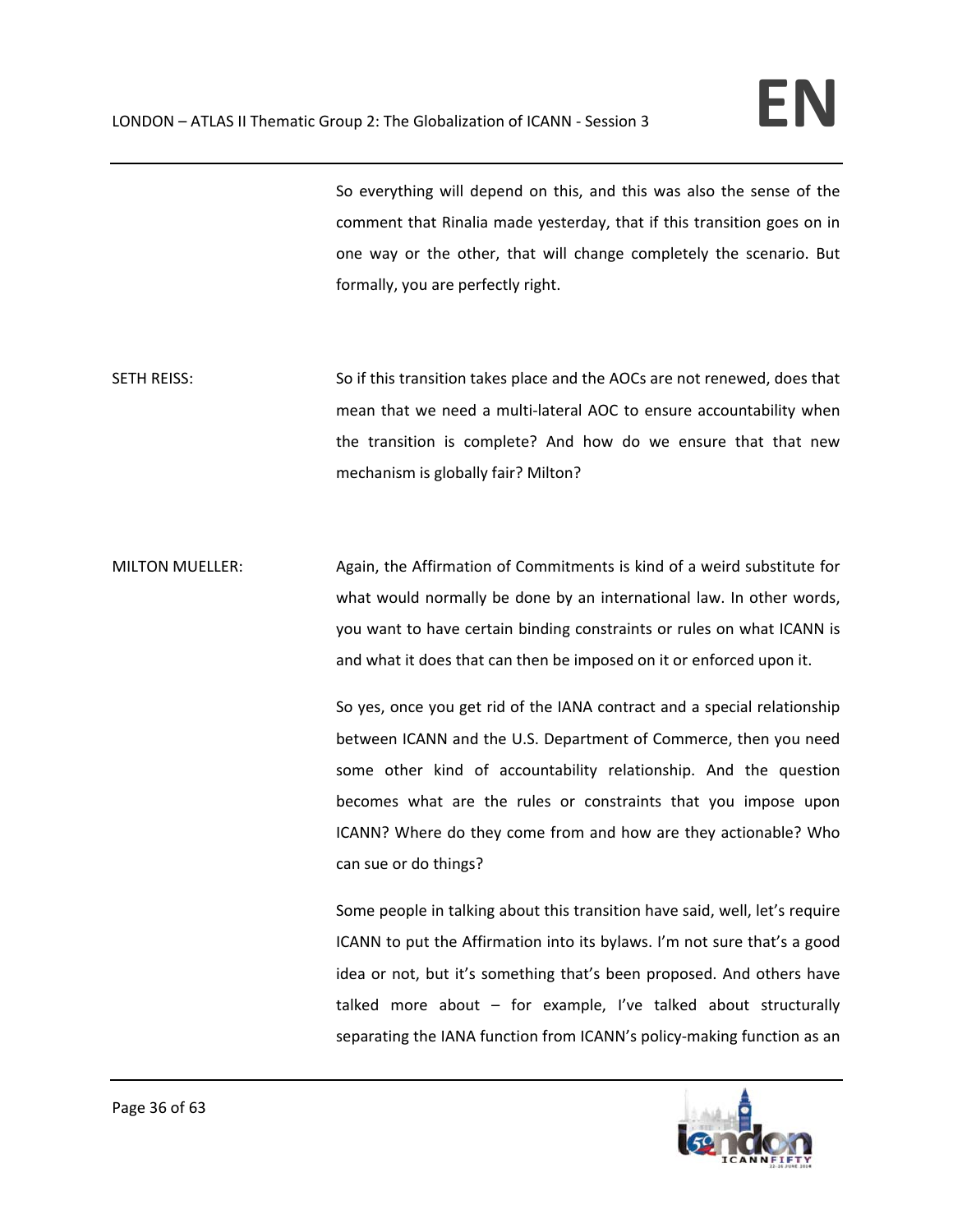important accountability mechanism that already exists in the numbers and protocol space, but does exist in the GNSO space.

So those are some of the ideas that are being kicked around. Other people are talking about reincorporating ICANN in Geneva but that would require a special kind of law, so then you're back into the law‐ making process. It's very complex.

VITTORIO BERTOLA: This is interesting, because there may be several different ways of doing this. The most traditional one, international law, is an international treaty but maybe there could be a new [inaudible] of an international treaty which does not only involve governments.

> Which brings me back to the original issue, since in the 90s when ICANN was to have members, because the accountability is a mechanism for someone to allow to do [inaudible] if the leadership or the organization does something wrong. And originally, the idea was that everyone could become a member of ICANN, and so could actually influence what ICANN is doing and keep its leadership and management accountable to the general interest. And the more members you have, the more global and spread accountability you create.

> Having members is not the only way to do this. You could just imagine that ICANN signs contracts with businesses, with people, with organizations, governments, whatever type of [inaudible] person wants to become a piece of this accountability mechanism, and then collectively all these contracts would provide some degree of accountability.

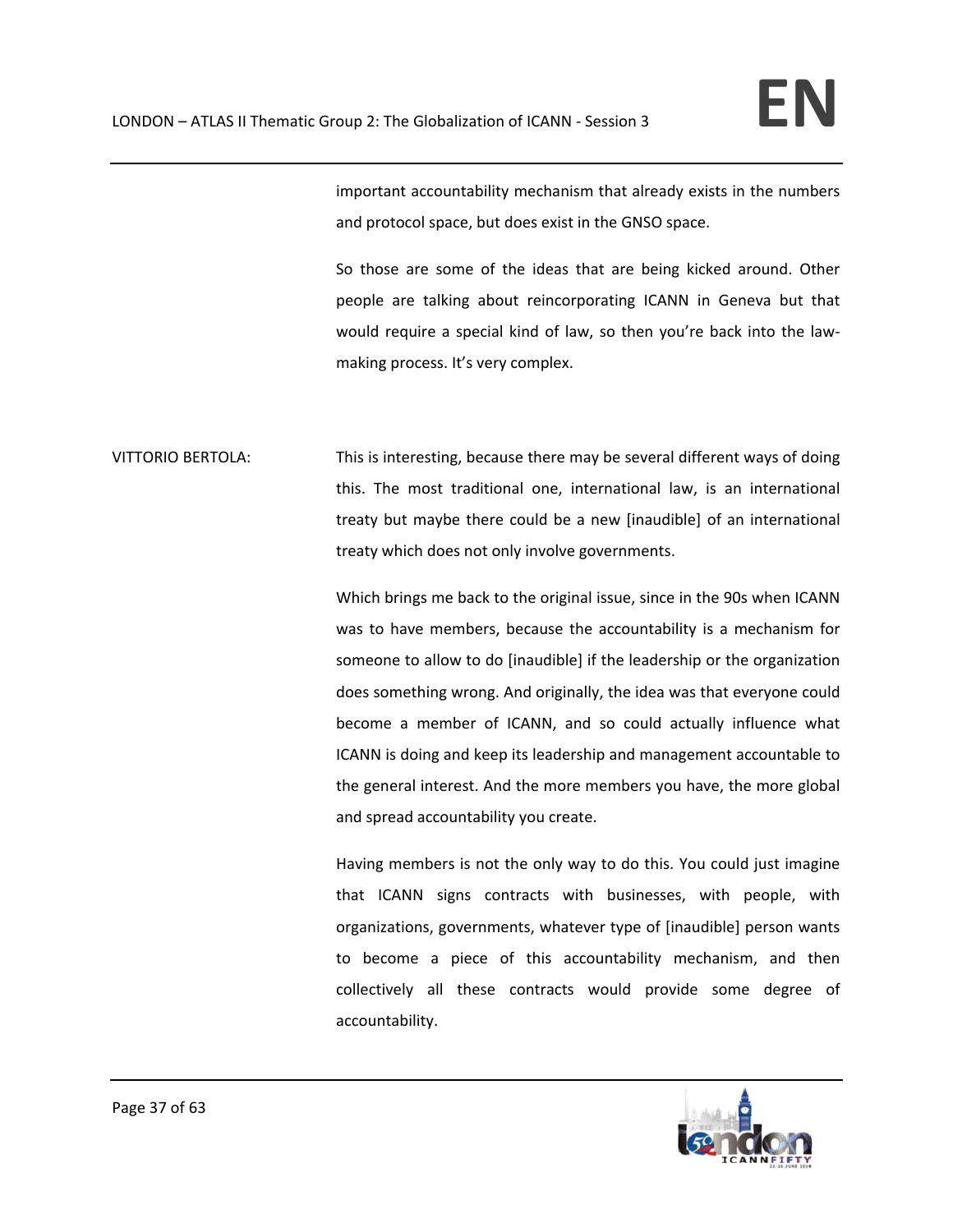I see it more in this direction, so there is a distributed accountability mechanism that in the end works when several actors collectively decide to use it, because that's the only way to avoid one single type of a stakeholder or one single government or business or whatever has a [inaudible] of what ICANN does.

SETH REISS: Anyone else who would like to speak to this point? We have a lot of ideas up on the board. I'm trying the board as a way of facilitating discussion. Unfortunately my handwriting leaves a lot to be desired, so if somebody else wants to volunteer for this role, please let me know.

> One issue is California law as a barrier to global accountability. Many people pointed out that the American legal process itself can be a significant barrier, even if the law itself would allow remedies for people worldwide. The IANA transition will address some of the global inequality of accountability, but then something globally fair will have to substitute for that. Then the aspects of California law that prevent global accountability in terms of lack of transparency, ineffective privacy laws, and again the legal forum.

[NEIL SCHWARTZMAN]: Sorry, if I can just add to that. The other aspect of California law is that it leaves ICANN open to spurious lawsuits. The ability of anybody to launch a lawsuit against the organization and effectively stymie their ability to do work is actually quite real.

> And particularly after the transition, that may become really problematic. If anyone's been subjected to a lawsuit in America, they

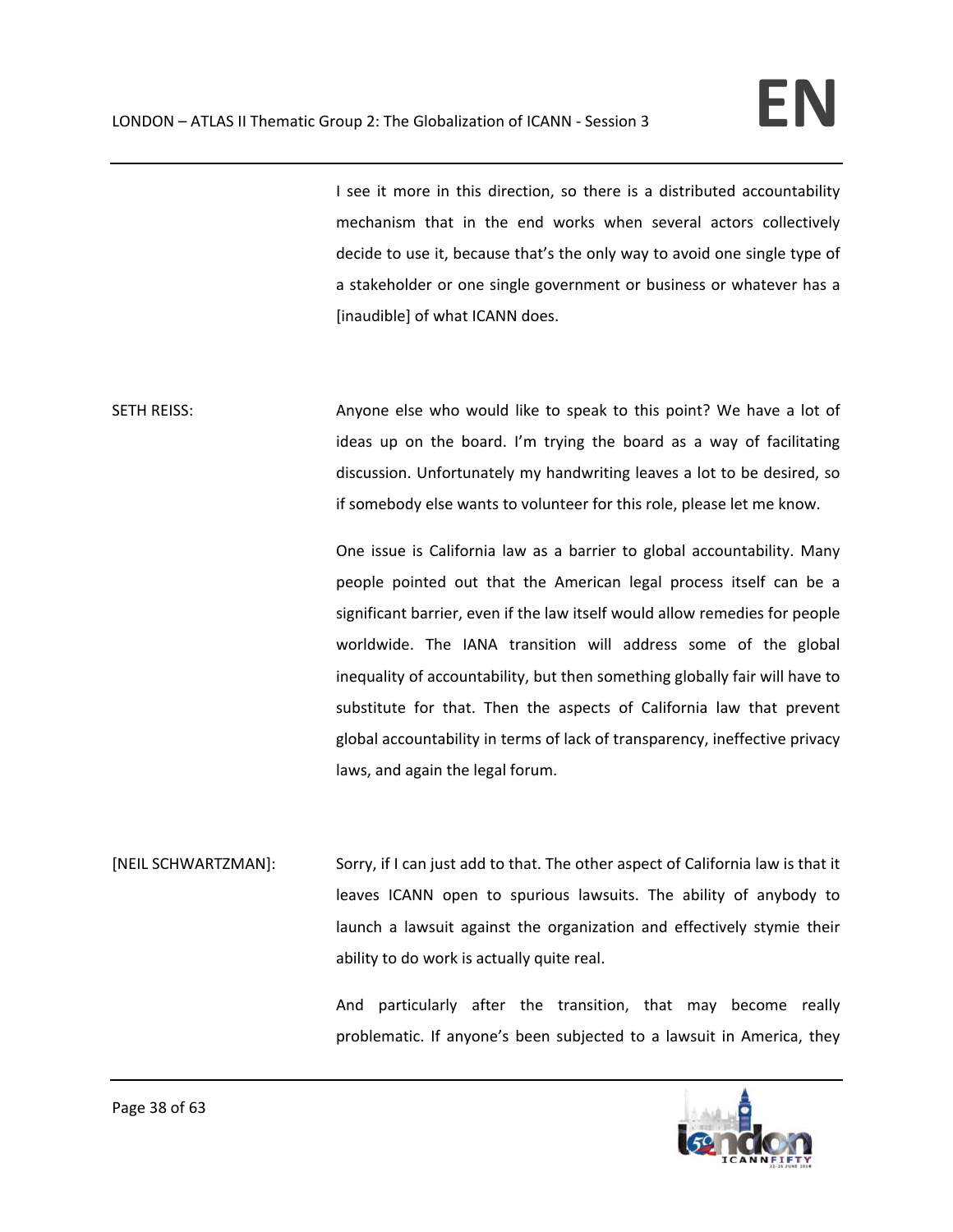know that basically their operations are frozen until the lawsuit is finished, and that could be a tremendously problematic circumstance for ICANN. Hey, they're the lawyers, but I'm just saying.

SETH REISS: So in your view, Neil, after the transition, the organizations can be more vulnerable to lawsuits.

[NEIL SCHWARTZMAN]: Yes.

MILTON MUELLER: I just don't know where this comes from. First of all, that it's easily subject to lawsuits, because in 15 years there hasn't been one. And I don't understand how the transition affects what happens under California law at all, because California law makes no reference to the IANA contract, Department of Commerce and so on.

> The significance of California law is related to what Vittorio was saying. California law contemplates having a membership, and one of the bizarre things that ICANN did was declare that it has no members. So if it does have membership, then those members are given specific rights by California law, and ICANN was successfully avoiding being subjected to these lawsuits by not having members. That's the full story with respect to that.

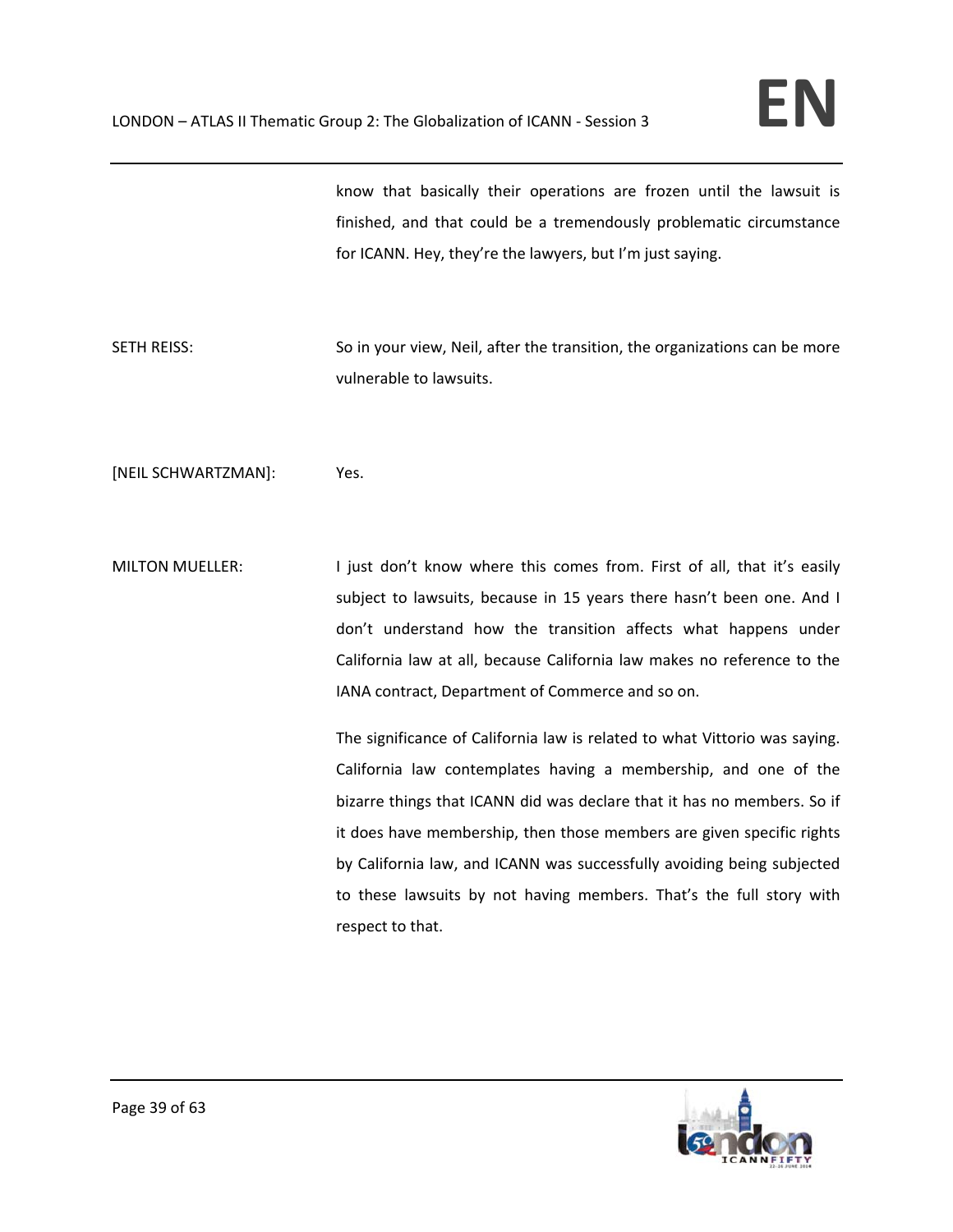GARTH BRUEN: I've seen at least two lawsuits against Canada that were completely dismissed before they even got to court because of jurisdiction. One plaintiff was from Hawaii. Another plaintiff was from Canada. Both of them were just completely tossed out because the person didn't live in California. SETH REISS: Yeah. I'm not sure I understood the point. GARTH BRUEN: I'm just saying I don't know if it's as easy as Neil's making it out to be. SETH REISS: I see, okay. NEIL SCHWARTZMAN: I'm not saying it's easy, but the value of ICANN increases with the disengorgement by the U.S. government of their attachment to the organization. Their incorporation in California allows for any number of – as we know, America is a litigious environment, and for somebody to just simply launch a lawsuit within the confines of America – I'm not saying a Hawaiian or a Canadian. SETH REISS: Hawaiians are Americans. NEIL SCHWARTZMAN: Well, okay. I'm sorry.

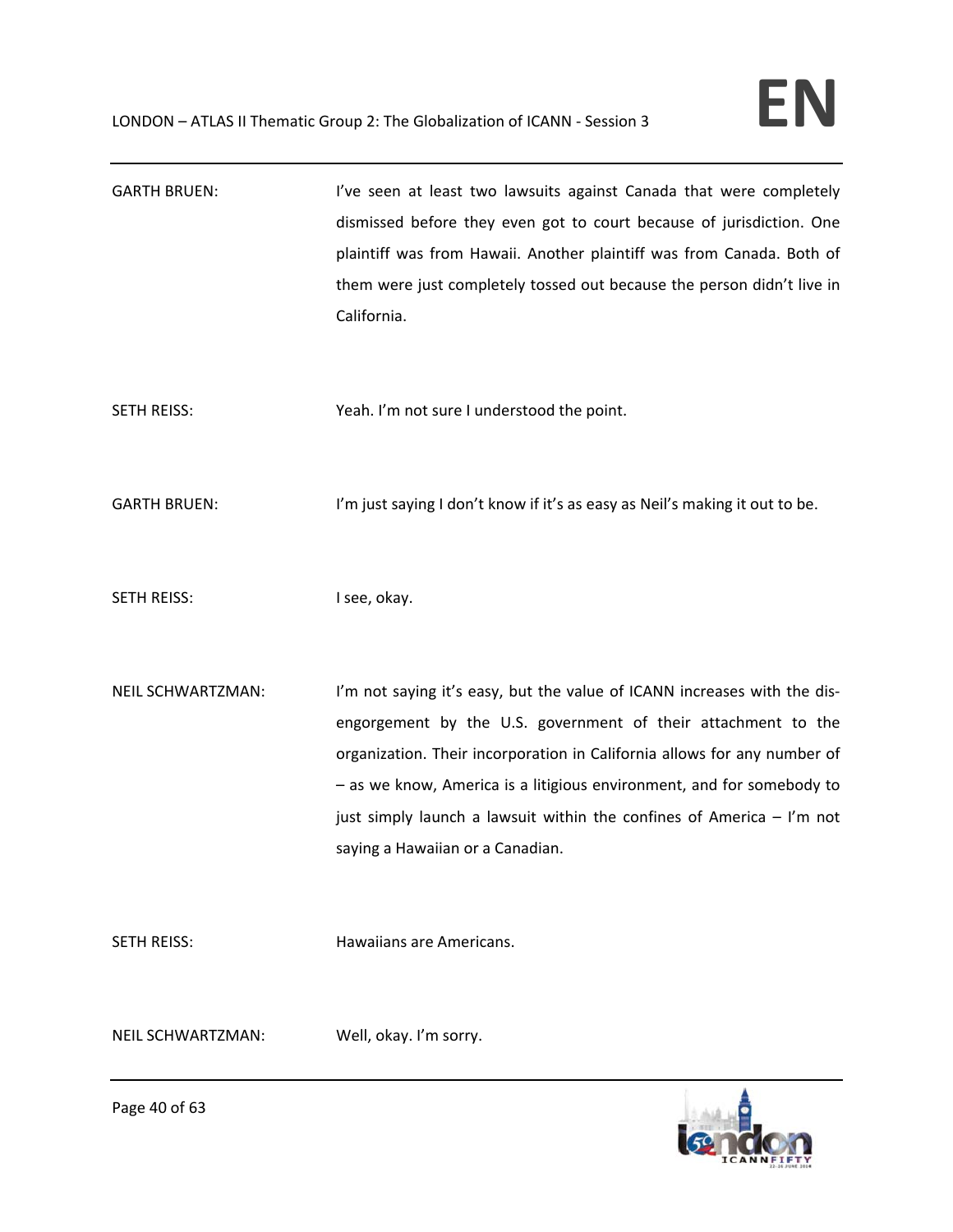SETH REISS: I'll disclose that your assistant moderator lives in Hawaii. I'm not Hawaiian and certain Hawaiians would claim not to be a part of America, but geographically, we have been included.

- NEIL SCHWARTZMAN: In any event, the possibility remains that that may come to be. And it's not to say you can't sue somebody in any legal jurisdiction. I mean, that's the whole point of legal jurisdiction is that you are able to do so. But incorporation in America in California, it seems to me that that is more likely than anywhere else in the world.
- SETH REISS: So let me just summarize a little bit, and then we can continue the discussion. I believe ICANN has been sued quite a number of times, so that's one thing. I think we've heard that it's easier to sue in America than other places, which may be correct. I think that you generally have to sue an entity where it resides or do business, so California is the obvious place to sue ICANN.

I also have heard that California nonprofit law holds nonprofits to one of the highest standards in the world, and that's been used as an argument that California's a good place to locate ICANN because of the high standard of accountability. I'm not saying I agree with that, but I have heard that.

I've also heard today – and I think it's a valid point – that for the person who is outside of America, suing in America is not an easy solution or an

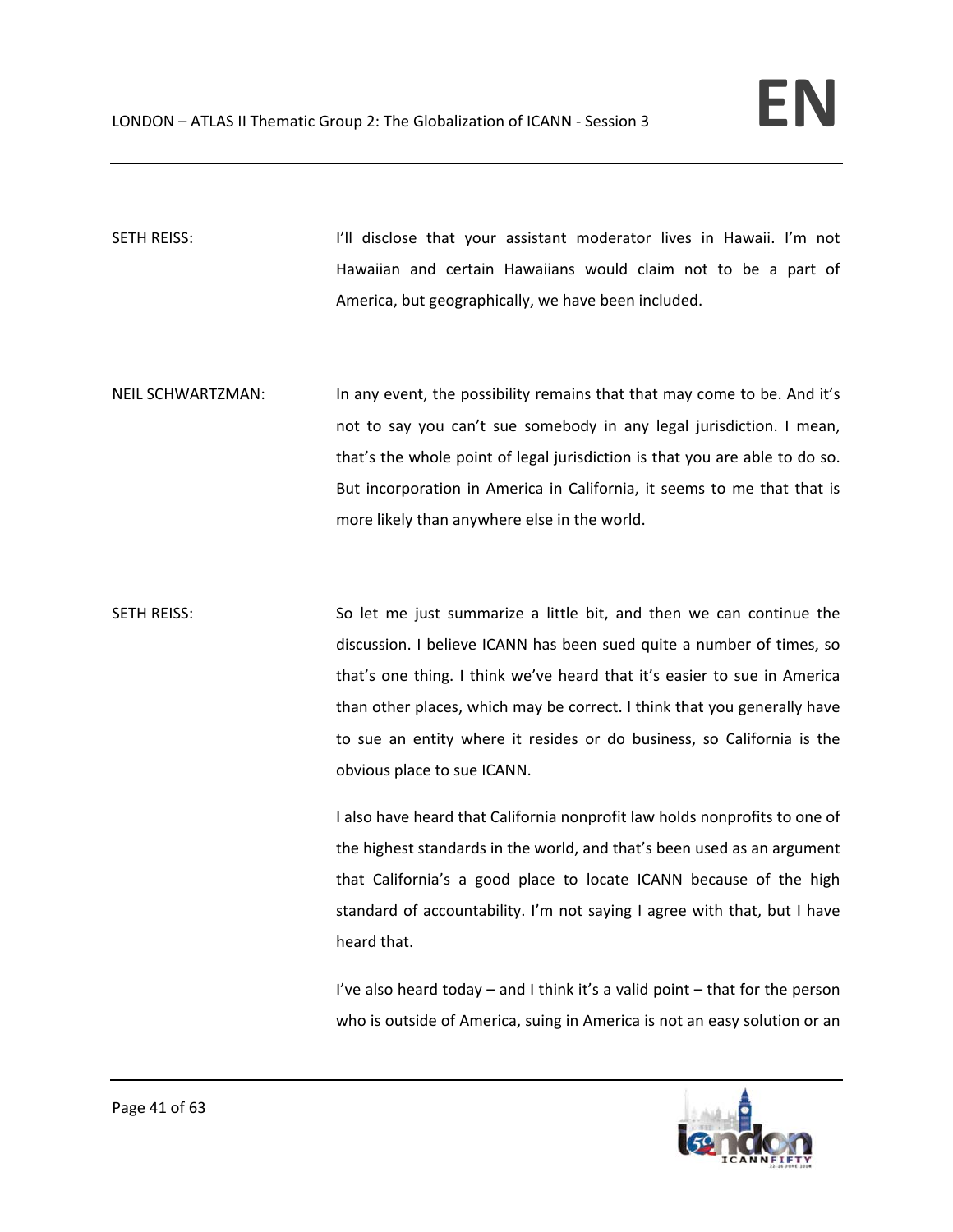expensive. I can confirm from personal working that California lawyers charge about as much as any lawyer in the world. Those things would be obstacles to holding ICANN accountable.

With that summary, do we have other comments at this point? Milton?

- MILTON MUELLER: Just a quick fact point. When ICANN refused to release its financial records somewhere around 2002 or something or 2003, they were sued under California law and did succeed in forcing transparency of their financial records. For some reason, it was a clear violation of California law that they were not releasing this information to a board member who had rights to it under the law. So that was one good example of the use of this law to enforce an important accountability requirement on ICANN.
- SETH REISS: Interest another example if I'm not mistaken, the xxx domain I think a lawsuit succeeded in causing the board to reconsider that, and that would be under…

[MILTON MUELLER]: That was the IRP, the Independent Review.

SETH REISS: Was it the IRP? So that was not the U.S. legal system, okay. Thank you for correcting me. Roberto?

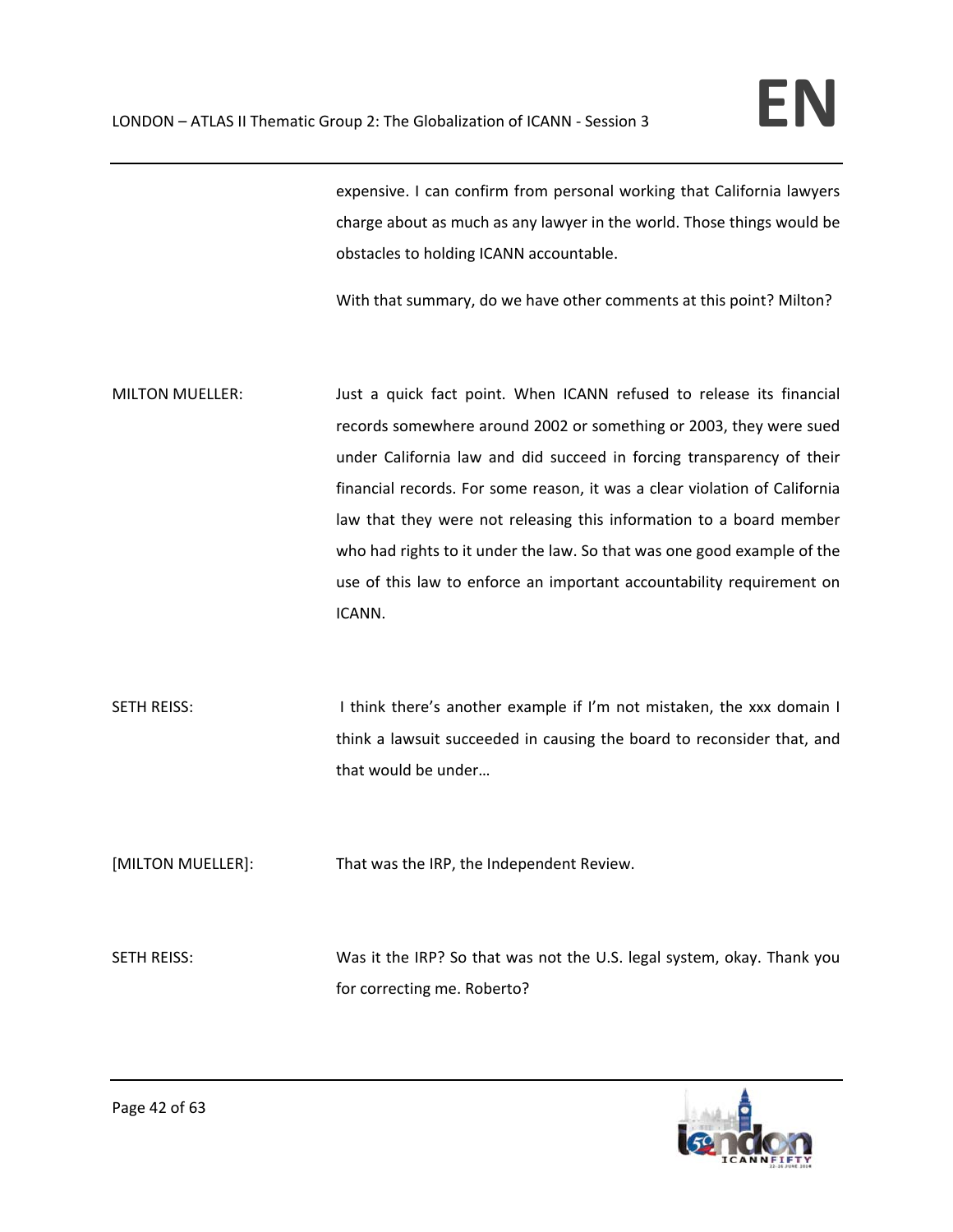ROBERTO GAETANO: Just a quick reminder that the point under discussion is not in abstract whether it is a good thing or not a good thing for ICANN to be subject to California law, but whether in terms of globalization California law gives equal opportunity.

> I'm mentioning this because I remember the case of the board director who sued ICANN, and it happened to be a director who was a lawyer in California bar. So the question that I would ask is would it be equally possible for a director who was not a lawyer who was not a lawyer in California to sue ICANN in California for the same reason?

> It's not a provocative question. It's just what we are discussing is whether the choices that are made or whether the situation that we have now is working towards globalization or is working against globalization of ICANN. And in order to have an ICANN more global, what are the things that we have to change?

> So it's not the accountability per se that is ensured by California law that is under question, but whether this is treating everybody fairly on a global basis.

## SETH REISS: Other comments?

UNIDENTIFIED MALE: I realized that I was arguing both that California law would prevent people from suing ICANN and California law would make them more liable to lawsuits, just so that everybody knows I'm covering all the bases.

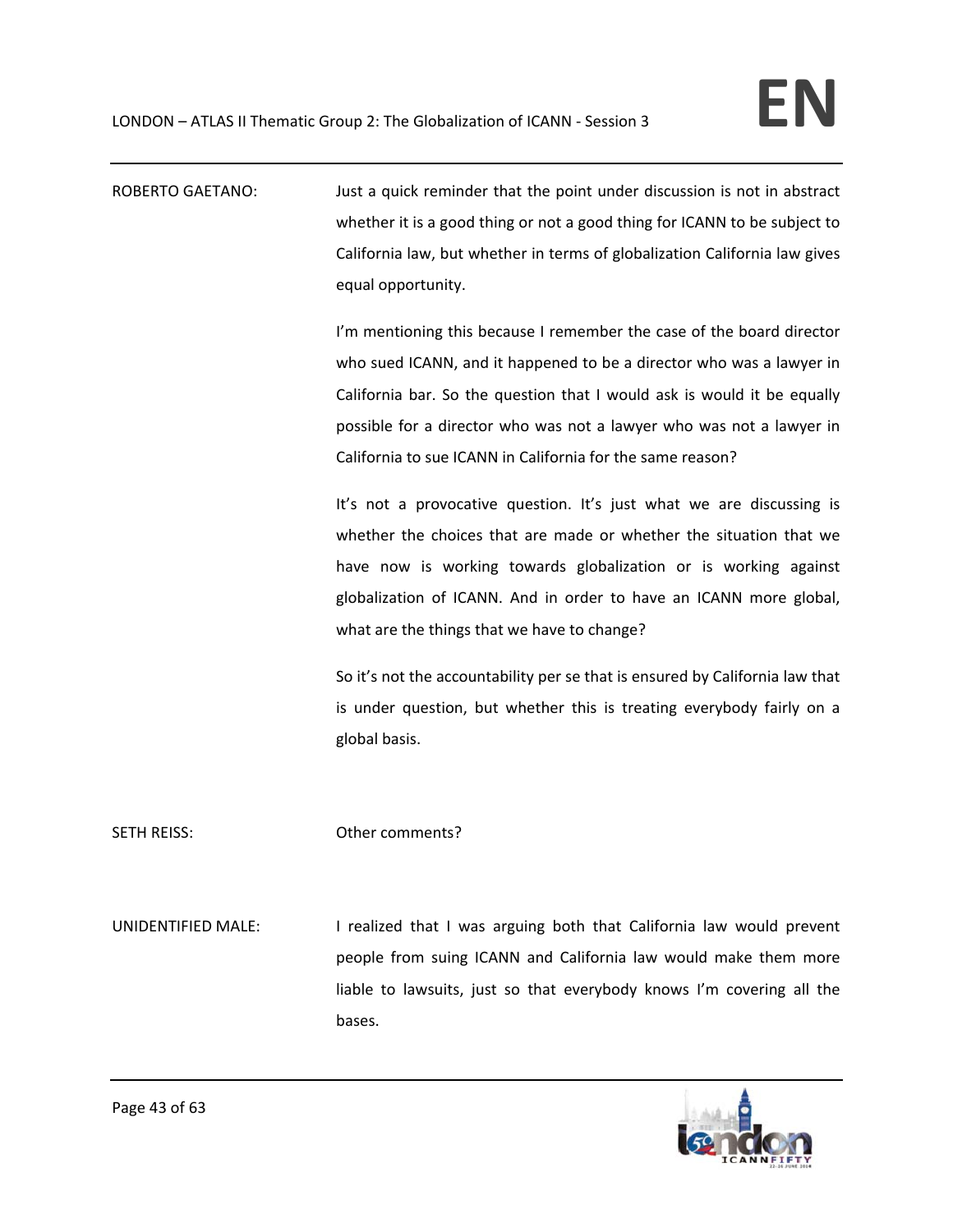| <b>ROBERTO GAETANO:</b> | [inaudible] global.                                                                                                                                                                                                                                                                                                                                                                                                                                        |
|-------------------------|------------------------------------------------------------------------------------------------------------------------------------------------------------------------------------------------------------------------------------------------------------------------------------------------------------------------------------------------------------------------------------------------------------------------------------------------------------|
| <b>SETH REISS:</b>      | Are you saying you can't be wrong?                                                                                                                                                                                                                                                                                                                                                                                                                         |
| UNIDENTIFIED MALE:      | It's a wash. Just ignore everything I've said today.                                                                                                                                                                                                                                                                                                                                                                                                       |
| UNIDENTIFIED MALE:      | This is exactly it. At the very least, as I said at the beginning, we should<br>encourage ICANN to explore the benefits and the threats and the<br>negatives to incorporating elsewhere, and I'm not sure that<br>incorporating in a multitude of jurisdictions is it, but certainly this is<br>something that they need to consider. If they want to go global, then<br>act like a global organization and at least consider other places. That's<br>all. |
| <b>SETH REISS:</b>      | Alan?                                                                                                                                                                                                                                                                                                                                                                                                                                                      |
| <b>ALAN LEVIN:</b>      | There are too many lawyers in this room it sounds like. I mean, nobody<br>needs to sue anybody. As far as I'm concerned, suing people is                                                                                                                                                                                                                                                                                                                   |

accepting that…

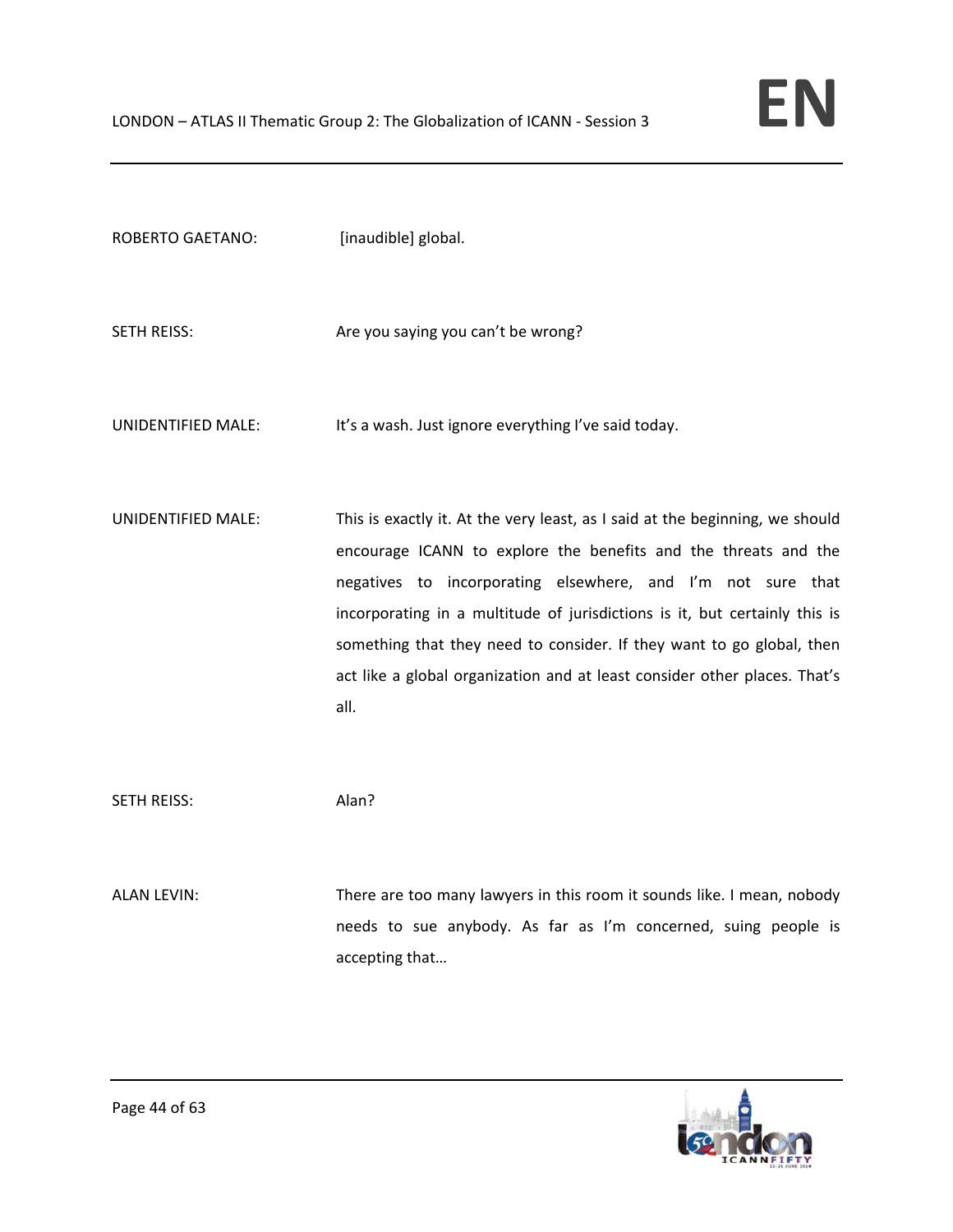UNIDENTIFIED MALE: Against the law.

ALAN LEVIN: The law. This has nothing to do with law. We're creating a global organization. We're, as I mentioned yesterday, above the law. Let's not resort and lower ourselves to the level of the law, per se, because then we get into this whole debate about Californian law and other jurisdictions and incorporating here and incorporating there.

> If ICANN is to be accountable, it means that we can challenge ICANN within the confounds of ICANN. You don't need to challenge ICANN in any court of law. You challenge ICANN through the ICANN accountability processes. It shouldn't require going to any court in any jurisdiction. As I said, the only reason why you might need to go to court in some jurisdictions is because of money.

> Now I thought about that a little bit, and maybe we need to consider if money is the problem and money is the reason why we need to incorporate in other places, let's create some ICANN money. I mean, there's something called Bitcoin. I was told last night that Bitcoin is under capture of the U.S. government, so maybe we shouldn't consider Bitcoin.

> But if the issue is around money, then let's find another way to increase accountability without having to lower ourselves to the level of international and national laws.

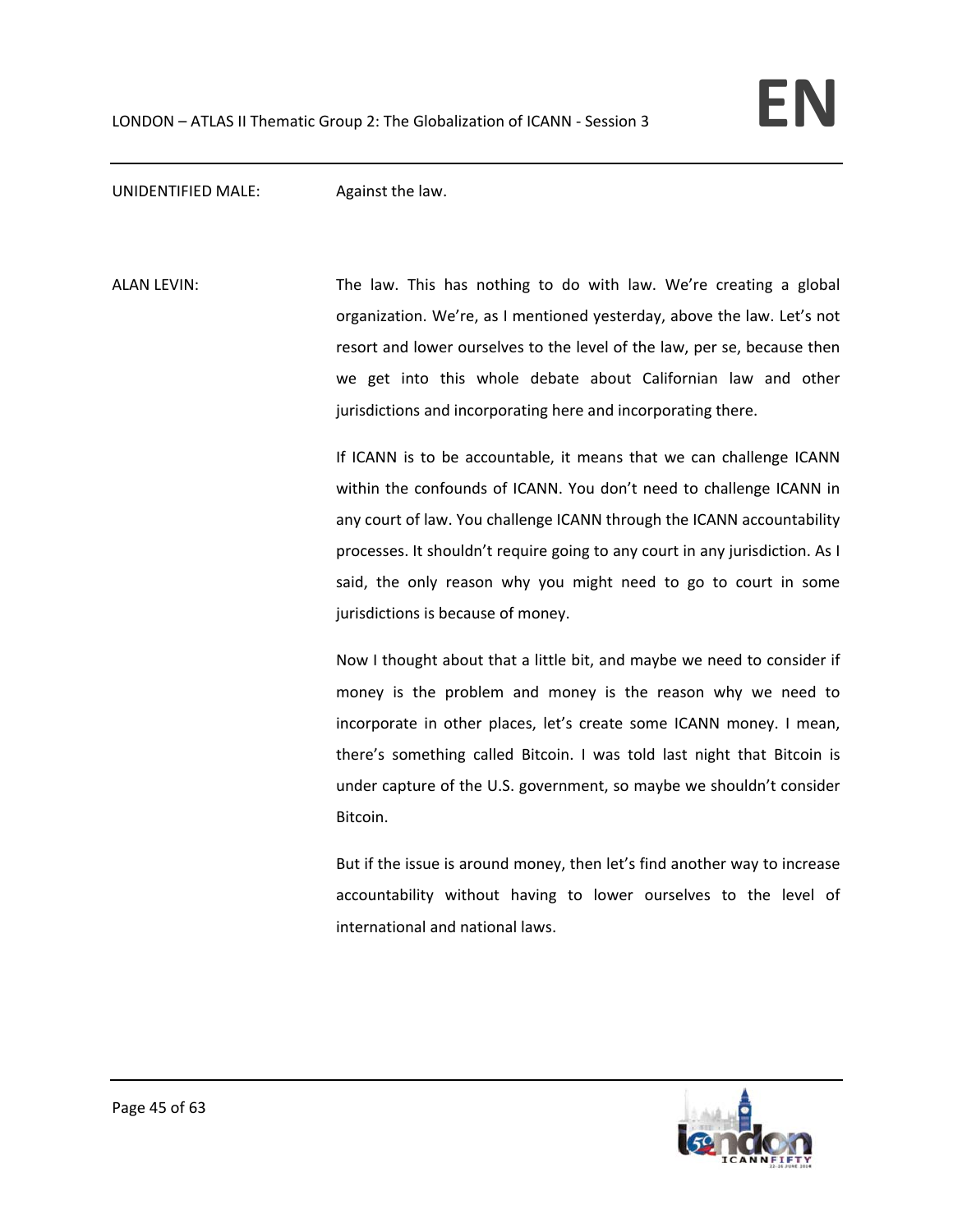UNIDENTIFIED MALE: We've had this discussion a long time ago, but part of the thing that seems always to escape people. There's something called ICANN the corporation and there's something called ICANN the multi‐stakeholder organization. They are not the same. They are not the same.

> And when we're talking about law and all that, corporation exists within a legal framework that exists, and if you are going to engage the corporation, no matter how anytime there's a dispute when you need somebody, a referee, that's where you have to go – to the law.

> So maybe what we need to do is to make a distinction between what we're doing with ICANN the corporation and ICANN the multistakeholder organization. Thank you.

[SETH REISS]: Thank you. Alan, I wish it wasn't the case that people had to go to court, and I hope it's not the case that people have to go to court. But under U.S. law, there are certain requirements to provide access to the disabled. ICANN's not really doing that right now. It's also in their mandate to provide access to the Internet to everybody. They're not really doing that in terms of the disabled.

> And when we ask them to improve certain access to the disabled – and this just happened and I talked about this earlier – I asked, "Can we get certain types of transcribing so blind and deaf people can get access to the meetings?" They said, "No, it's too expensive."

> And you're right, it is about money. And that's, unfortunately, when we have to turn to the law. I'm hoping we don't have to. But if they're going to refuse to perform their legal duties and their organizationally

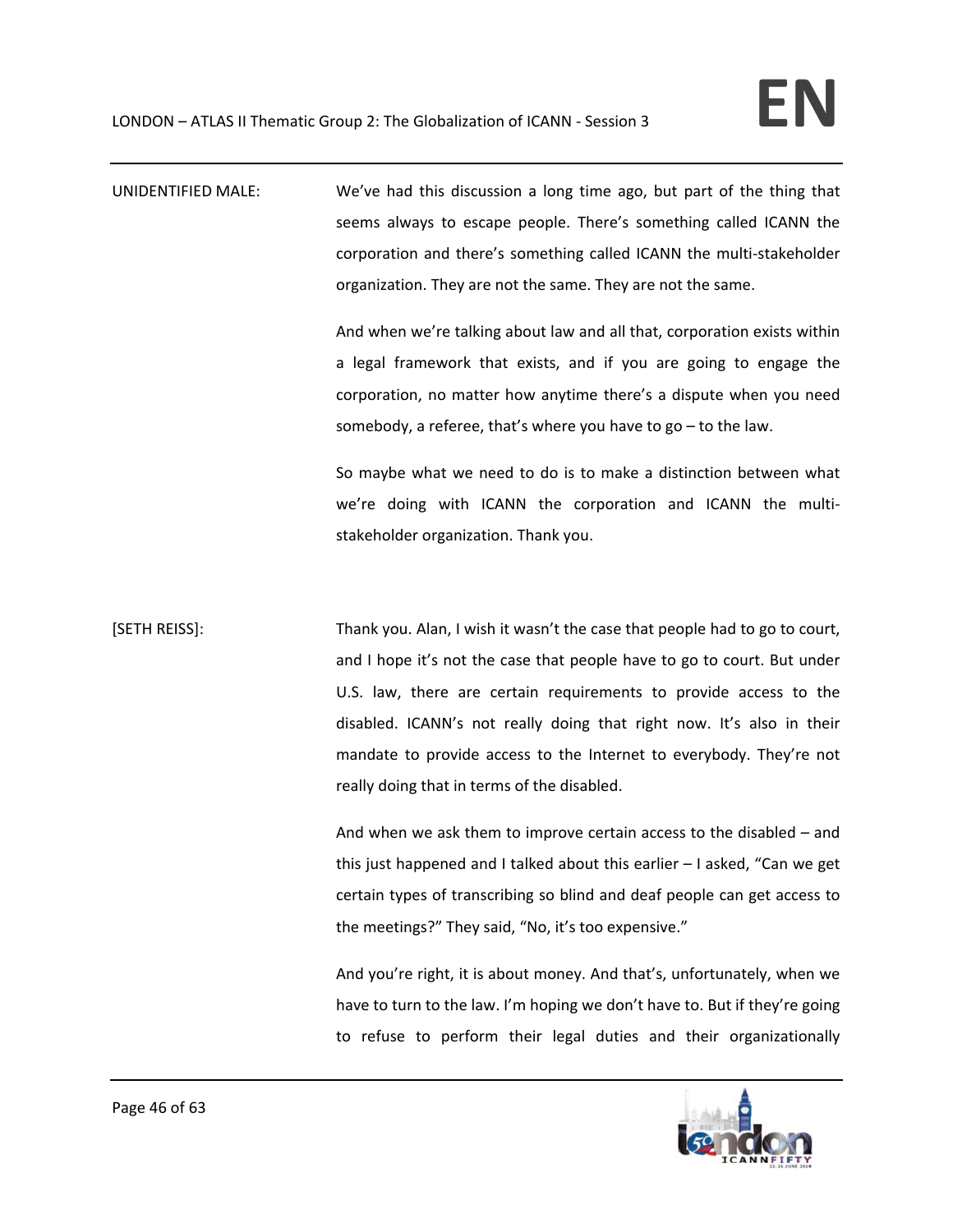mandated duties, then we're going to have a big problem and the court's the only way to deal with it.

[ALAN LEVIN]: I really don't like that. "They." The comment was "they" said it's too expensive. It's actually "we." I think we're talking about ICANN – okay, let me just precede this because I really appreciate what Carlton said.

> I think we're here to talk about ICANN, the multi‐stakeholder organization. Yes, unfortunately we live still in the real world. We're not all in the Internet, so there has to be this ICANN corporation thing. And good luck to you. It sounds like you're Americans, so you want to sue the American company. Keep that in America, but please keep that outside of the global stakeholder organization. Keep that out of global Internet governance, because that has nothing to do with global Internet governance. That's an American problem that's got to do with Americans and American corporation.

> If we, as ICANN, have a problem to deliver better access to disabled, then we have to work out how to resolve that problem, and whether it's important enough to resolve whenever we resolve it. But that's "we." It's not "they." They is the U.S. corporation and that's not what I believe we're talking about right here.

SETH REISS: Service So one question is whether you-

[audio break]

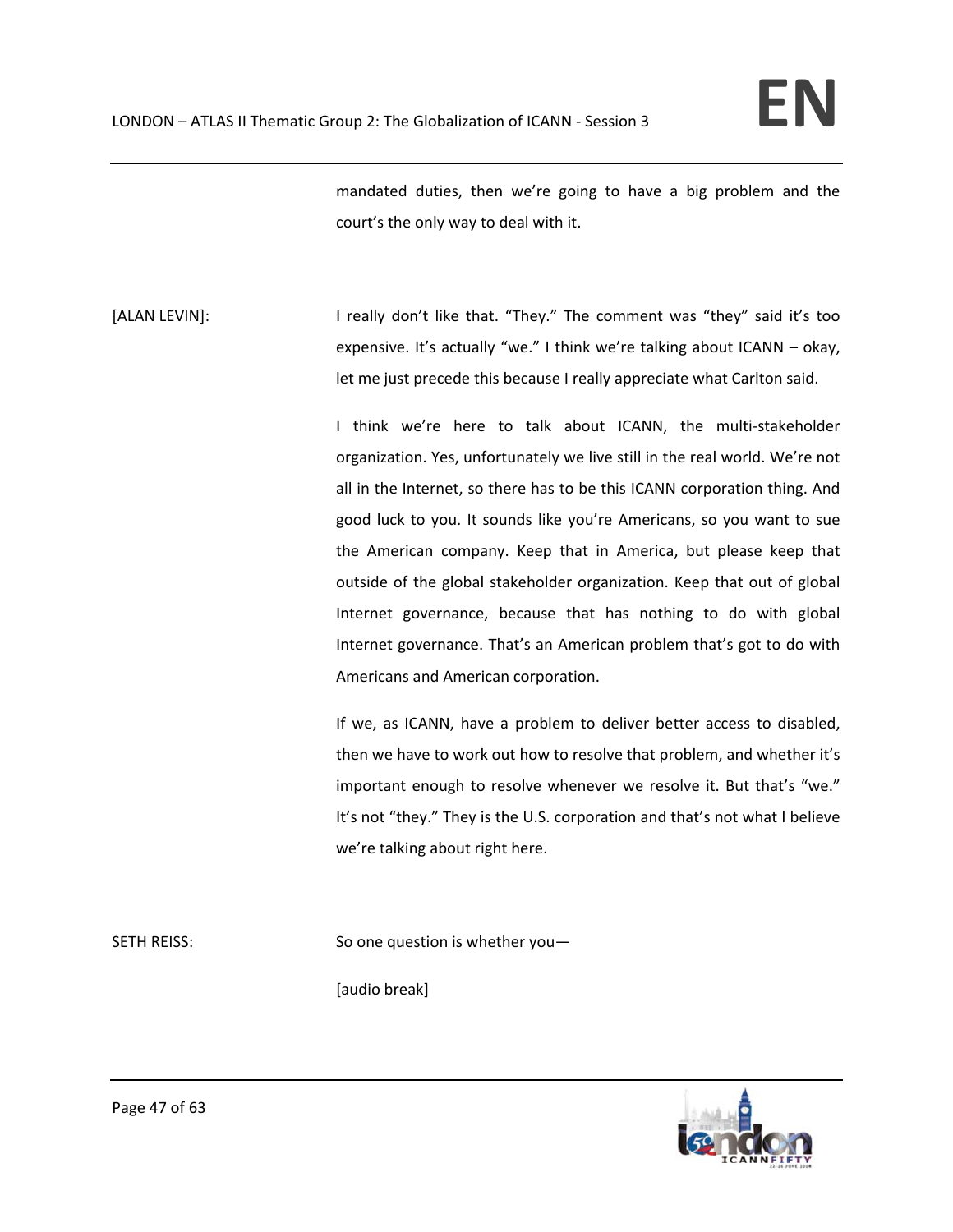NEIL SCHWARTZMAN: Okay. What's legal is where the company is incorporated. Also to demand that we not talk about their actions is airy‐fairy. I'm sorry, but it's not realistic. The realistic thing is that the corporation controls the money – and no we're not about to use Bitcoin either – to pay for translations that are horrible, to pay for text to allow more inclusiveness. And we as an organization, the ALAC, are able to demand they, the corporation, pony up some cash and make some changes.

> I mean, we cannot divorce this ICANN from that ICANN. It is the same. It is a group of people and that's what we're talking about here in terms of being able to globalize. They control the purse strings. I'm here on their dime. We are here on their dime. We can't erase the distinctions at this point in time. Eventually, perhaps. There may be a thing where we all become shareholders in that corporation. That would be a way for us to vote to demand money. For now, we don't have that capacity so we are beholden to them. That's all.

[audio break]

ALAN LEVIN: Actually, I don't like this whole thing about lowering ourselves to international law, and I do agree that we all [inaudible] international law. I personally thing that what's said in this room isn't anything to do with international law. It's about global Internet governance.

> I might say something in this room that is against the British government, but that's in this room because we're here doing global Internet governance.

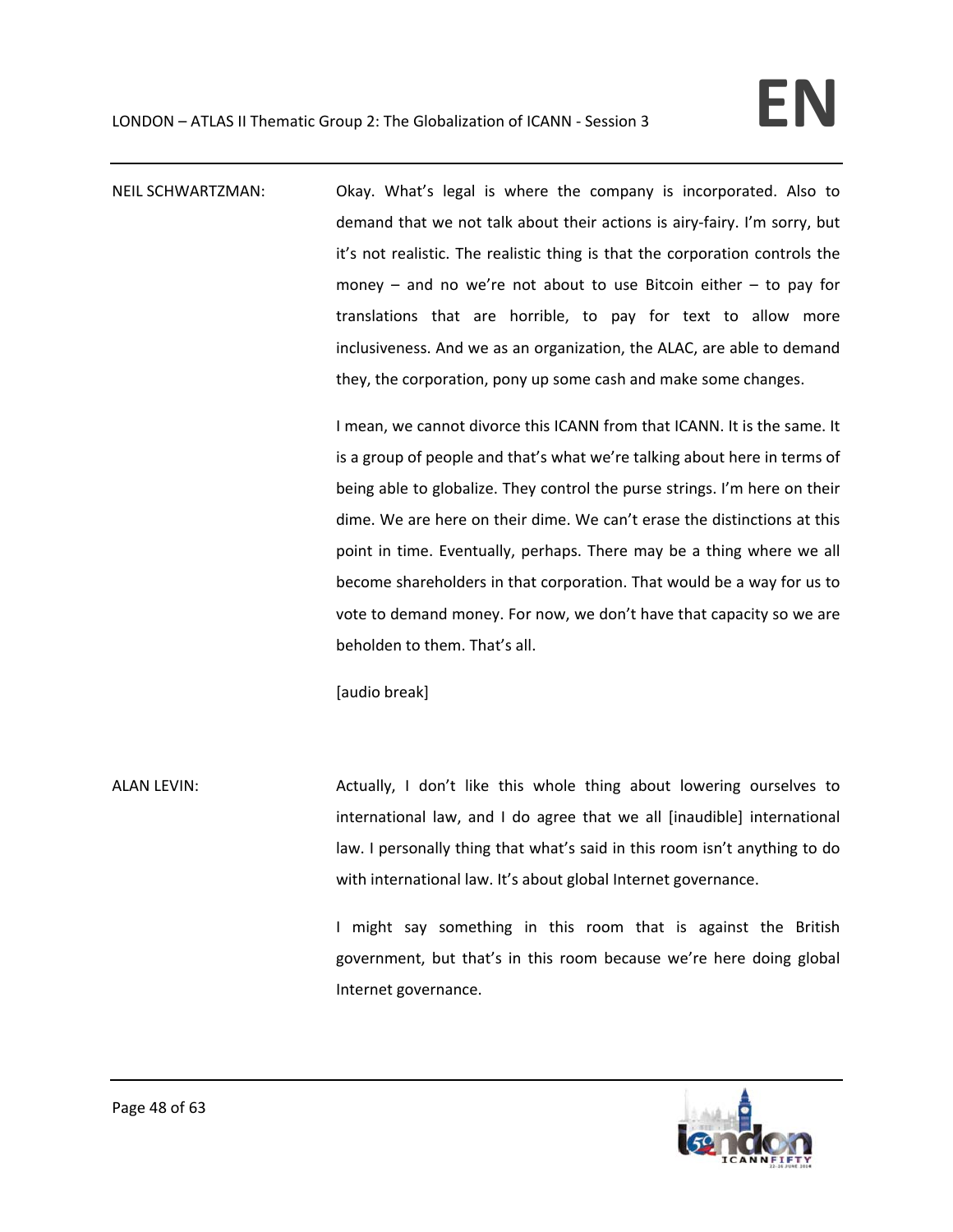As I said yesterday, I grew up in South Africa. I grew up with an antiestablishment mindset, because establishment was clearly wrong. So whilst you might be exposed to your local laws doesn't mean to say that you have to agree with them. Anyway.

One thing that my colleague Neil here mentioned was that maybe we'll become shareholders in this corporation and be able to vote. We are shareholders in this global stakeholder group. We don't need to be shareholders in the corporation, but the concept of elections is definitely one that I'd like to re‐raise. I was involved in a study group called the NGO and Academic ICANN Study about 2004, and there was a competing ICANN study group made up of the ex‐president of Sweden and various other people, and a huge number of brains and research went into this whole concept of elections.

And both study groups after a year of studying and twelve high‐level professor, researchers, whatever, consultants, whatever, came out with recommendations to the board to hold elections. Somehow the board managed to change that and now we have this At‐Large Structure system. I'm not in favor of the At-Large Structure system. I don't think this is going anywhere. I think they brought us all here just to legitimize themselves. I would much rather that there were global elections, to be honest with you. I think that is a way of getting people to engage and take ownership of the global governance system.

So I would like to re-raise the concept of elections, not necessarily at the shareholder or national law or legal level, but certainly at the level of accountability, responsibility, transparency, and really representing the people of the Internet.

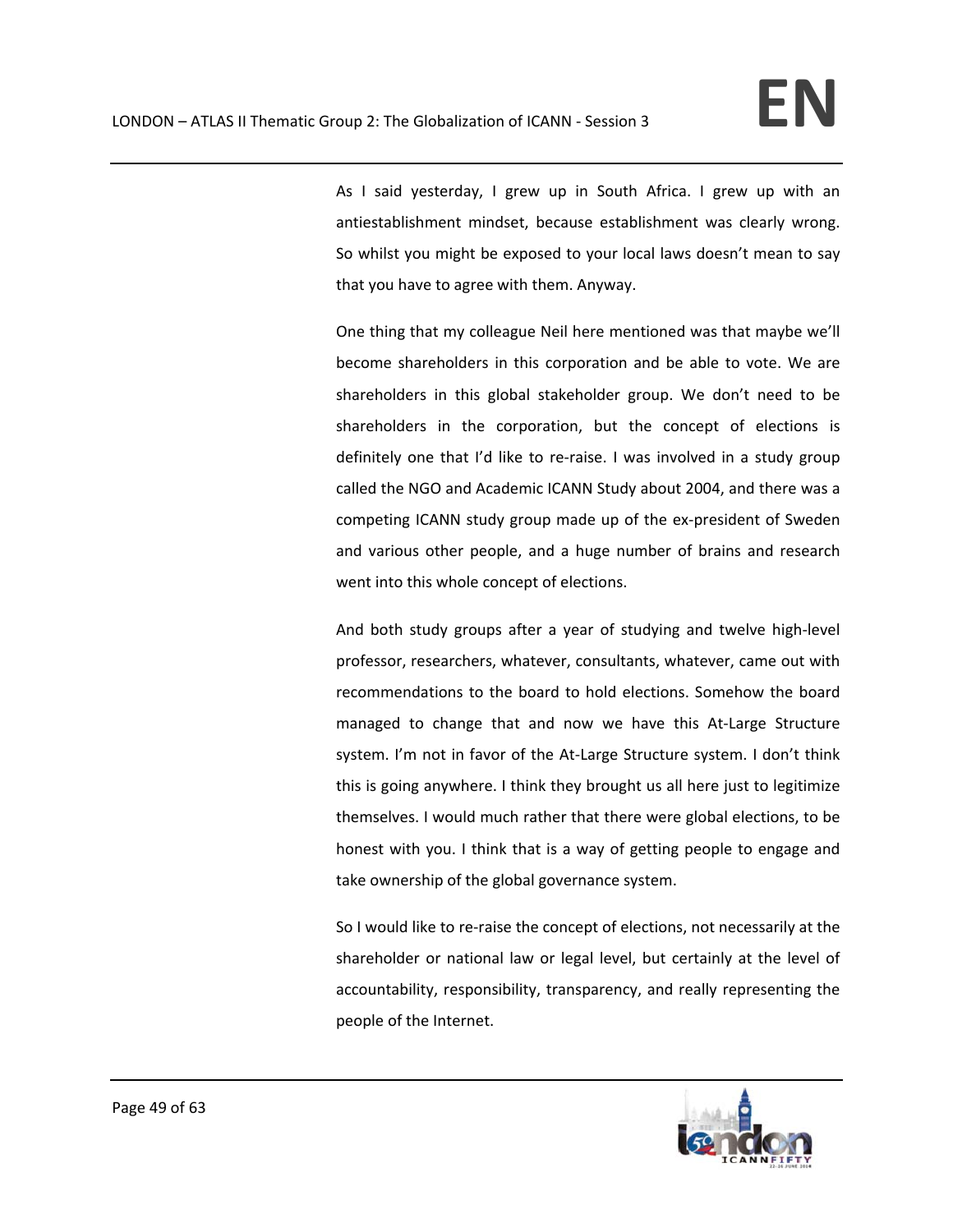|             | I was involved in the first ICANN election and I personally think it was |
|-------------|--------------------------------------------------------------------------|
|             | extremely successful and I'm sorry that we don't still have them.        |
|             |                                                                          |
|             |                                                                          |
| SETH REISS: | Thank you, Alan. I think what I've heard there is global elections would |
|             | be a new accountability mechanism that would be globally fair and        |
|             | equitable.                                                               |

ALAN LEVIN: I didn't say globally fair and equitable, sorry. Accountability [inaudible].

SETH REISS: Thank you. So Lance, can you summarize where we are in question number four?

[audio break]

UNIDENTIFIED MALE: Can you hear me now? You got everything?

UNIDENTIFIED MALE: We have some remote participants.

[LANCE HINDS]: Coming to the end, the response to the comments about the California law leaving ICANN open to various lawsuits. It was then stated that in 15 years ICANN has not had a specific lawsuit. There was a correction to that that ICANN was sued on a couple of occasions, and then an

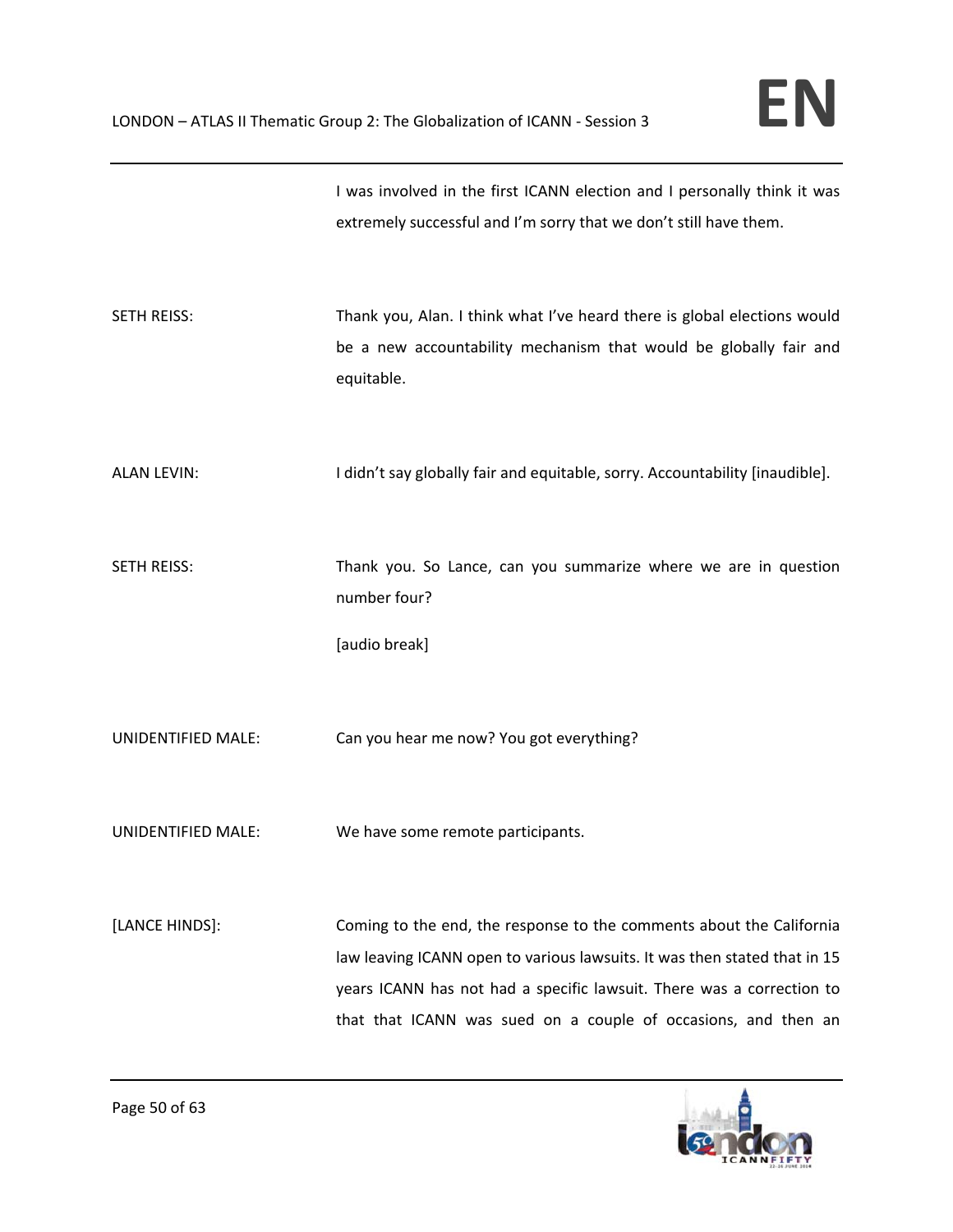example was brought up that in 2002 or 2003 ICANN was sued to release financial records and that lawsuit was successful.

There was a general point that if ICANN wants to act global, they need to consider operating in another jurisdiction. Then there was a discussion about [inaudible] and then made a clear distinction between ICANN the corporation and ICANN the multi‐stakeholder organization.

And the last points were, one, a suggestion that we don't necessarily focus on adherence to international law. If ICANN has difficulty in delivering services to specific groups, the mechanism should be built within ICANN to address those issues.

Then there is no clear distinction between ICANN the corporation and ICANN the stakeholder. They're one in the same, as an opinion. Neil spoke about the possibility in being shareholders in the ICANN corporation.

That's where I am at the moment. I'm now putting in notes in terms of the last comment about the possibility of global elections.

The only point was a point made that global elections is a useful component in assuring accountability. Did I capture that correctly?

SETH REISS: I'm not sure. Alan, you want to clarify your last point?

ALAN LEVIN: My last point was that in order to ensure the highest degree of accountability, responsibility, engagement, multi‐stakeholderism, to

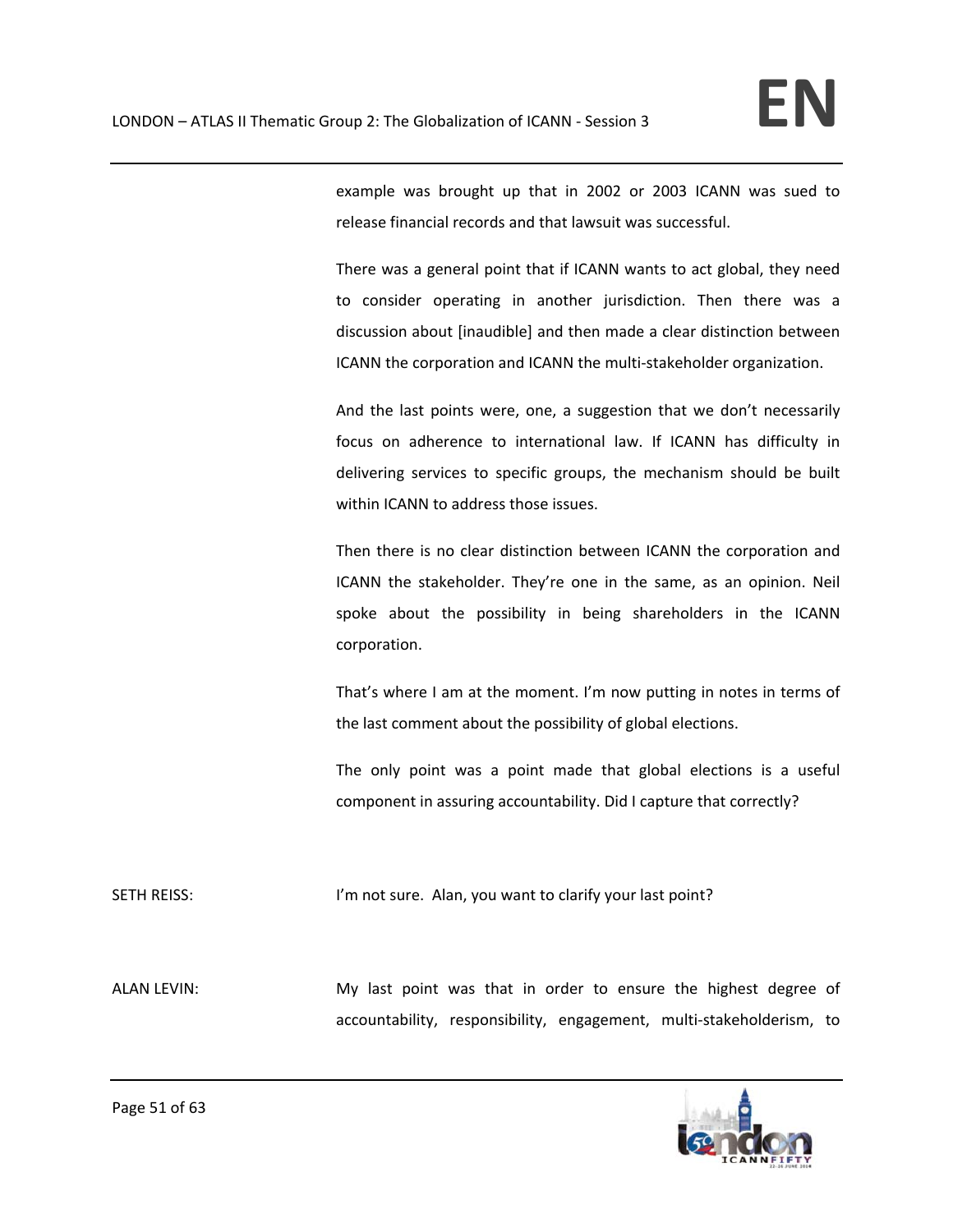empower all the users of what has been defined as the At-Large community, one should have global elections at least for some number of Board members.

### SETH REISS: Roberto?

ROBERTO GAETANO: Again, since the subject here is not what thing is in abstract good or bad, but what is global and what is not global. Just for the record, I would like to point out that in the elections we have held, the only global elections that we have held, we had a very different response from different geographical areas.

> I know that Alan never meant to say that this was globally fair, but I don't want to leave the idea in the room that automatically that could have been a globally-fair mechanism. I think that willing to have more discussion on this for sure is an option, but it's not something that if we switch to that, then all the problems will be solved.

> I don't mean that you said that, but when we write the report, we have to make sure that this doesn't appear as a possible panacea for old problems.

SETH REISS: Thank you, Roberto. Any other feedback to Lance's summary? We have about another half-an-hour. Does everybody want a five-minute break or should we go straight through?

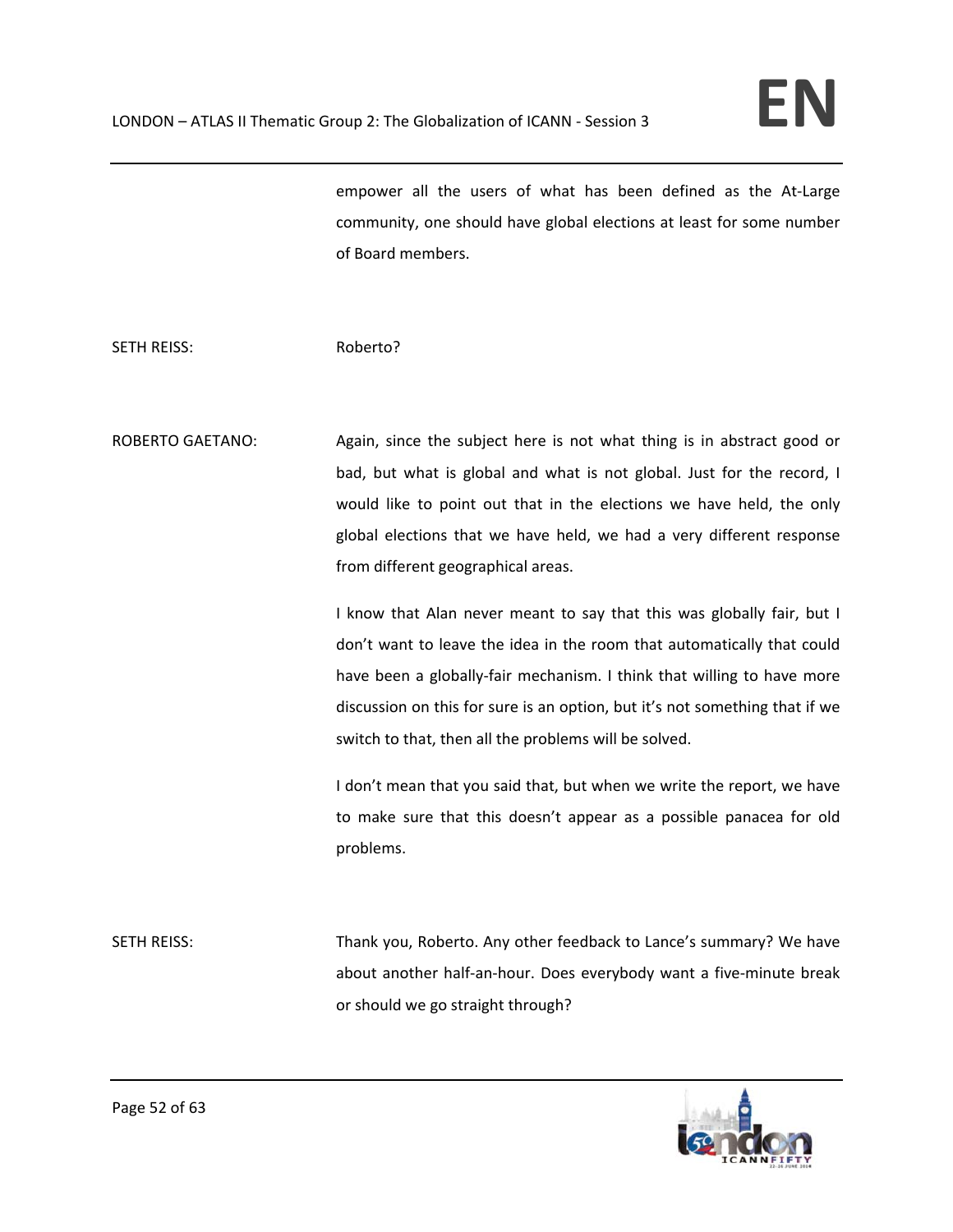

| UNIDENTIFIED MALE:     | Is this a new topic?                                                        |
|------------------------|-----------------------------------------------------------------------------|
|                        |                                                                             |
| <b>SETH REISS:</b>     | New topic. We're going to move to topic number five. Five minutes?          |
|                        | Yeah, all right. Thank you. See you back in five minutes. Gunela will try   |
|                        | to speak into our microphone better.                                        |
|                        | [break]                                                                     |
|                        |                                                                             |
| <b>ASHA HEMRAJANI:</b> | My name is Asha Hemrajani. I'm from Singapore and I'm here because          |
|                        | I'm interested in Internet governance, and I'm actually going through       |
|                        | trying to join as many of the thematic groups as possible. So, thank you.   |
|                        |                                                                             |
| <b>SETH REISS:</b>     | Well, we appreciate having you. Question five has one, two, three, four,    |
|                        | five subparts. It's quite a lot. We'll start with the first one: is ICANN's |
|                        | footprint global covering the global Internet community on equal            |
|                        | footing? Any comments? Tijani?                                              |
|                        |                                                                             |
| TIJANI BEN JEMAA:      | It's true that things have already evolved since Chehadé took over its      |
|                        | function, but it is still not the [inaudible], and I think we will not get  |
|                        | [inaudible] is not possible I think.                                        |
|                        | But I think that it is a process that is going on, and perhaps our          |
|                        | conditions should be toward having more, if you want, more offices all      |
|                        | over the world, particularly in the less-served regions.                    |

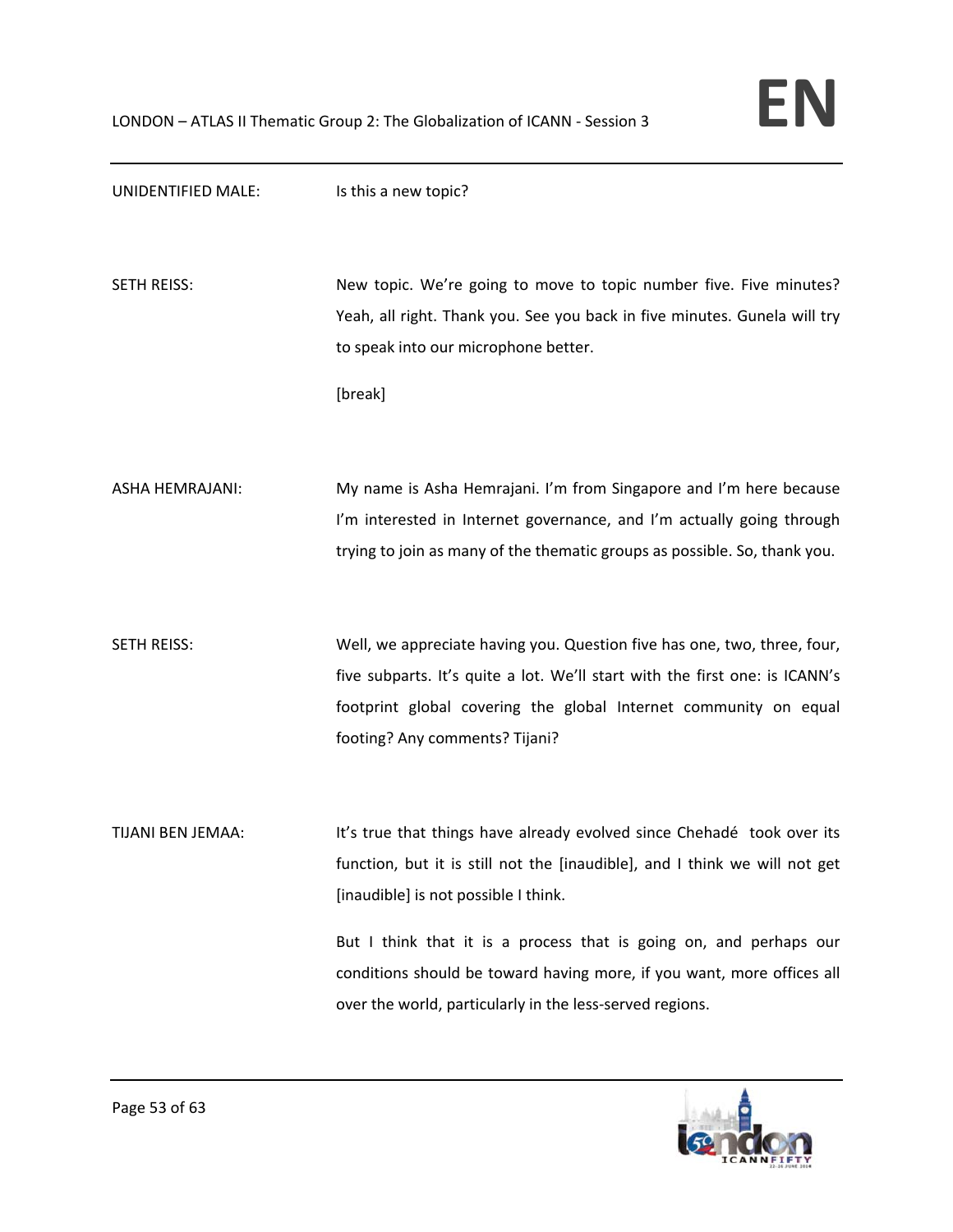SETH REISS: Other comments on the first point? Vittorio?

VITTORIO BERTOLA: The answer for the first question is definitely no, even if I agree that much has been done and much is being done. Maybe the footprint is global, but it's not global in the global Internet community on equal footing. I already said this yesterday. 90% of the ICANN employees are based in the U.S. basically, for example. And also in terms of participants, I guess that still leaves a big imbalance.

> It would be interesting maybe to suggest a systematic approach to this issue. I'd like to see, at least by count or maybe even by other types of [inaudible] of people. For example, for each country, population and Internet users and then how many ICANN employees and how many participants in ICANN and so on, so you can easily see whether there are some parts of the world which are definitely under-represented. Certainly there are several of them.

GARTH BRUEN: Perhaps something ICANN can do in terms of outreach is specifically set up an office in places that are under‐represented.

ALAN LEVIN: Ithink that im not in favor of duplication or wasting money. I think that incorporating in multiple countries is very expensive and I don't think it's viable. I understand that it might be wanted, but it is not always the

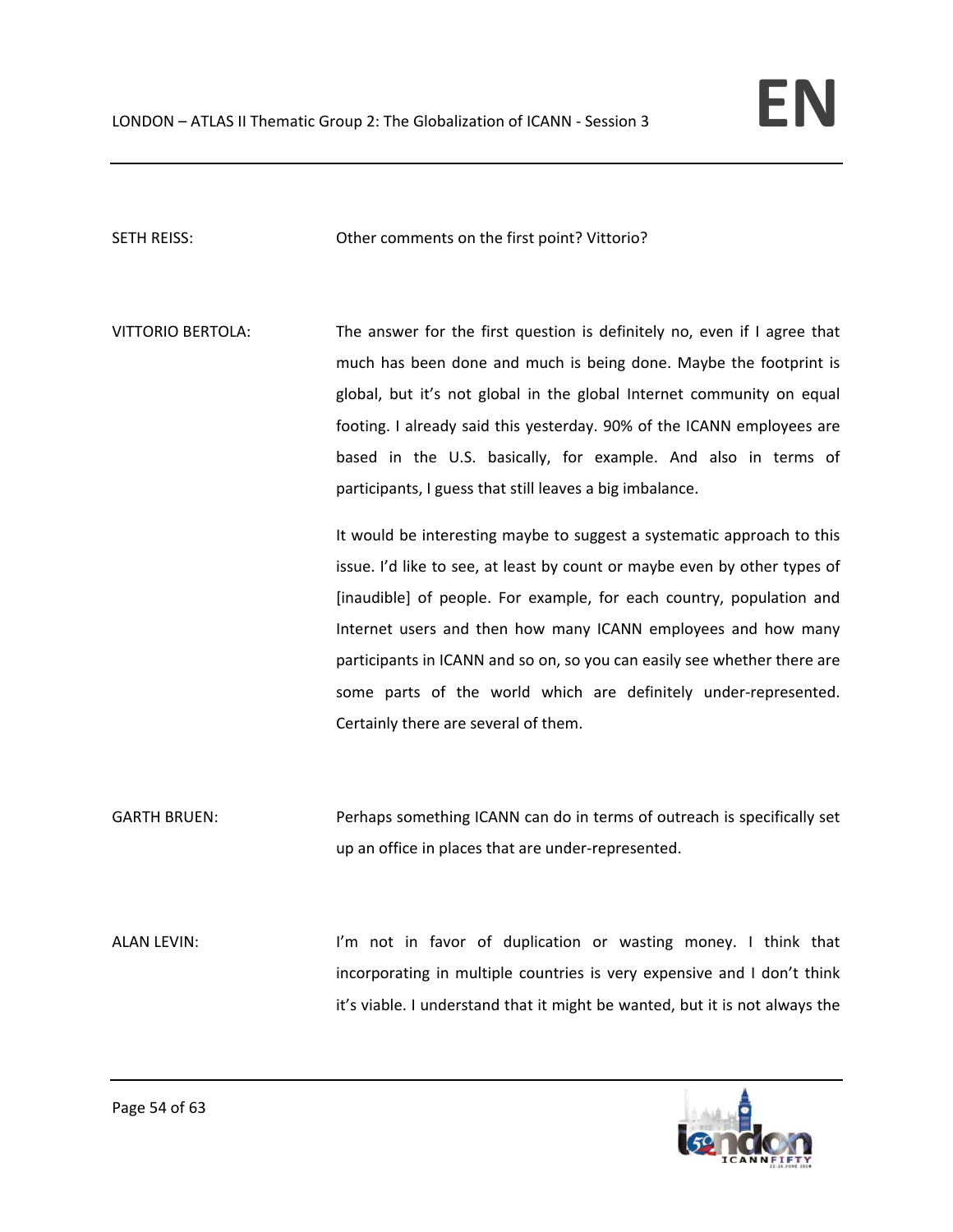best thing in the overall picture. These are small things that I think is more staff related than us.

SETH REISS: SETH REISS: Sorry. If I understood you correctly, you're saying that incorporation in other regions is not important, but staff in other regions are. Is that right?

ALAN LEVIN: Okay. So this, again, goes back to my view on the internationalization versus the globalization. By establishing offices in other countries, it means establishing physical legal presence, which is in the world of inter-nations, so it exposes ICANN to further lawsuits and going into the old way of governance.

> I think in order to globalize ICANN, you need to dis‐establish in the real world and re-establish in the virtual world. I'm not in favor of more offices, more incorporation, more places to be sued, more courts to go to, more governments to be exposed to. I don't think it helps ICANN in any way.

ASHA HEMRAJANI: This is more a question in relation to your comment. I understood that because ICANN receives money from registrars, and this money comes from registrants all over the world, so effectively they're doing business all over the world. So effectively, they are liable for any kind of lawsuit in any part of the world because they're doing business in every part of the world.

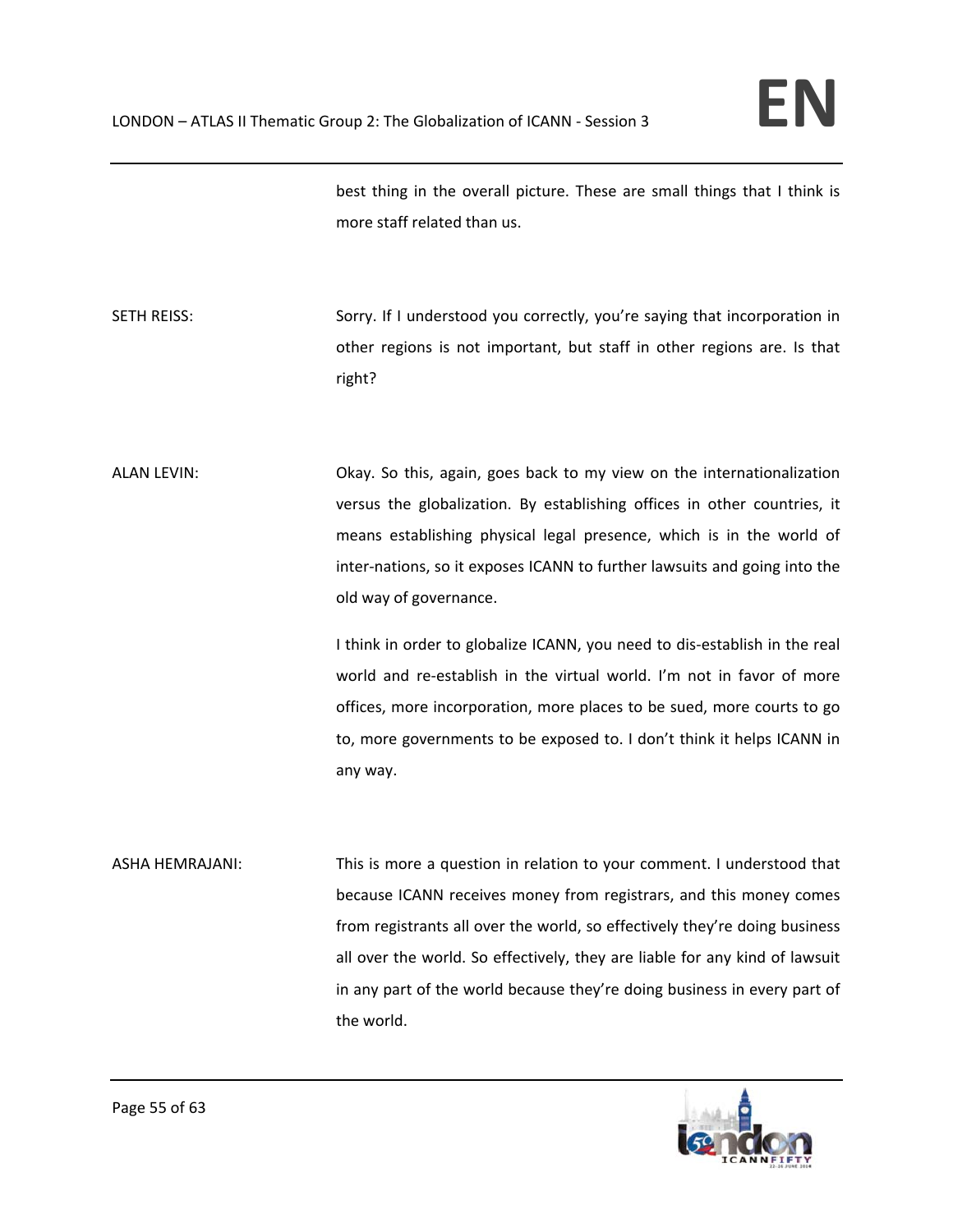So my understanding is irrespective of whether or not there's an office in that country, they are still subject to the laws of that country, of a country there is a website. That's my understanding.

- TIJANI BEN JEMAA: I agree with you, Alan, but don't forget that we need ICANN to be closer to the community, closer to them. When they are closer, they can better understand and better feel the need of the community. That's why I think that make [inaudible] better done will be also a good thing.
- UNIDENTIFIED MALE: I think just reiterating what Tijani has said, we should encourage ICANN new engagement centers around the world. I think if you look at it, there are places and staff that are helping ICANN to get engaged with the stakeholders there.

I can give just one example. Middle East region, there's no center there. It's required. This is where the governments [all] have very good relationships with ITU, politically make [inaudible] to ICANN. So I think we need to encourage more engagement centers and more hubs.

I'm not sure, maybe someone could give details about ICANN hubs. Are they planned to be operational? Istanbul, Singapore. In terms of is ICANN planning to move some functions to those areas? That means the functions will be managed in that jurisdiction. For example, if the global domain services division, which is currently I think managed by Akram, which is the New gTLD Program fall under that. If that's moved to Istanbul, does that mean everything done by that division will be

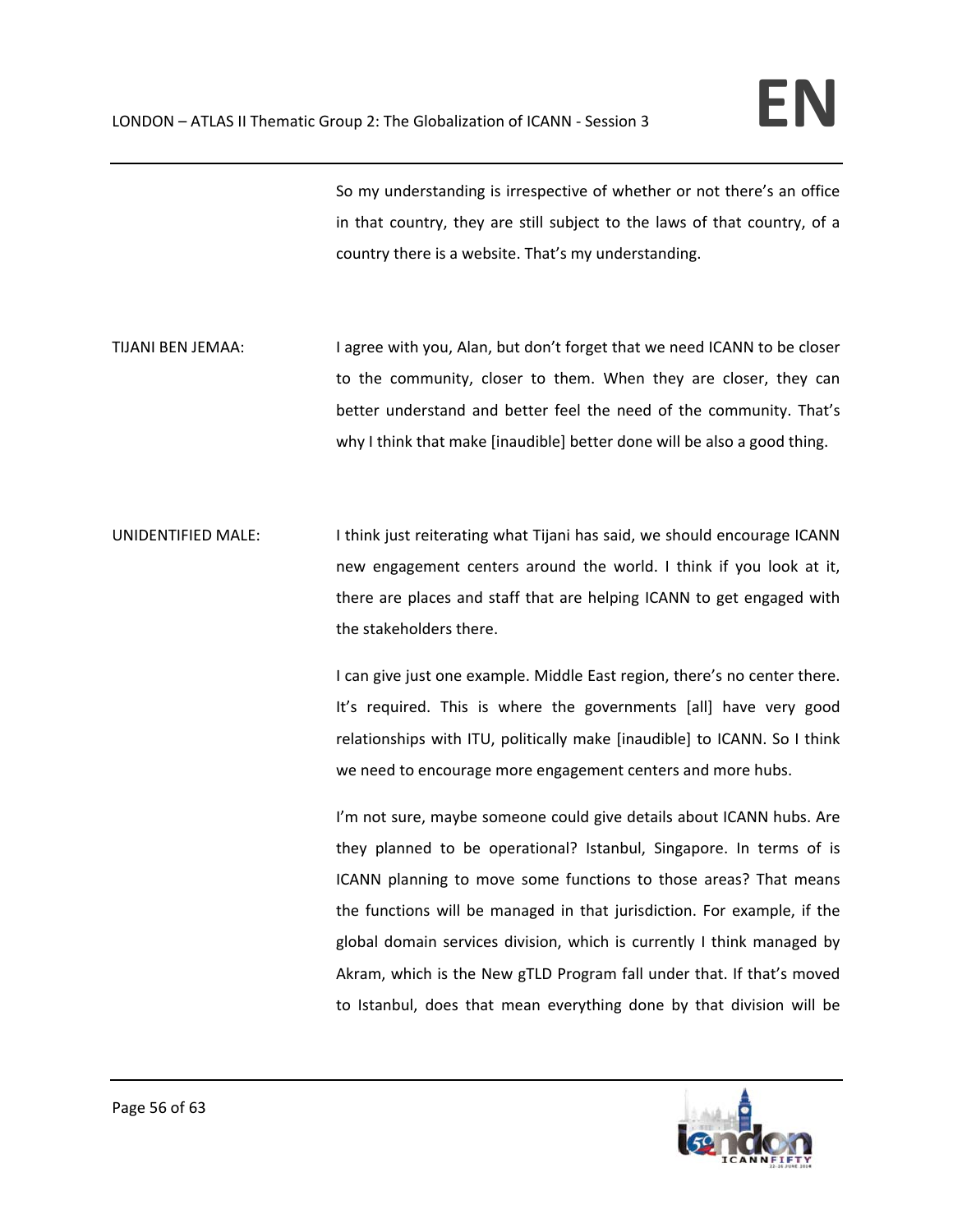under the jurisdiction, the laws, in that country? Can we debate or discuss that?

UNIDENTIFIED MALE: Like Mohammed said, I think on one side, I'm really against opening offices all around the world. I think it's really a cost, because sometimes I have the feeling that just opening, having people there [do not know yet] what they are doing. But maybe you are going on the direction Mohammed is saying. It's the localizing functions, so they do really have a mission there. They may be closer to certain places, in which we, as ICANN, we really need to perform better there.

> On the other side, who we are. Are we the community or are we not? Somehow – ICANN could count more on us as the community, us ALSes, to perform that outreach somehow. Just an idea. [inaudible].

ROBERTO GAETANO: I was trying to answer Mohammed's question. I think the idea that Fadi has, the way I understand it, is to have a mix, sort of a matrix, deployment on the functionalities. On one level, geographically; and on the other level, functionally so you try to achieve.

> We are not going to have to move a complete function, for instance, in Istanbul. But that is if the responsibility of that function is in Istanbul, that doesn't mean that in a matrix management organization you [cannot] have staff who are reporting functionally to a head that is in Istanbul that works somewhere else in the world.

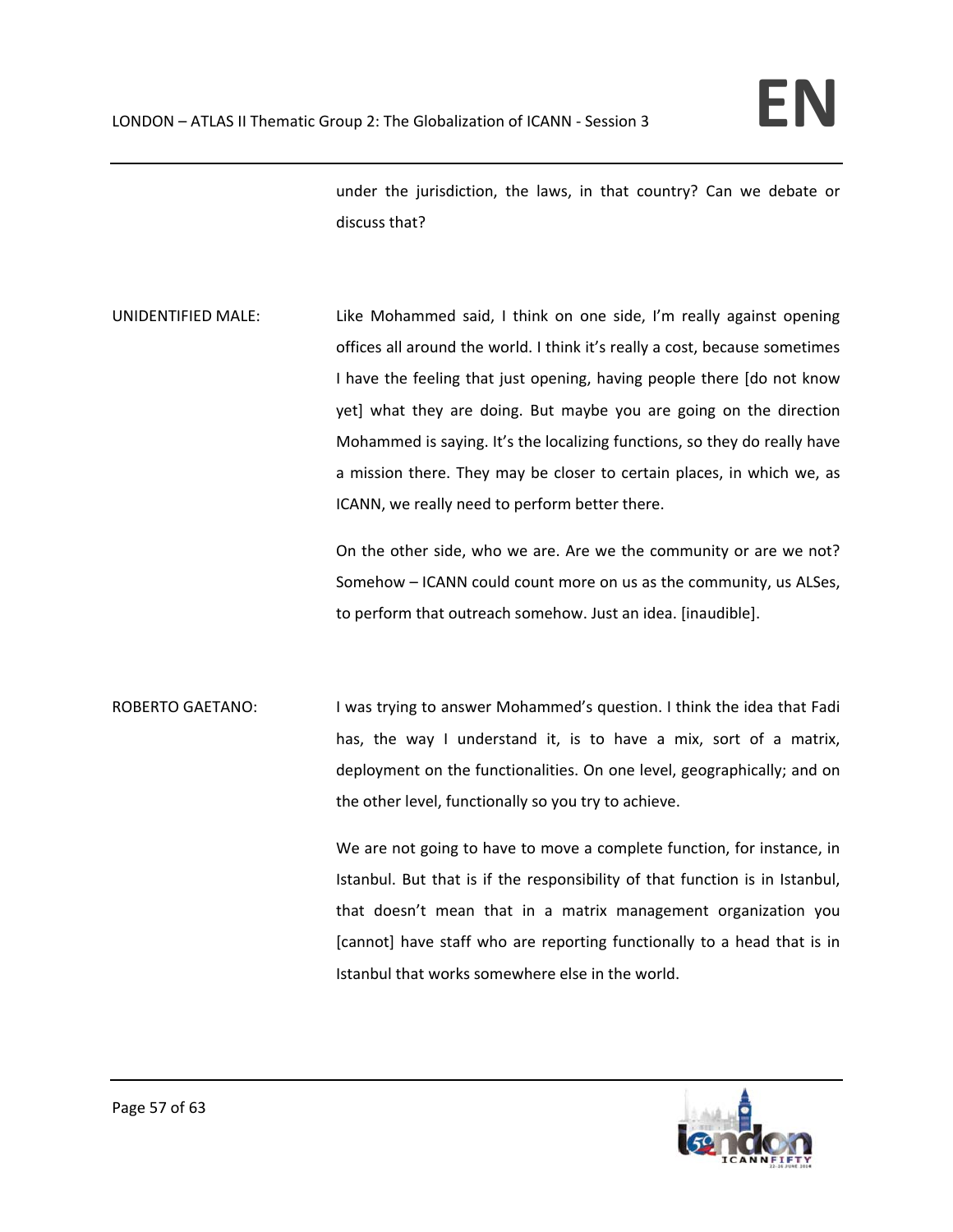I think that this is something – I used to work for IBM and that happened already 30 years ago when I was working for IBM. It's not a big deal. Fadi has a lot of experience on that, so I trust him on this.

I would like to point out the historical perspective. In the beginning, there was Los Angeles, and then there were some offices that were opened. We noticed that there was one office that was opened in Sydney and it was just by accident at the time when Paul Twomey was the CEO. Other than that, we had the office opened in Brussels that was mainly because the European commission was screaming pretty loud that they didn't have any input and so on. So we had these offices.

When [Rod] become the CEO, we had a discussion. I was on the Board at that time. And we had a discussion about globalization and so on and opening new offices, and he said, "The first thing that I will do is to open offices worldwide." And in fact, he opened one office in Palo Alto. [laughter]

So anyway, besides this requirement of having new offices opening whenever the CEO comes from a particular part of the world, I think I'm personally welcoming the fact that there is something that Fadi has brought in terms of movement in that direction. I understand that we disagree on this point, Alan.

I think that the perception by the global community is changing when you have offices nearby. And also I think that this has to do – but those are probably, I don't want to preempt the points that are coming afterwards – but opening offices locally means that we increase the chances that somebody can get hold of ICANN in a place that is closer geographically, that has lower communication costs and with higher

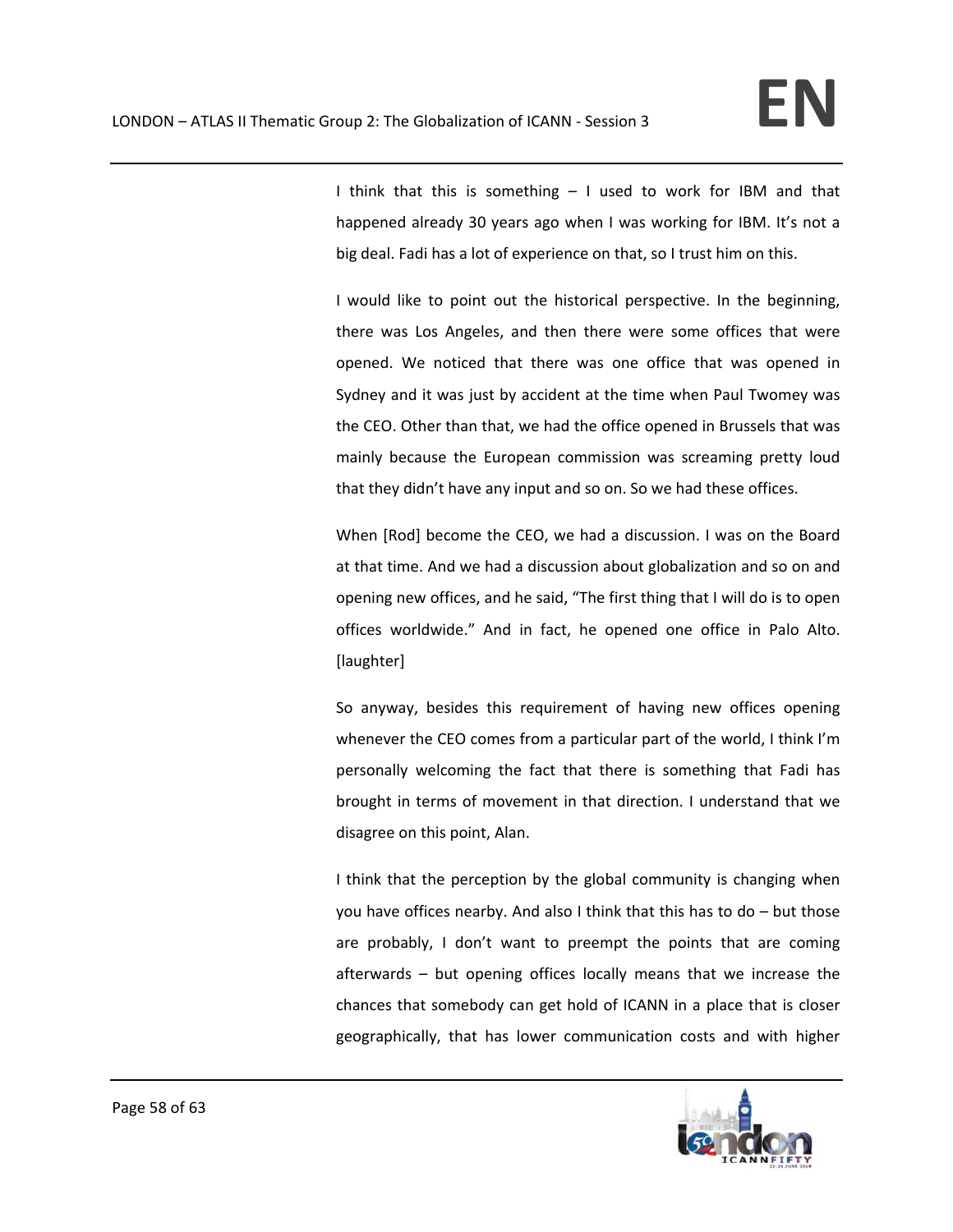chances to have somebody on the other side of the phone that speaks your language.

The issue is what is the strategy behind enlarging this footprint? Are we following – what strategical point, what are the choices for opening new offices? You cannot have one office in every country of the world. That's 250+ offices. But what are we doing?

Just a last tiny word. When the notice that the Istanbul office was going to be opened, I was by coincidence in Armenia at that time, and I stupidly said, "Oh, aren't you happy that you have now an office close by geographically?" completely forgetting about the political issue. So I thought up until that point of time that I was savvy enough not to [incur] in these mistakes, but it happened to me as well. For clarification, Armenia and Turkey have serious international relationship problems.

ALAN LEVIN: My understanding of becoming an At-Large Structure meant that my organization is the local ICANN representative to end users. You're saying that you have failed and you cannot succeed if you want ICANN to have a local presence, because you  $-$  we  $-$  are ICANN. What does global mean? Global means that there aren't borders between countries. International means that there's borders between countries.

> On the Internet, the cost of sending an e‐mail is not dependent on which country you're in. It doesn't make a difference. The cost of making a phone call is not dependent on which country you're in. It should not make a difference. Obviously if you're in a country where

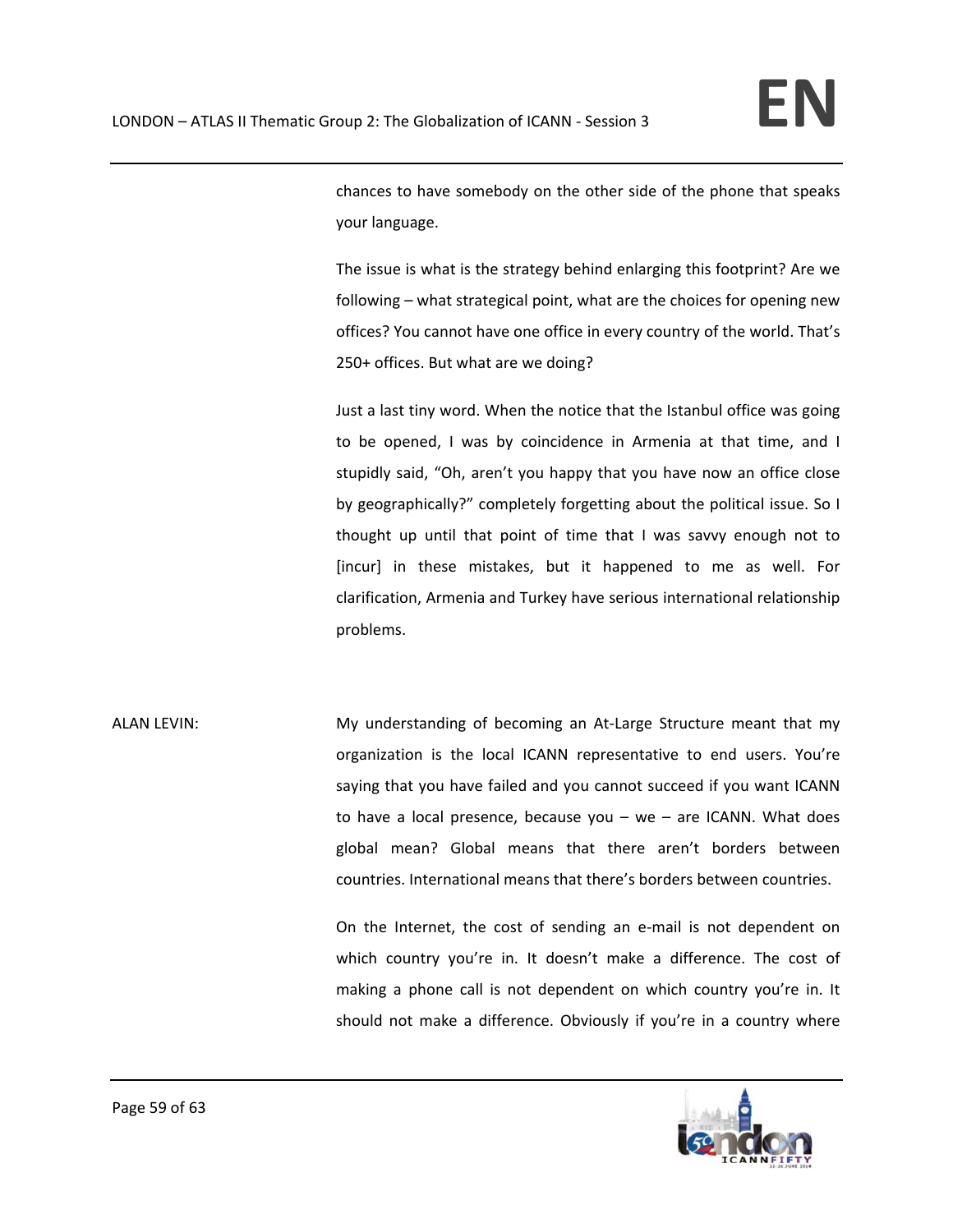Internet is more expensive, it's more expensive. It doesn't matter if you're making an Internet call where you're calling from.

So you're right. If you want to open up offices in countries, you're getting more deeply involved in the politics. If you open up in one country, you have to open up in another country. Each country has to have its own strategy. What is the strategy? What is the reason? To become closer to the people? Surely to become closer to the people is to use the At-Large Structures. Isn't that our purpose?

It's becoming very, very scary this discussion. I don't think it helps at all to have more ICANN offices. I think it's going to great much more problems. I think subcontractors in different countries is a different story. If you're hiring talent, I think it's important to hire the best people for the best job, and it shouldn't depend on what country they're in, absolutely. Yes, you have to hire the best person and you have to have people in different regions to do whatever ICANN work that needs to be done.

Again, I must fall back on elections. When I saw the elections happen – and [inaudible] elections have been going into the future. As an At‐Large Structure myself, it will create an immense opportunity for me to outreach to my members and empower them to engage with ICANN, because as soon as I give them an opportunity to determine a Board member, they engage in the process. "Oh, now I'm entitled to determine who's going to be a director in ICANN. How am I going to make this decision? Now I need to learn all about ICANN, because I'm now empowered with the responsibility to determine who's the

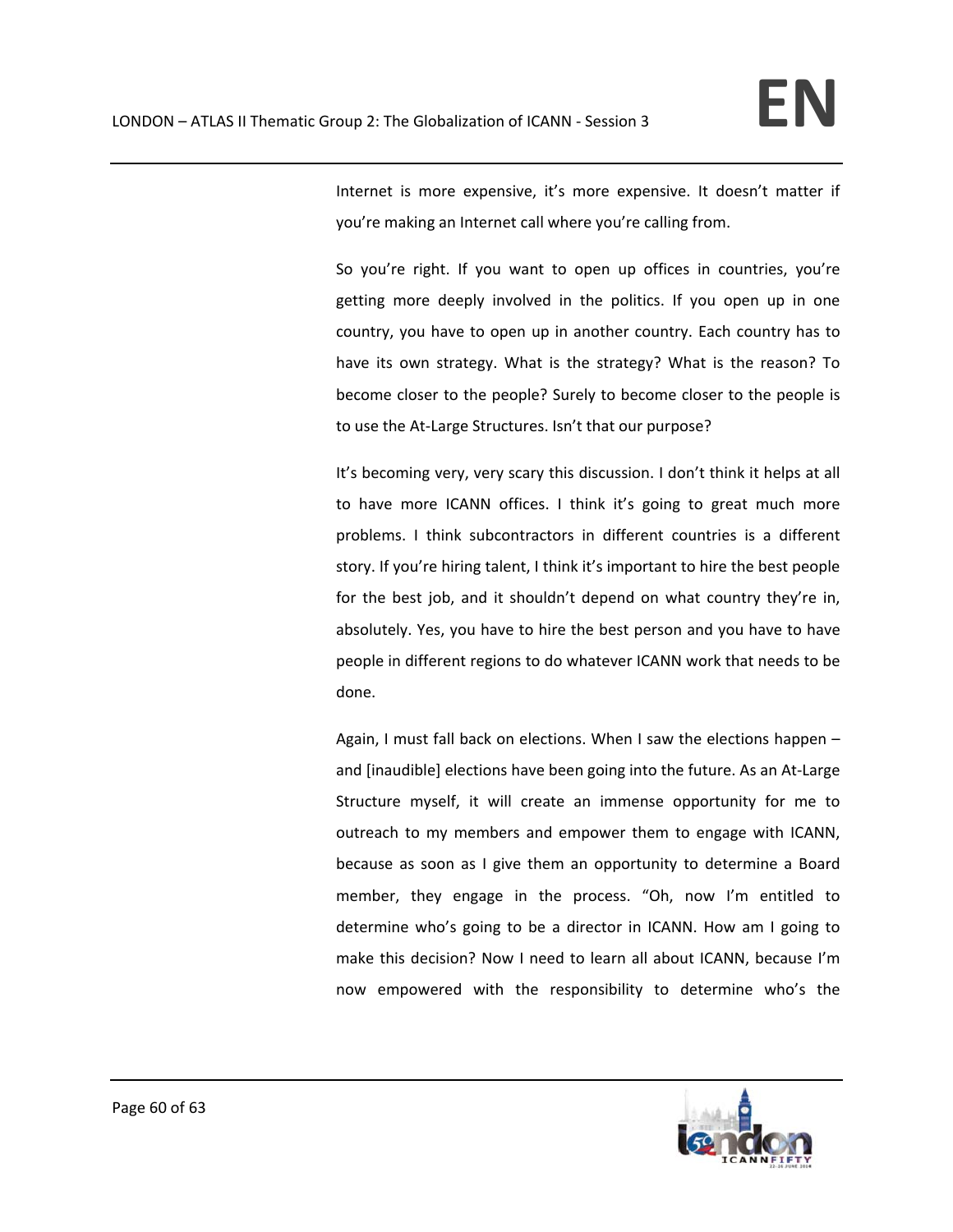leadership of Internet governance." It helps me as an At‐Large Structure to help create the pool from the users as to what's going on.

Also need to address the business issue. Users buy domains from registrars. It's not all users. In our ICANN study, we say that everyone with an e-mail address should be able to vote in an ICANN election. The ICANN study said everyone with a domain name should be able to vote for an election. I call that digital [inaudible] because most Africans, or certainly in my country, don't own domains. They don't even know what a domain is. But most of them do have access to an e‐mail account. That was the difference in the different studies. One said domain name holders are consumers. Another one said e‐mail address owners are a consumer.

Neither of those people are paying ICANN. They're paying their local ISP and their local ISP is using their credit card usually to buy from a registrar, which could be anywhere in the world. The registrar could be in Australia and the Australian registrar is paying ICANN in the U.S. and I'm paying Australia and my customer's paying me locally. So there's absolutely no financial relationship between the end customer, the domain buyer, and ICANN. In other words, kind of through various intermediaries, and it doesn't really matter where in the world they are. They could be anywhere in the world.

GARTH BRUEN: There's a problem with the way that Alan has described the role of the ALS. It's a subtle difference. As an ALS, I represent Internet users in my region to ICANN. I do not represent or work for ICANN. And I think that that's what we're talking about here.

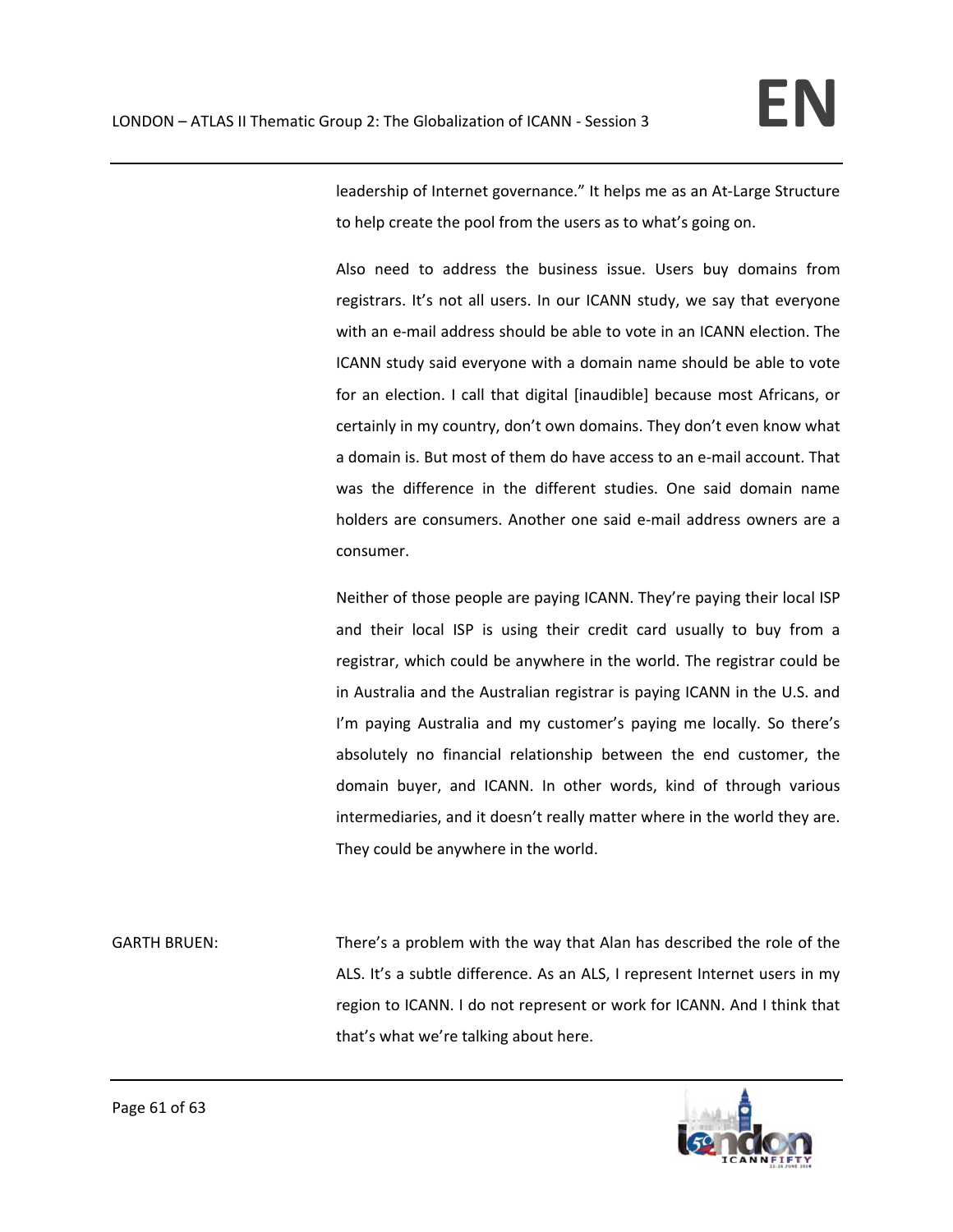We don't want to have an ICANN office completely a doppelganger operation in every single country. Maybe what we're talking about is more like a franchise. When I got my visa to come to the U.K., I don't have a British embassy where I live. I went to a processing center that is authorized by the British government to issue a visa. In the media, they might call it affiliates. Not everybody is actually a member of a particular broadcasting network, but local media outlets are affiliated with that larger network. So maybe what we're talking about are smaller operations that can actually speak for ICANN in local areas.

TIJANI BEN JEMAA: Alan, what we need is to have, for example, compliance department people near the registry and the registrars of the region and not to have end‐users representative, because the end‐user representative cannot do those functions.

> For example, David Olive told me that already they have part of the compliance department moved to Istanbul so that registry and registrars of Europe, Africa and Middle East will deal in the future with those people and not with [inaudible] people. This is what is asked for. It is the function more than other things.

[ROBERTO GAETANO]: I agree with you on this point, but the ALS can have all over more relationship with the users of the Internet rather than the other parts of the galaxy of stakeholders. And sometimes the interest of the users can be in contrast with the interest of a registrant or registrar or registry.